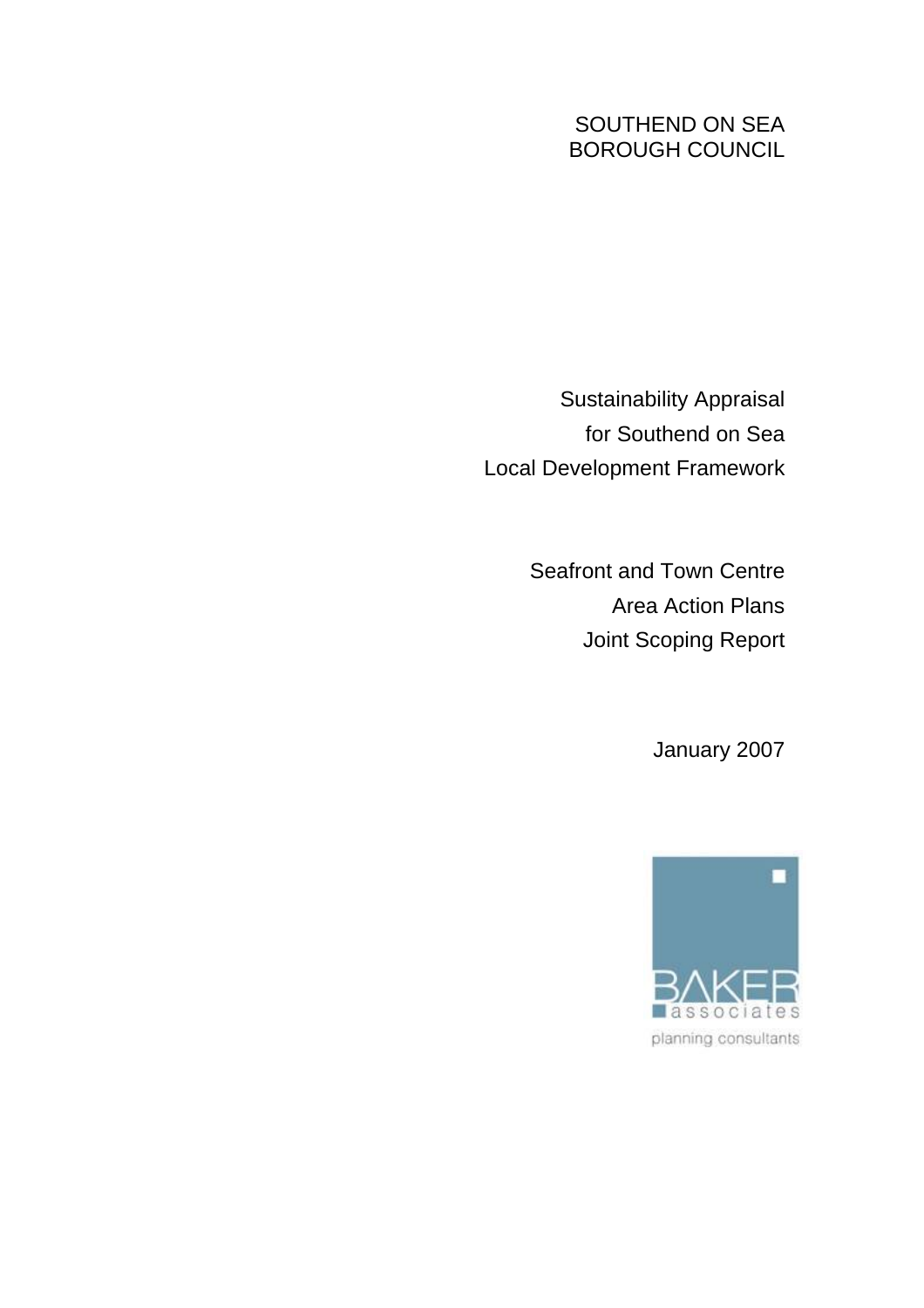# **Contents**

- **1 Introduction**
- **2 The approach to the sustainability appraisal of the Area Action Plans**
- **3 Other plans and strategies**
- **4 Baseline Characteristics of the two AAP areas**
- **5 Sustainability Framework**
- **6 Identification of sustainability implications**
- **7 Appropriate Assessment**
- **8 Scoping and the involvement of the consultation bodies**

# **Appendix 1:**

**Identification of key sustainability implications of the Southend on Sea Town Centre Area Action Plan Development Plan Document 3: Stage 1 Pre-submission consultation Issues and Options** 

# **Appendix 2:**

**Identification of key sustainability implications of the Southend on Sea Seafront Area Action Plan Development Plan Document 4: Stage 1 Pre-submission consultation Issues and Options**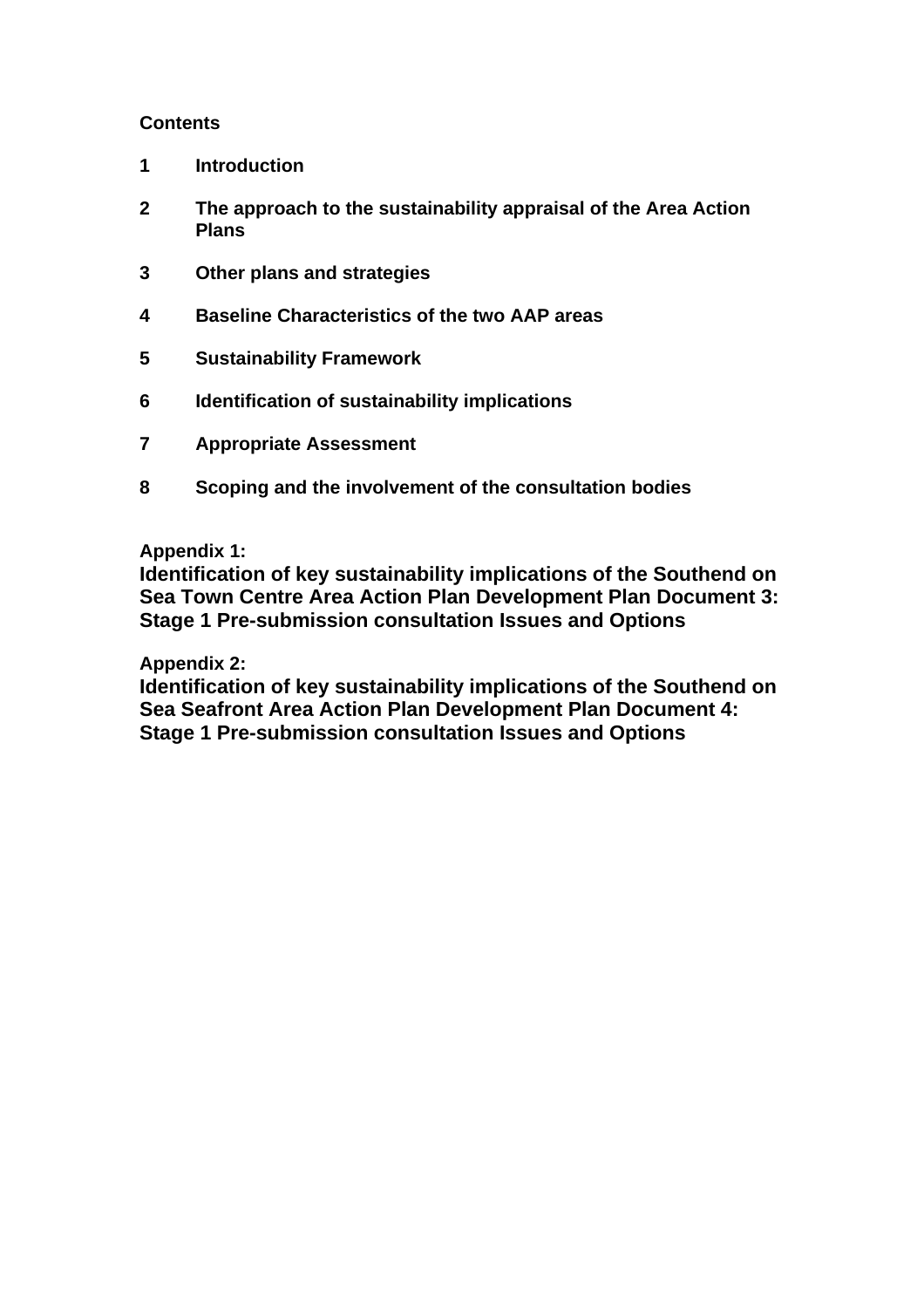# **1 Introduction**

- 1.1 Southend-on-Sea Borough Council are currently preparing a Local Development Framework (LDF) for the Borough. This will outline the development strategy for the Borough for the next 20 years (2001 – 2021).
- 1.2 This report sets out the basis for the sustainability appraisal (SA), including Strategic Environmental Assessment (SEA) of two 'Development Plan Documents' (DPD) which form part of the LDF. These two DPDs are both Area Action Plans, that set out an approach to development in specific geographical areas of the Borough. These are:
	- Southend-on-Sea Town Centre Area Action Plan (DPD3), and
	- Southend-on-Sea Seafront Area Action Plan (DPD4).
- 1.3 The purpose of the report is to set out a brief description of existing sustainability issues in the two areas, and the sustainability objectives that will be used in the joint SA/SEA. This is a consultation document, known as a scoping report, used for agreeing the scope of the issues that will be covered by the SA/SEA as part of a consultation process. This Scoping Report builds on early work carried out on the SA/SEA of the Core Strategy of the LDF, and the SA Report accompanying the submission versions of the Core Strategy should be read in a conjunction with this Scoping Report in order to get a full picture of the issues in the plan area and the objectives used, as well as the sustainability implications of the Core Strategy of the LDF that have already been identified.
- 1.4 In the light of the European Habitats Directive and the 'Conservation (Natural Habitats, Etc) (Amendment) (England and Wales) Regulations 2006', an 'Appropriate Assessment' has also been undertaken of the submission Core Strategy DPD, which ascertains whether the Core Strategy is likely to have an adverse effect on the integrity of any European or international site, either alone or in combination with other relevant plans or projects. The Habitats Regulations assessment considers the sensitivities of the European sites on the Southend foreshore and highlights issues and concerns about the potential for adverse effect on the interest features of the relevant European or international sites. It also identifies the strategic level policy developments, clarifications and reinforcements which should be included in this Core Strategy to address them; and the sustainability framework that will need to be addressed in the Appropriate Assessment of subsequent, more detailed Local Development Documents, in particular the Seafront AAP, Criteria Based Policies and Site Allocations DPD, and the Shoeburyness SPD, and of any relevant project, scheme or development proposal. The Appropriate Assessment of both the Seafront and Town Centre AAPs under the Habitats Regulations will be undertaken during the preparation of the strategies so that the assessment may influence the evolution of the policies and proposals and will therefore be integral with the 'SA process'. The Sustainability Appraisal Report will include therefore the Environment Report and a Habitats Regulations Assessment.
- 1.5 In this instance a brief appraisal of the emerging issues and options, as set out in the pre-submission consultation 'Issues and Options Reports' for both AAPs, has also been undertaken. The primary purpose of which is to comment on the likely sustainability implications of proceeding with the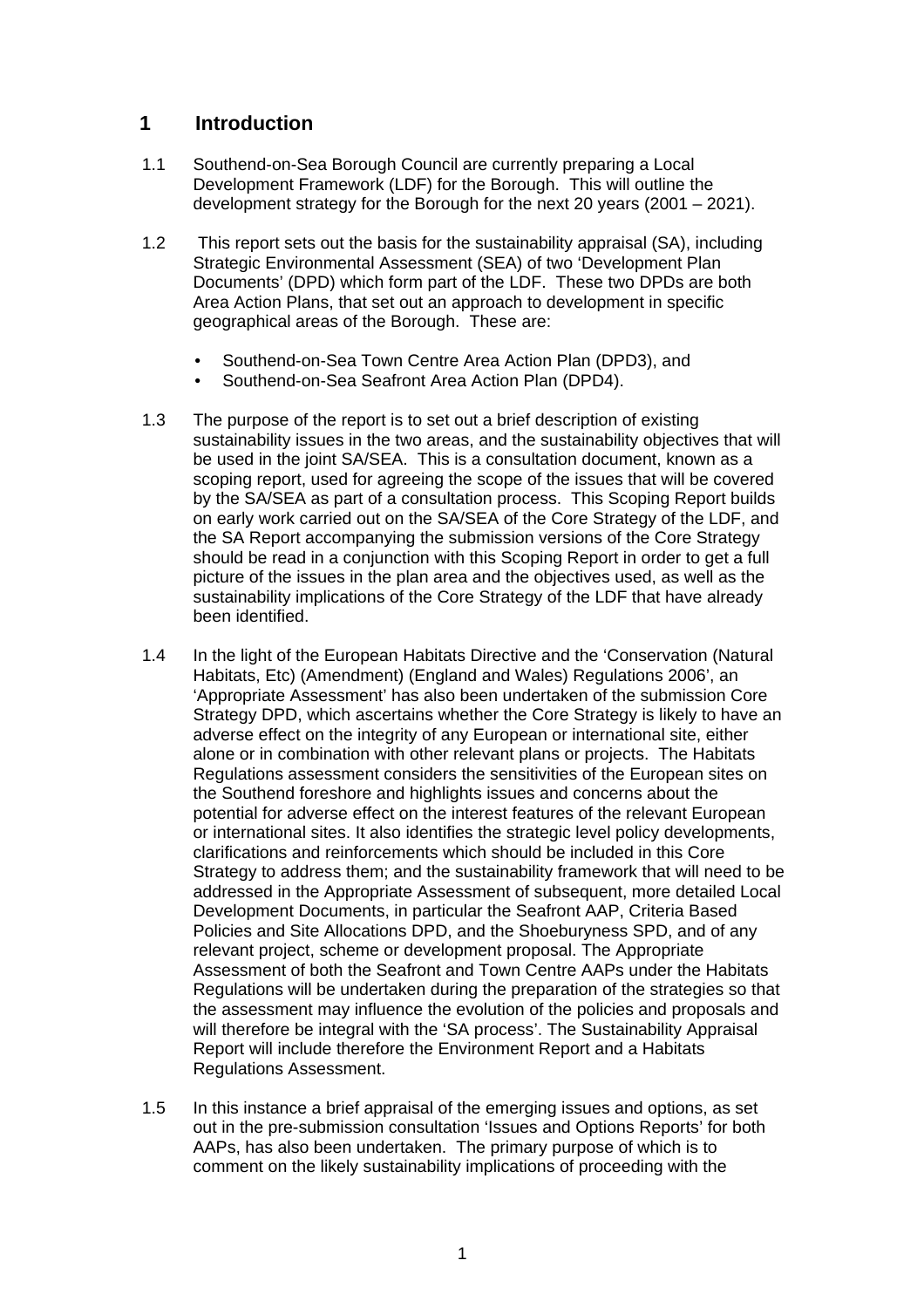approaches set out at this stage of AAP preparation, and although this is most likely of greatest use to those preparing the AAPs it is also available for comment as part of the Scoping Report consultation.

- 1.6 This is the first stage in the SA of these AAPs, and is part of a continued process of SA to be carried out alongside their preparation. SAa are being undertaken of the whole LDF, with SAs already undertaken of all component LDF documents to date, these have reached various stage of completion, they are:
	- the Core Strategy Development Plan Document
	- the Planning Obligations and Vehicle Parking Standards Development Plan Document
	- Design and Townscape Supplementary Planning Document
- 1.7 The Figure 1 below outlines all the documents which together comprise the LDF.

#### **Figure 1: Diagram demonstrating the documents that make up the Southend Local Development Framework**

Southend Local Development Framework



1.8 The SA of the LDF is being carried out as the LDF is prepared, and the process is being applied to each of the constituent Local Development Documents, in this case the Area Action Plans. The SA of the LDF is being carried out in order to fulfil the statutory requirement from the Planning and Compulsory Purchase Act 2004, including the requirement set out in paragraph 4.24 of Planning Policy Statement 12, stating that to meet the test of 'soundness' Development Plan Documents must have met the procedural requirement that: *'the plan and its policies have been subjected to sustainability appraisal'.*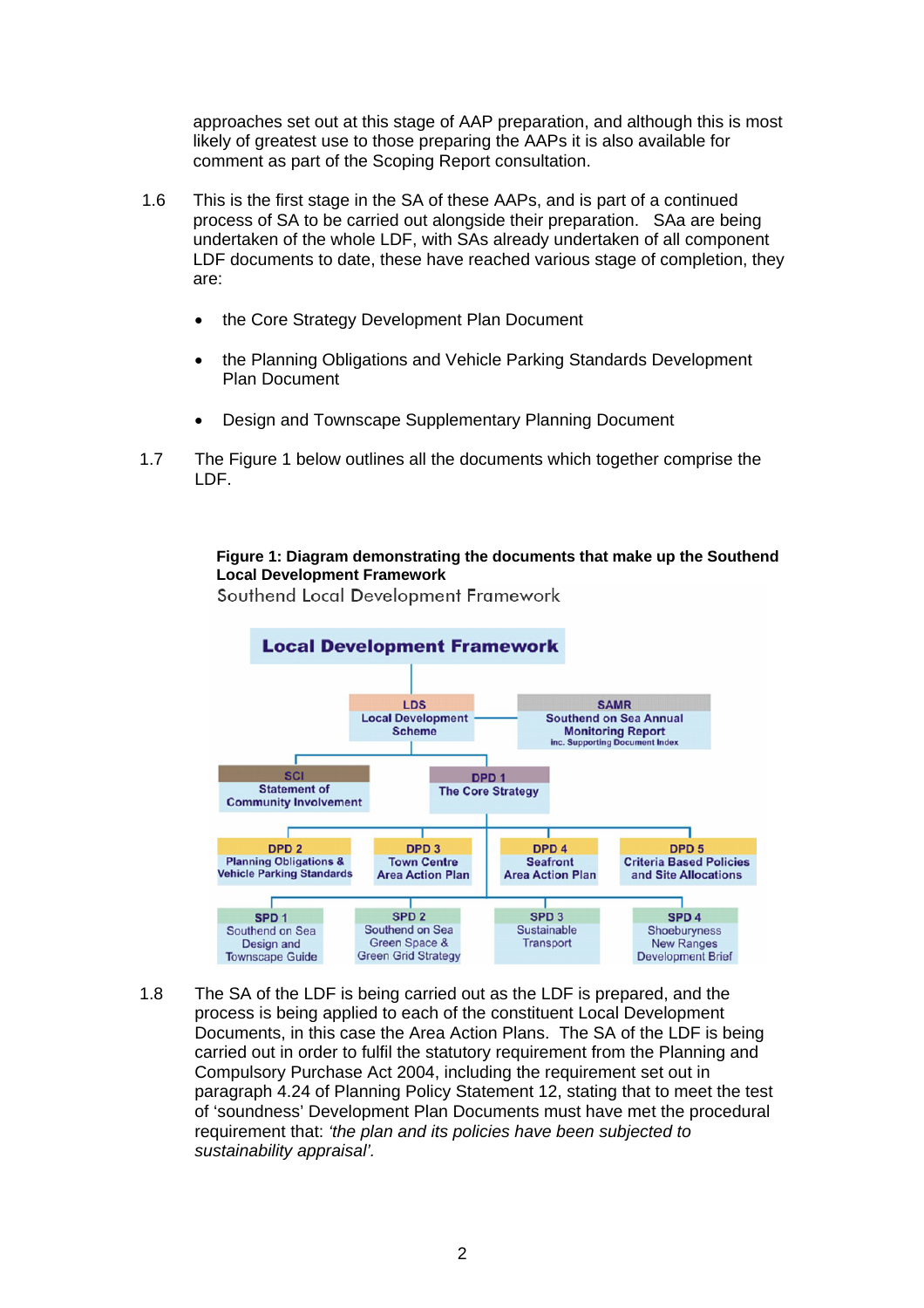1.9 The reason for carrying out this scoping stage is in response to the requirements of the SEA Directive as set out the in Environmental Assessment of Plans and Programmes Regulations 2004. The SEA Directive and Regulations are very specific in the regulatory process steps that must be completed as part of the SEA, and this also drives the process for the more broad based SA. The SEA Regulations require the preparation of an environmental report on the LDF, and hence on each of its component Local Development Documents (LDDs), and this is required (at para. 12(2)) to:

*"identify, describe and evaluate the likely significant effects on the environment of:* 

*(a) implementing the plan or programme* 

*(b) reasonable alternatives taking into account the objectives and the geographical scope of the plan or programme."*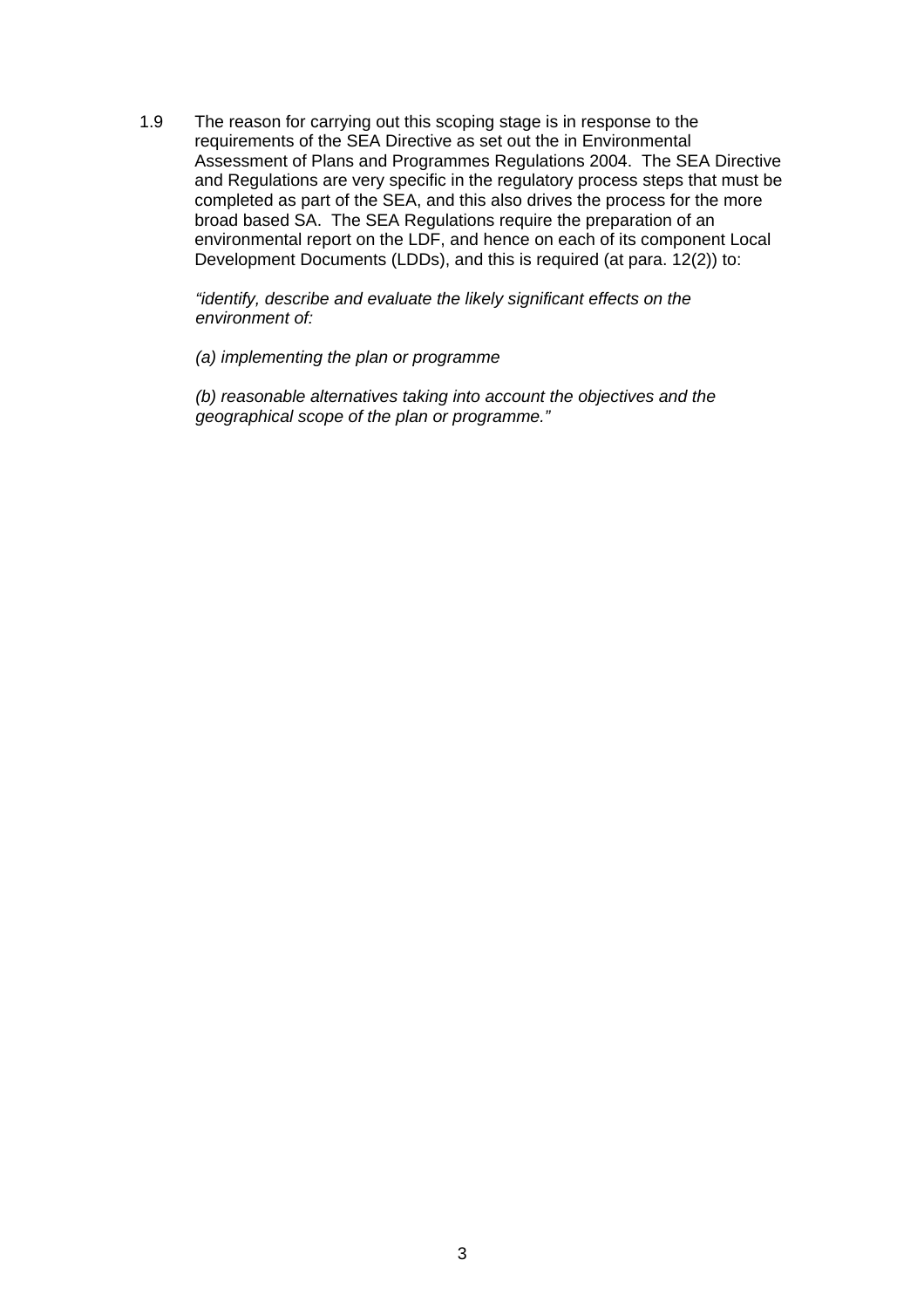# **2 The approach to the sustainability appraisal of the Area Action Plans**

- 2.1 As noted in the introductory section of this report, the purpose of this scoping stage is to ascertain what issues should be considered in undertaking an SA of the two AAPs.
- 2.2 This is a combined scoping process for the both the AAPs, although separate sections have been completed for the baseline of the two areas giving the need to identify specific issues for each. The strategic baseline issues for the Borough are covered in the SA Report for the Core Strategy that is the basis for this scoping report.

## **Sustainability appraisal of the LDF**

2.3 This stage of scoping builds on work already undertaken for the SA of the Southend-on-Sea LDF Core Strategy. This also included a scoping stage, and the appraisal process was completed alongside the preparation of the Core Strategy Development Plan Document from early discussion of alternatives and preferred options through to a final report at submission stage. This Sustainability Report, August 2006, provides a useful basis for this appraisal and should be read in conjunction with this scoping document for a better understanding of the process<sup>1</sup>. Similarly SA work is currently being undertaken on the Planning Obligations and Vehicle Standards DPD, and has been completed for the Design and Townscape Supplementary Planning Document. These documents are available on the Southend-on-Sea Borough Council website.

## **Collation of baseline information**

- 2.4 The baseline data for the sustainability appraisals of the two Area Action Plans outlined below has been specifically chosen to inform the SA of these DPDs. It draws upon work carried out by Southend-on-Sea Borough Council (SBC) during the preparation of the plans and Baker Associates work carried out for the SA of the Core Strategy.
- 2.5 The primary sources of information for the baseline data collation are:
	- Seafront Area Action Plan (DPD4), Background information and evidence base, SBC
	- Southend-on-Sea Town Centre Area Action Plan Key Statistics, SBC
	- Town Centre Area Actions Plan Issues and Options paper, SBC
	- Baker Associates, Sustainability Appraisal, for Southend on Sea, Local Development Framework, Core Strategy Development Plan Document, SBC

  $1$  See also 'The Habitats Regulation Assessment' of the Core Strategy DPD also available on Southend on Sea Borough Council website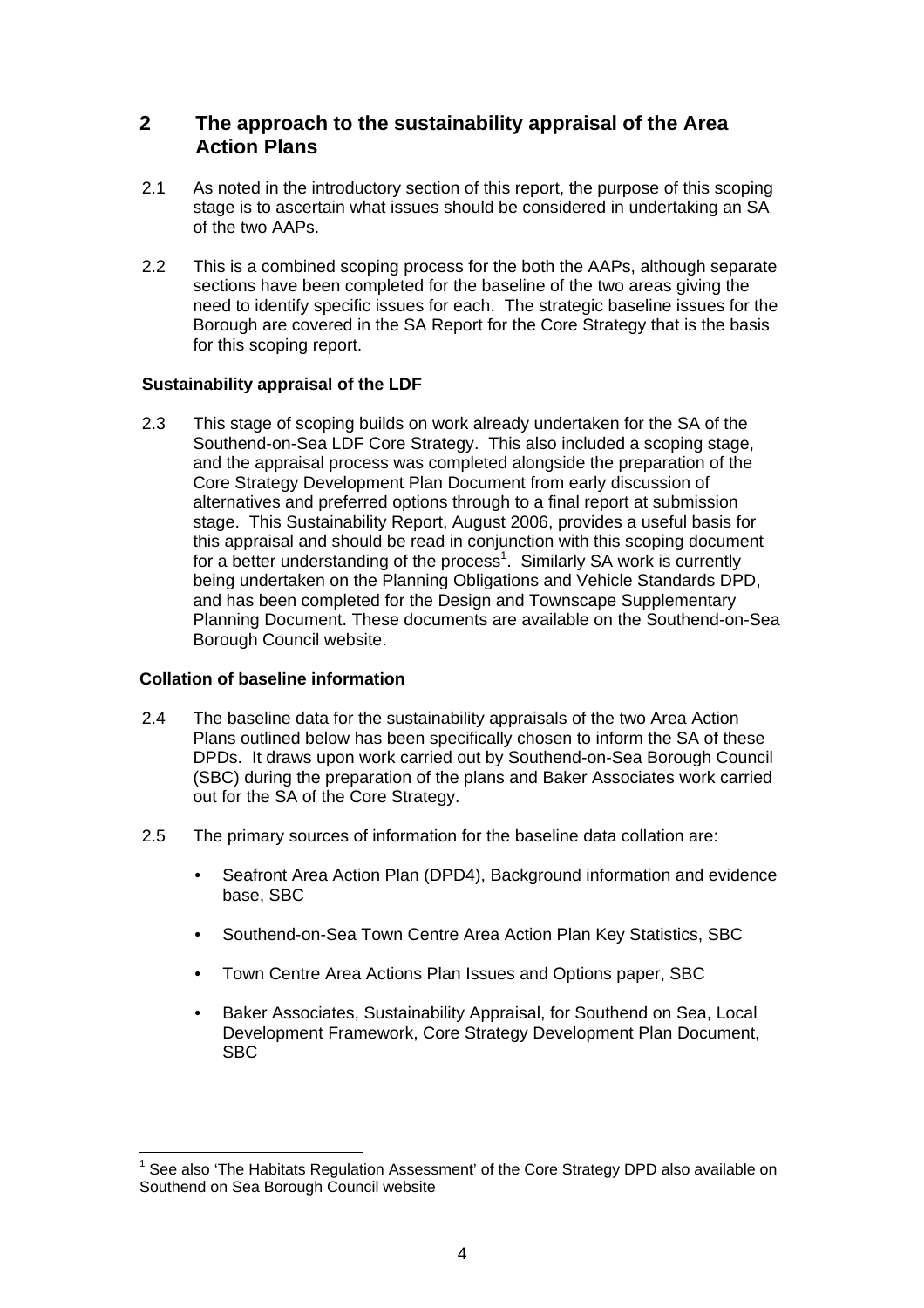- 2.6 Therefore, for further details it may be suitable to refer to these additional sources, as they provide more detail than shown in Section 4, which is summarised to be specific to the task in hand.
- 2.7 In addition relevant plans and programmes which contain sustainability objectives or goals which will be important influences on the SA and AAP have also been noted. Again these are referenced from those identified by those producing the AAP, as well as those identified in the SA of the Core Strategy. In identifying the relevant plans and programmes it has been important to restrict this to those plans and programmes with real relevance to the area, in order that there is a clear purpose for their recognition. Details of plans and programmes can be found in **Section 3** of this report.
- 2.8 The baseline information descriptions and identification of key sustainability issues are shown in **Section 4**. The 'sustainability framework' matrix will be investigated and altered to meet the specific needs of appraising the emerging DPDs in **Section 5**. Both the sustainability 'issues' and 'framework' will also need to take account of the interest features and vulnerabilities of European Sites as developed through any Appropriate Assessments of the AAPs.

#### **Sustainability appraisal of the AAPs**

- 2.9 The SA of the AAPs will be a continual process during their preparation from this early stage up to their submission. Part of this will be appraising the alternatives put forward for implementing the strategy of the AAP.
- 2.10 It was agreed with SBC that at this early stage in AAP preparation it would be worth considering the initial sustainability implications of the AAPs, as put forward in the Issues and Option draft. The purpose of which is to ensure sustainability considerations can be taken into account at an early opportunity, and the sustainability implications can be incorporated into policy and proposal preparation from the outset. Therefore **Section 6** contain a brief synopsis of key appraisal issues, with more detail included in **Appendices 1 and 2** that give a brief appraisals with the intention of aiding those preparing the AAP.
- 2.11 This early Issues and Options stage is the first consultation stage in the preparation of the AAPs, and is also the first opportunity for appraising the emerging options and approach to development in these areas. The consideration of alternatives and identifying the relative sustainability impacts of these approaches is a key matter to be addressed by the SA, and an SEA requirement. At this early stage the alternatives, or options, presented are very broad with decisions still to be made about the type and number of policies to be included, as well as on specific sites for development. Therefore the approach taken to appraisal, although based on the sustainability objectives, is only intended to be brief and not a rigorous test of alternatives through use of matrices for instance. This more rigorous testing will be a feature of later stages of the appraisal where the structure better allows this approach and more detailed identification of impacts can be carried out.
- 2.12 Later stage of the appraisal will make use of policy matrices for comparing policies against the sustainable development objectives, in order to determine the likely sustainability impacts of proposed approaches. In addition at preferred options stage the relative impacts of proposed alternatives will also be considered. As part of this process the wider implications of the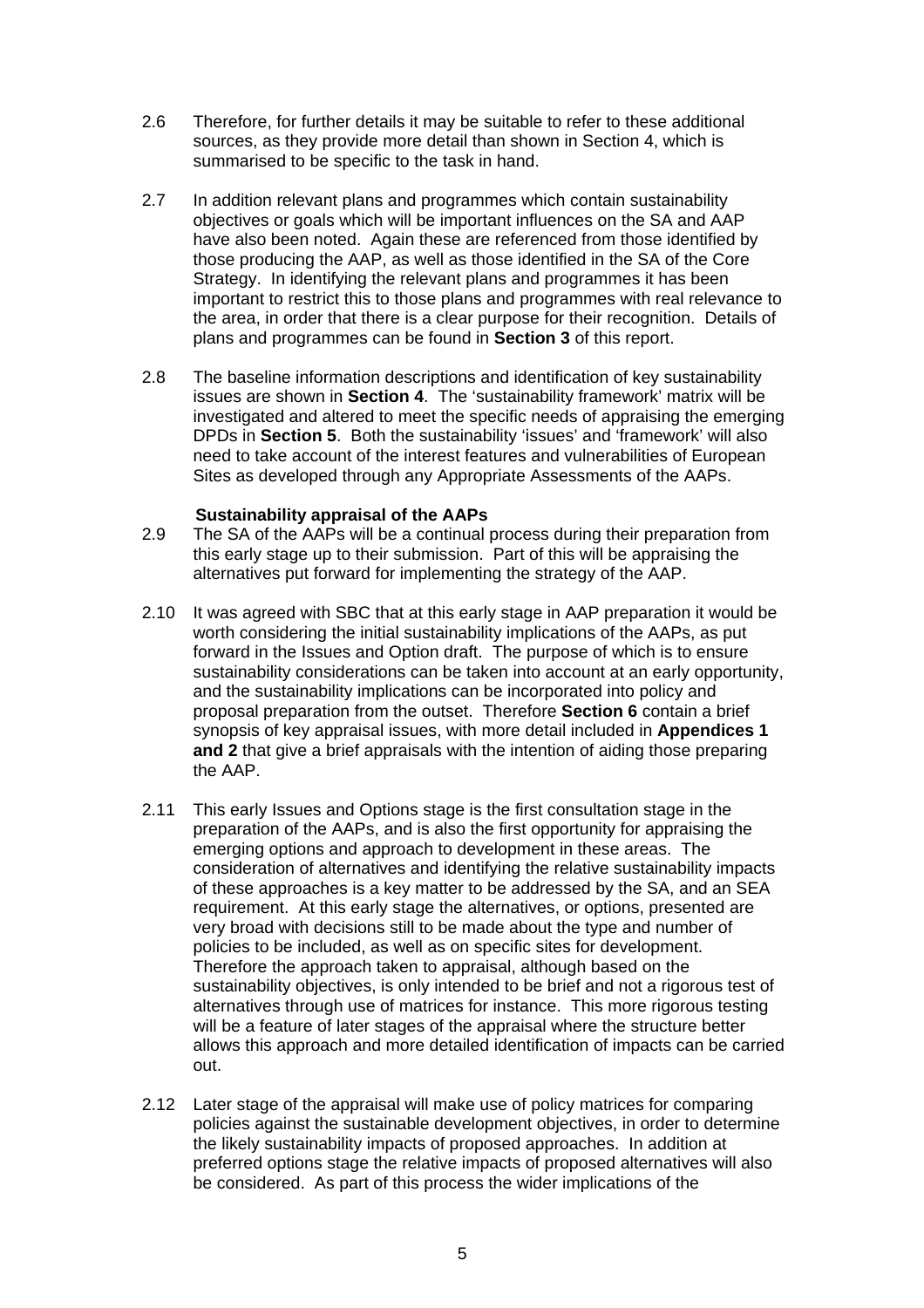approaches put forward for development will be considered, to include the cumulative impacts with other proposals or policies, the long-term impacts and indirect or secondary effects of the proposed approach. The Core Strategy appraisal gives an example of how the SA of the AAPs will be undertaken.

- 2.13 It will also be necessary to consider 'appropriate assessment' as required by the Habitats Directive (1995) as part of the appraisal process of the AAPs. It is already recognised in the appraisal of the Core Strategy that there is a need to carry out appropriate assessment of these AAPs due to their proximity, and occasionally overlap, with sites designated for nature conservation under European legislation. There are five European Sites relevant to the Local development Framework. They are:
	- a) Benfleet and Southend Marshes SPA;
	- b) Foulness SPA;
	- c) Essex Estuaries SAC;
	- d) Crouch and Roach Estuaries SPA; and
	- e) Thames Estuary & Marshes SPA.
- 2.14 Therefore, in addition to the SA the emerging Seafront AAP will also be subject to appropriate assessment to ensure that none of the proposals or policies it would contain will have an adverse impact on the integrity of these sites, or to allow potential impacts to be identified early so they can be mitigated against. The original screening for appropriate assessment is in the SA of the submission version of the Core Strategy and additional information is provided in **Section 7.** See also the subsequent Habitats Assessment (including Appropriate Assessment) of the Core Strategy DPD.
- 2.15 Finally details of the consultation process are given in **Section 8**.

## **Timetable**

2.16 The timetable for the SA work is entirely directed by the programme by which the AAPs is prepared and goes through successive stages of consultation, development, examination and adoption.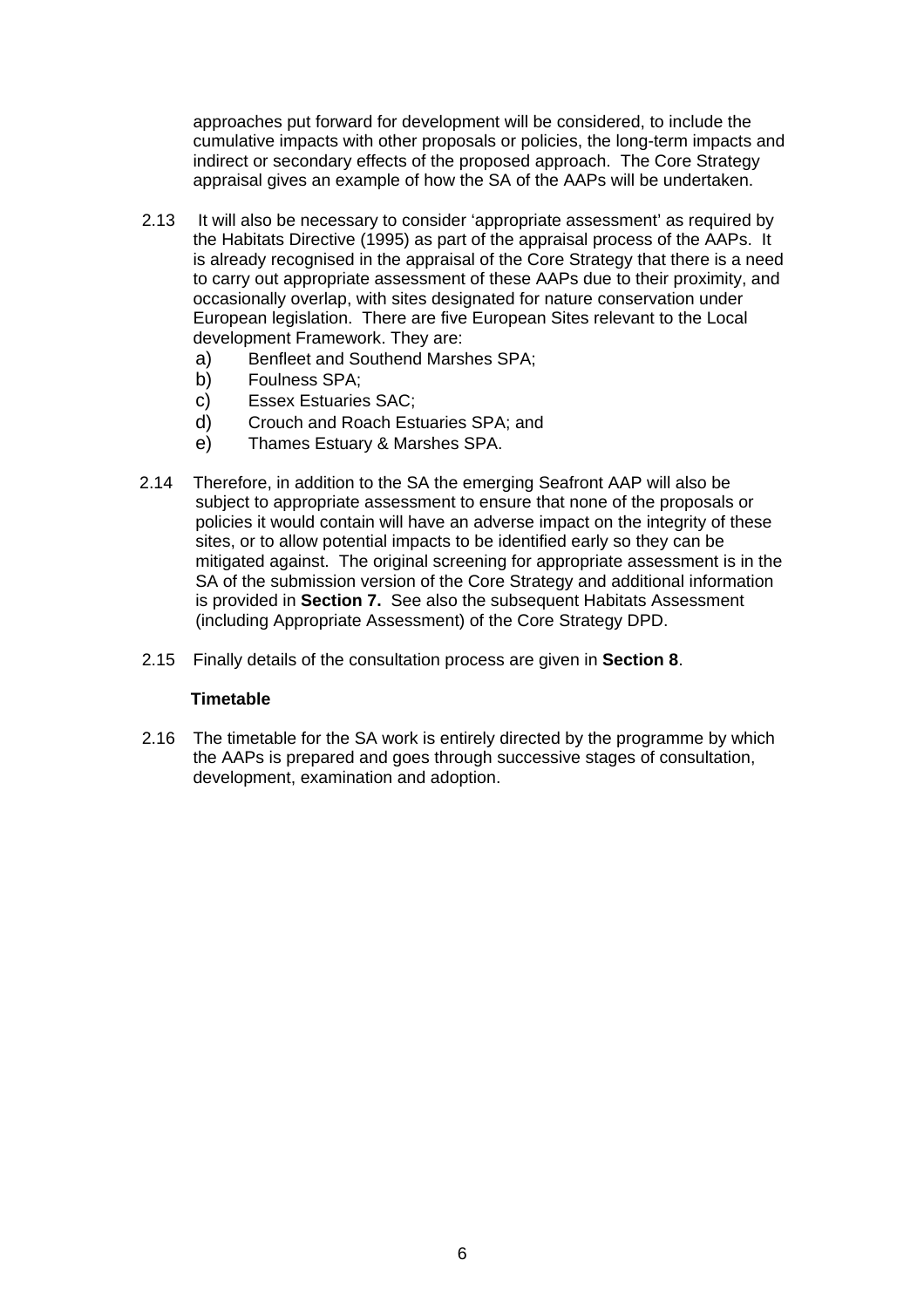# **3 Other plans and strategies**

- 3.1 A more comprehensive summary of other relevant plans and programmes can be found in the issues and options and Core Strategy SA Report, what is attempted below is to draw out the main specific issues relating to the two AAPs.
- 3.2 The **Habitats Directive** and **Conservation (Natural Habitats &c) Regulations 1994** (as amended), have relevance to the AAPs, and in particular relating to the Seafront. This is because the area covered by the AAPs being in very close proximity, and in some instances overlapping, with areas designated as being of international significance for nature conservation. These sites are collectively known under European legislation as Natura 2000 sites. Any potential impact of planning policy, or specific proposals, on these sites needs assessment to determine the nature of these impacts to ensure that they are mitigated against, this is known as 'appropriate assessment' and is a feature of the SA of the LDF.
- 3.3 **Planning Policy Statements/Guidance** PPS6: Town centres and PPG20: Coastal areas and PPS25: Development and Flood Risk, are of particular relevance to the AAPs, in addition to other more generally relevant PPS such as PPS1: Sustainable development.
- 3.4 **PPS6** (2005) reinforces the need to use the sequential test in prioritising development in town centres over development in other locations, and hence strengthen the role of these areas as the focus of services including retail and leisure. PPS6 considers that a genuine range of shopping, leisure and services should be available in town centres as the most accessible locations particularly for excluded groups.
- 3.5 **PPG20** (1992) is the national guidance note on coastal planning. Its primary aims are to protect the undeveloped coasts, managing appropriate development, particularly that which requires a coastal location, managing risk, including flooding and erosion, and improving the environment particularly in urbanised or despoiled areas. PPG20 recognises that the developed coast may provide opportunities for economic restructuring and regeneration of existing urban areas, thereby improving their appearance and environment and notes that this approach can be particularly effective for buildings and areas of historic interest.
- 3.6 **PPS25** (2006) sets out Government policy on development and flood risk, with the aim of ensuring that flood risk is taken into account at all stages in the planning process to avoid inappropriate development in areas at risk of flooding, and to direct development away from areas of highest risk. Where new development is necessary in such areas, policy aims to make it safe, without increasing flood risk elsewhere, and, where possible, reducing flood risk overall. This is of particular relevance to Southend where the seafront and some inland areas at Southchurch and Shoeburyness are in EA Flood Zone 3 areas, although the risks of flood are reduced by flood and coastal defences. However, the approach taken in Southend needs to ensure that development is linked to the policy approach on coastal defence and flooding and relevant shoreline and coastal management strategies.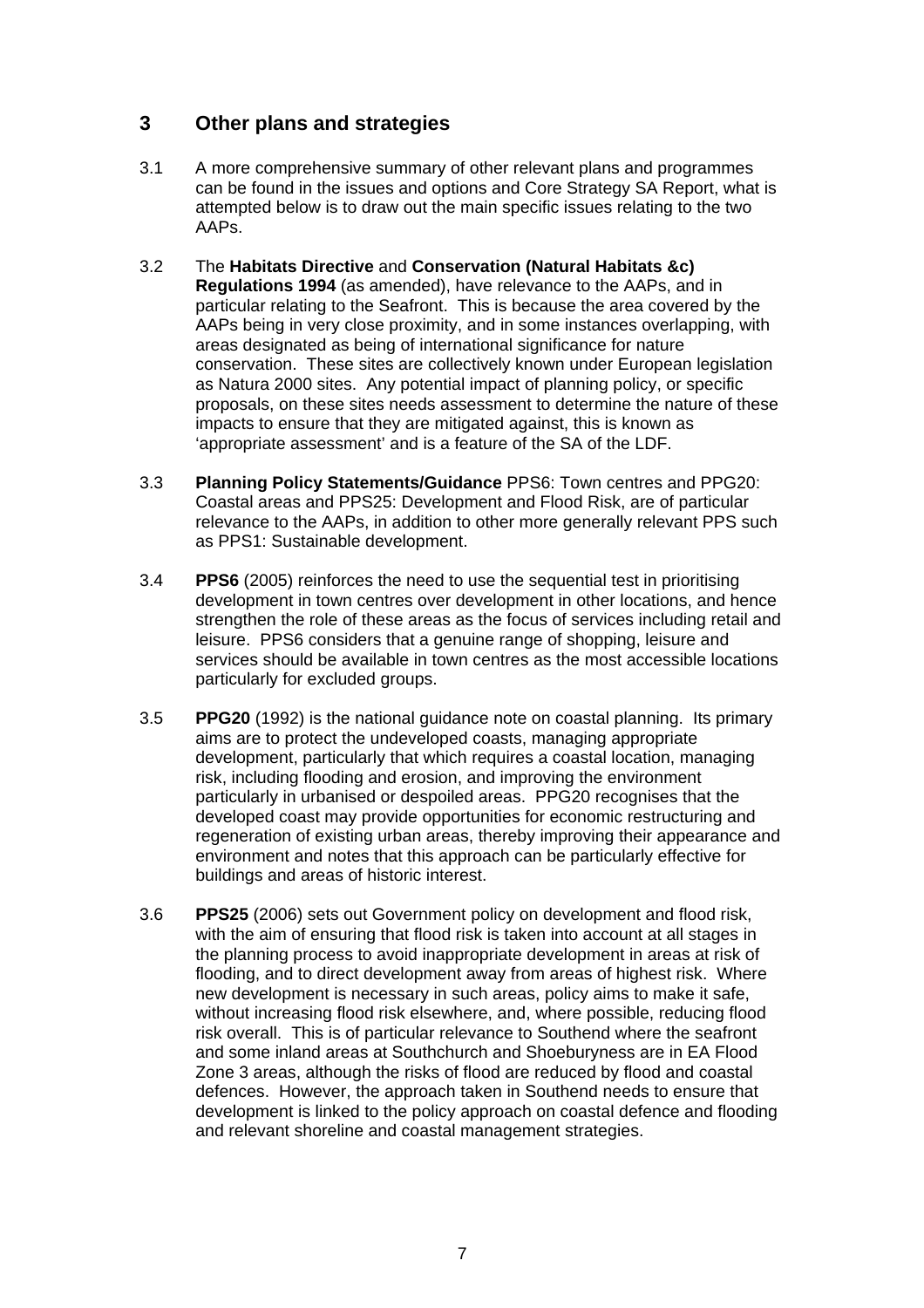- 3.7 The **Sustainable Communities plan** published in 2003, set out the Government's agenda for sustainable development and urban renaissance across England. As part of the plan the Urban White Paper outlined key growth areas in the north and south of the country. A key part of delivering this agenda is the planned development of four identified growth areas, the first priority being the growth of the Thames Gateway stretching along the Thames estuary from London to the sea and including Southend-on-Sea.
- 3.8 This plan sets out an approach to creating new communities in the UK that provide sustainable places in which to live. The key aim of the approach is to a step change in housing delivery increasing housing levels above the existing growth rate. These new homes will need to include homes to meet the needs of all groups, and be integrated with economic growth and provision of new services and greenspaces to create desirable places to live.
- 3.9 The **Thames Gateway** area is a co-ordinate effort to develop and regenerate fifteen local authority areas, across three regions along the Thames estuary north Kent coast and south Essex Coast. Southend-on-Sea town centre is an integral part of the overall strategy of regenerated polycentric retail and service centres. The role played by Southend-on-Sea and the south Essex sub area is reflected in the Regional Spatial Strategy and discussed in the Sustainability Appraisal of the Core Strategy.
- 3.10 The Thames Gateway, and the south Essex towns which comprise part of it, are a key national objective, the economic and housing growth outlined in the Thames Gateway area should be supported by the Area Action Plans. The AAPs should consider Southend-on-Sea's coast and town centre within the wider sub regional context.
- 3.11 The East of England **Regional Spatial Strategy** provides the direct planning context for the preparation of the LDF, setting out the role that Southend-on-Sea is expected to perform and its contribution to the region, the level of employment and housing development that the LDF is to make provision for, and various objectives that the LDF is expected to contribute to.
- 3.12 The key objective for the sub-region is to achieve regeneration through jobsled growth, higher levels of local economic performance and employment, and a more sustainable balance of local jobs and workers.
- 3.13 Policy SS5 in the RSS outlines town centre policy for the region. The RSS promotes the creation of 'thriving, vibrant' town centres, which will continue to be the focus of investment and regeneration. Each local authority should produce a strategy for each town centre to promote successful mixed use economies, manage change and support cultural heritage. Local Authorities should also protect and enhance existing neighbourhood centres.
- 3.14 The approach to land at risk of flood is set out in policy SS14: development and flood risk. This prioritises protecting existing properties from flooding, and where possible locating new development out of the flood zone. Where development is required on sites at risk of flood this should ensure that risks are mitigated against through design or engineering methods.
- 3.15 The RSS outlines regional policy for the coast in policy SS15. The overall policy is to ensure a balanced approach that recognises the economic and social role of coastal ports and tourism areas and the need for environmental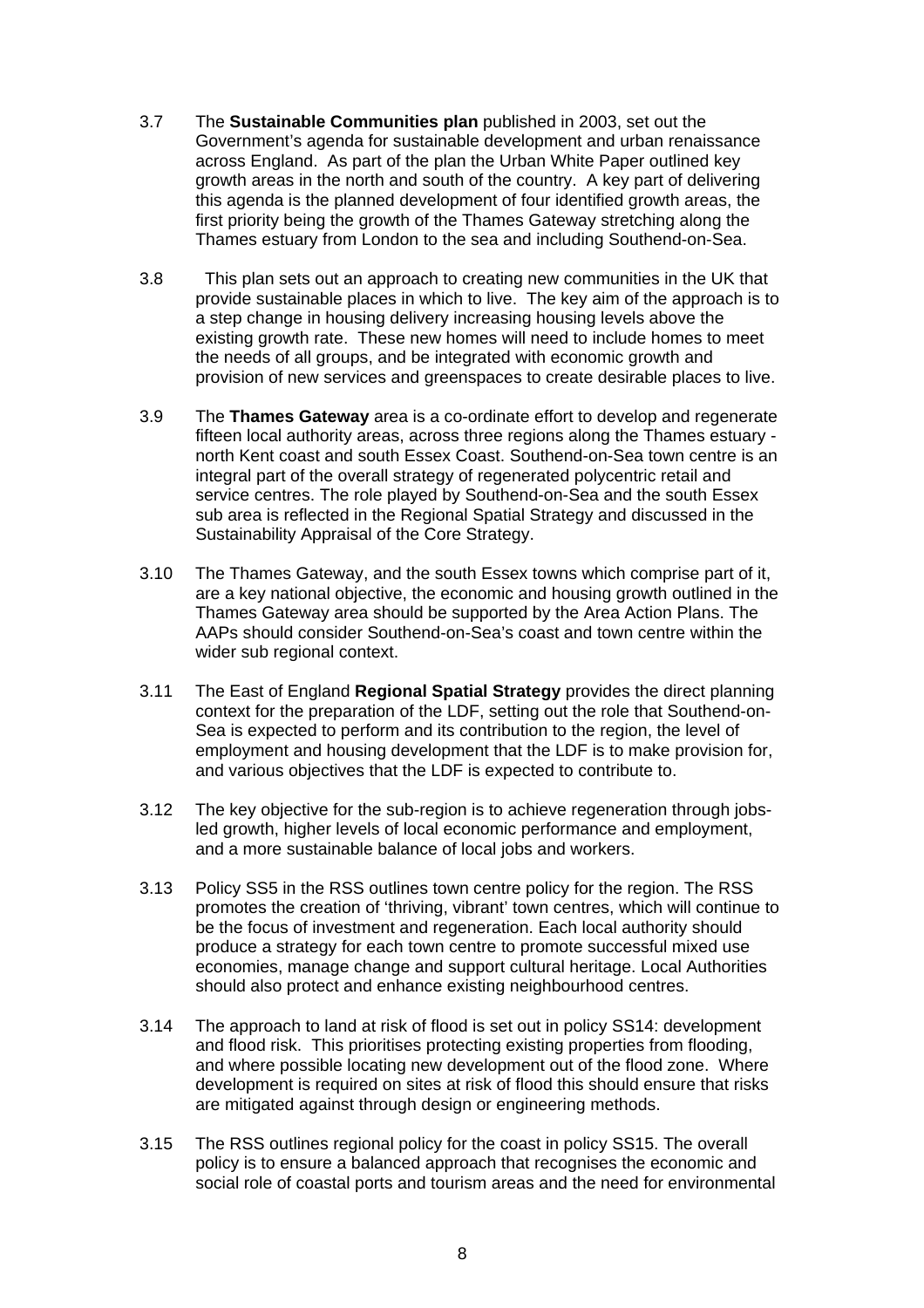protection and enhancement of the coast. The RSS outlines that local Planning Authorities and local agencies should work towards achieving the regeneration of coastal towns and communities and the conservation of the environment of the coast and coastal waters.

- 3.16 In the RSS Local Development Documents are expected to ensure that the in the region's coastal areas:
	- town centres continue to provide for local and visitor needs;
	- the interrelationship and linkages between town centres and leisure areas are facilitated for their mutual benefit; and
	- retailing in leisure areas where viable, without adversely affecting town centres.
- 3.17 Policies TG/SE1 sets out the major zones of change in the Thames Gateway/South Essex sub-region and this includes Southend Town centre as a 'cultural and intellectual hub and a higher education centre of excellence'. With specific provisions for upgrading the university campus (much of which is already complete or underway) and improving local passenger transport accessibility. The expected job and housing growth is also specified in the policy.
- 3.18 The **Community Strategy** and SBC **Corporate Plan** are both important parts of local policy. Under the new provision for making development plans as explained in PPS12: Local Development Frameworks, *'the local development framework should be a key component in the delivery of the community strategy setting out its spatial aspects where appropriate and providing a long term spatial vision'.*
- 3.19 The Community Plan for Southend sets the vision for Southend-on-Sea as '*a vibrant coastal town and prosperous regional centre where people enjoy living, working and visiting'*. This vision is to be achieved through inter-linked themes detailed in the plan.
	- *prosperous community a prosperous local economy*
	- *learning community opportunities for learning for all and a highly skilled workforce*
	- *safer community crime, disorder and offending reduced*
	- *healthy community improved health and well-being*
	- *environmentally aware community improved transport infrastructure and a quality environment*
	- *supportive community better life chances for vulnerable people*
	- *cultural community a cultural capital.*
- 3.20 key themes relating to the two AAPs include; improving the Town Centre and attracting conferences to the town, amongst 21 objectives.
- 3.21 Transport issues for the area are covered in the **Local Transport Plan 2**  (2006-2011). This reinforces the approach set out in the RSS for the need for a high quality public transport infrastructure as part of creating sustainable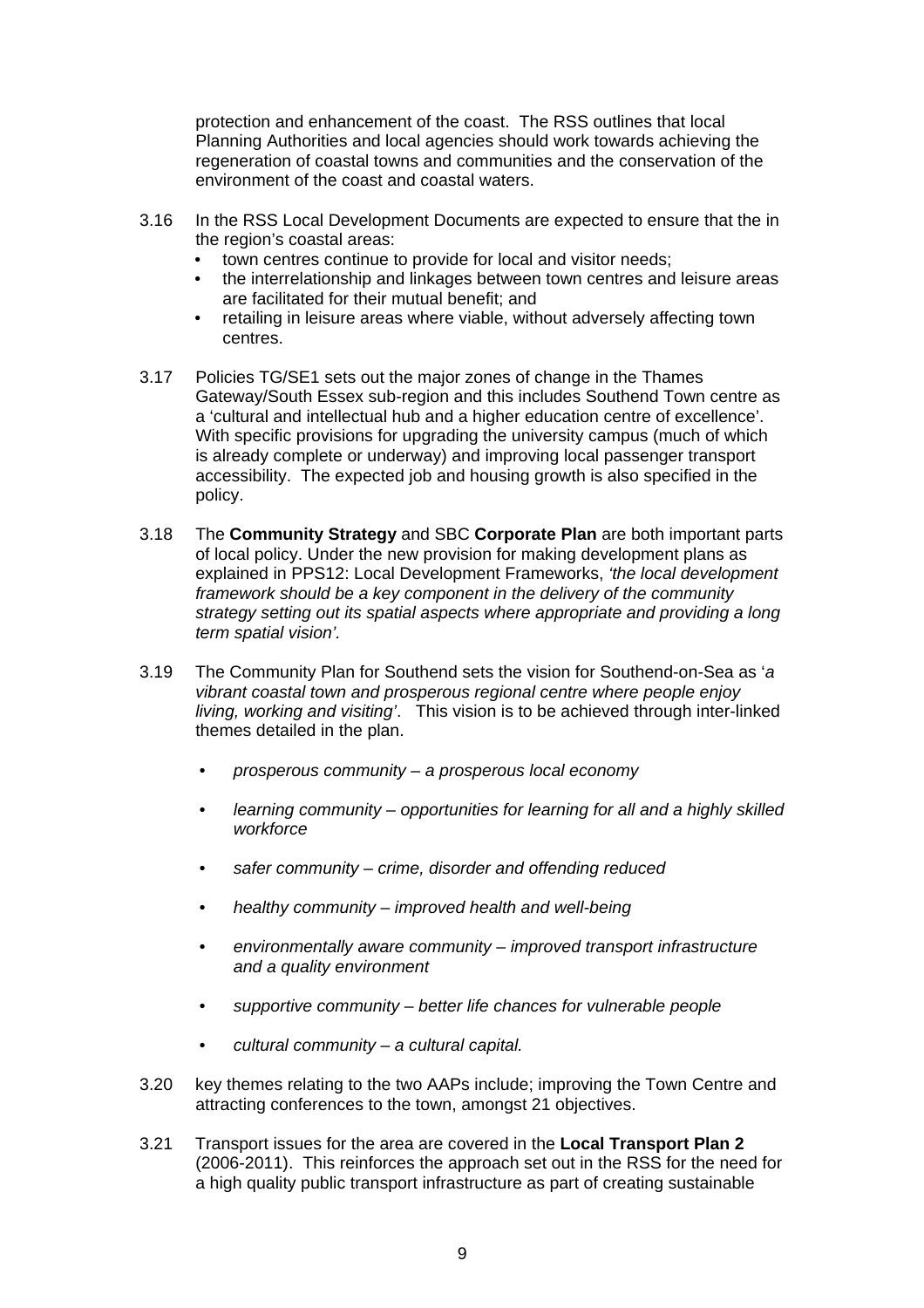communities. The town centre in particular is the focus of many transport improvements in the Borough, including improved access to, and integration of, the two stations in this area and new Travel Centre.

3.22 The **Southend on Sea Core Strategy** is the overarching part of the LDF that has implications for the two AAPs. This contains policies that cover all development in the Borough, and sets out the housing and job provision in the town centre and sea front areas. Further information on the appraisal of the policies relating to the two areas can be found in Section 6. Other component parts of the LDF are of relevance to the AAPs as well as additional SPD still to be prepared on Sustainable Transport and the Green Space and Green Grid Strategies for the Borough.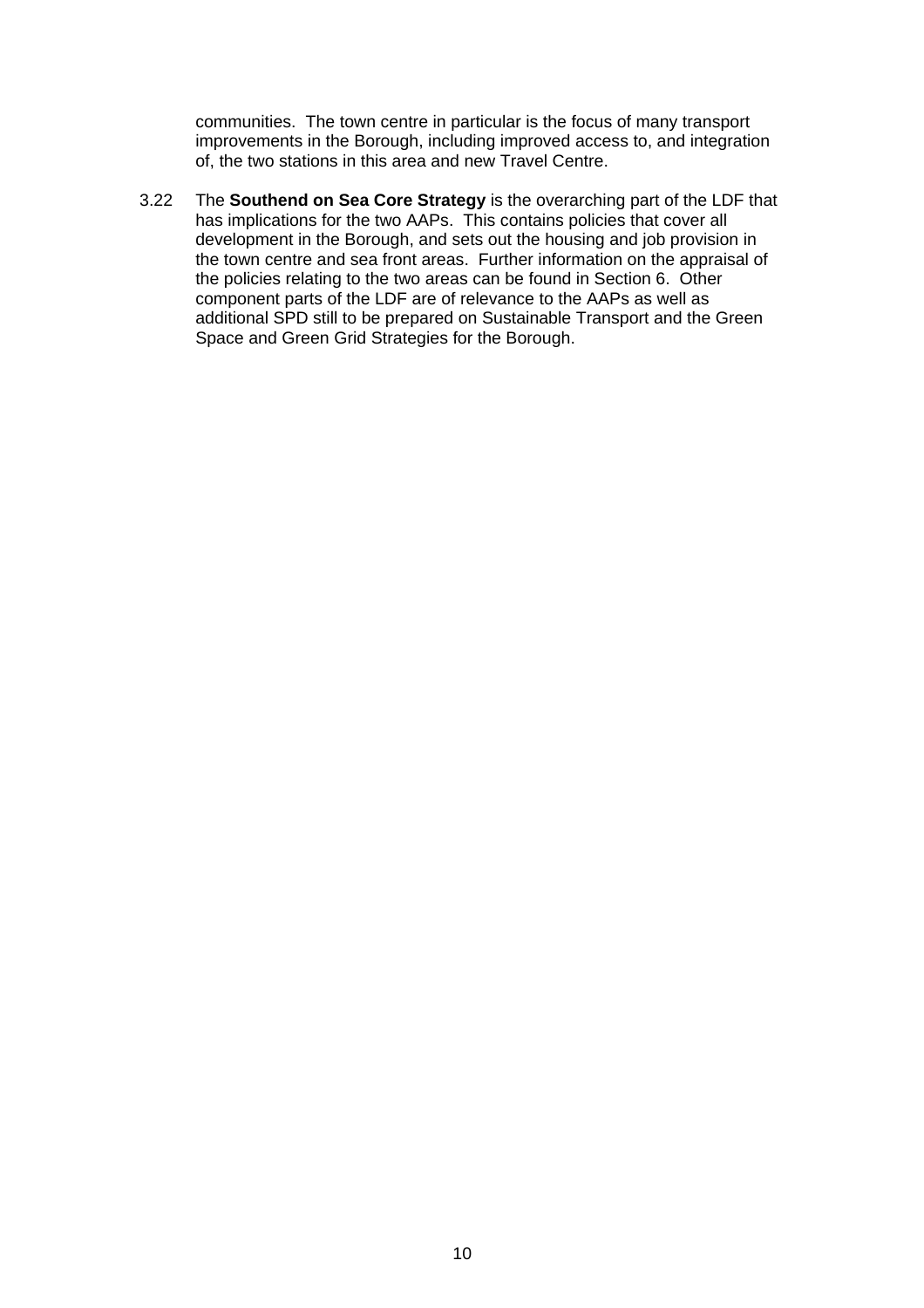# **4 Baseline characterisation of the two AAP areas**

- 4.1 During preparation of the SA of the Core Strategy information was collected on sustainability issues on a Borough-wide basis. At this stage in scoping for the SA of the AAPs it is necessary to add to layer of detail to the more generic information collected previously, in order to better inform the SA process for the appraisal of AAPs.
- 4.2 The SEA Directive is concerned with the assessment of *'the likely significant effects on the environment of implementing the plan',* and this requires where possible some understanding of the 'baseline' situation so that the change that might arise from the influence of the plan can be considered.
- 4.3 From the particular nature of the area to which the LDF relates, and to the matters over which the LDF has influence, the environmental assessment of the material included in the core strategy and site specific allocations LDDs in particular, is likely to be most concerned with the implications of the location of development.
- 4.4 The SA Report of the Core Strategy submission draft contains as Appendix 3 baseline information for the Borough. Repeated here are the identified key sustainability issues for the Borough. This information is drawn from a review of the baseline characteristics of the plan area as part of the Sustainability Appraisal (SA) as required by the SEA Directive.

## **Summary of issues**

- 4.5 Overall the gathering of data on the environmental baseline has served to identify a few key issues in the Plan area:
	- the area is under quite high risk of flood, although direct tidal inundation is largely mitigated for through sea flood defences. However tidal effects on the rivers in the Borough is a larger risk, and effects of climate change will only serve to increase this risk;
	- habitats of international significance are located within the Borough, although outside the built development boundary. These must be protected from development that would threaten their integrity, such as increased pollution, however the key threat is beyond the control of the LDF and is caused by built development limiting the natural movement of the coastal mudflats inland. These effects of 'coastal squeeze' will be exacerbated by climate change and sea level rise;
	- the constrained boundaries of the Borough and the need for new housing is putting pressure on open space within the built up area for development, as well as on the high quality agricultural land on the built up area boundary;
	- nature conservation and biodiversity resources within the built up area are limited, and every attempt should be made to conserve and enhance existing resources, and create new ones, as well as the protection and enhancement of wildlife corridors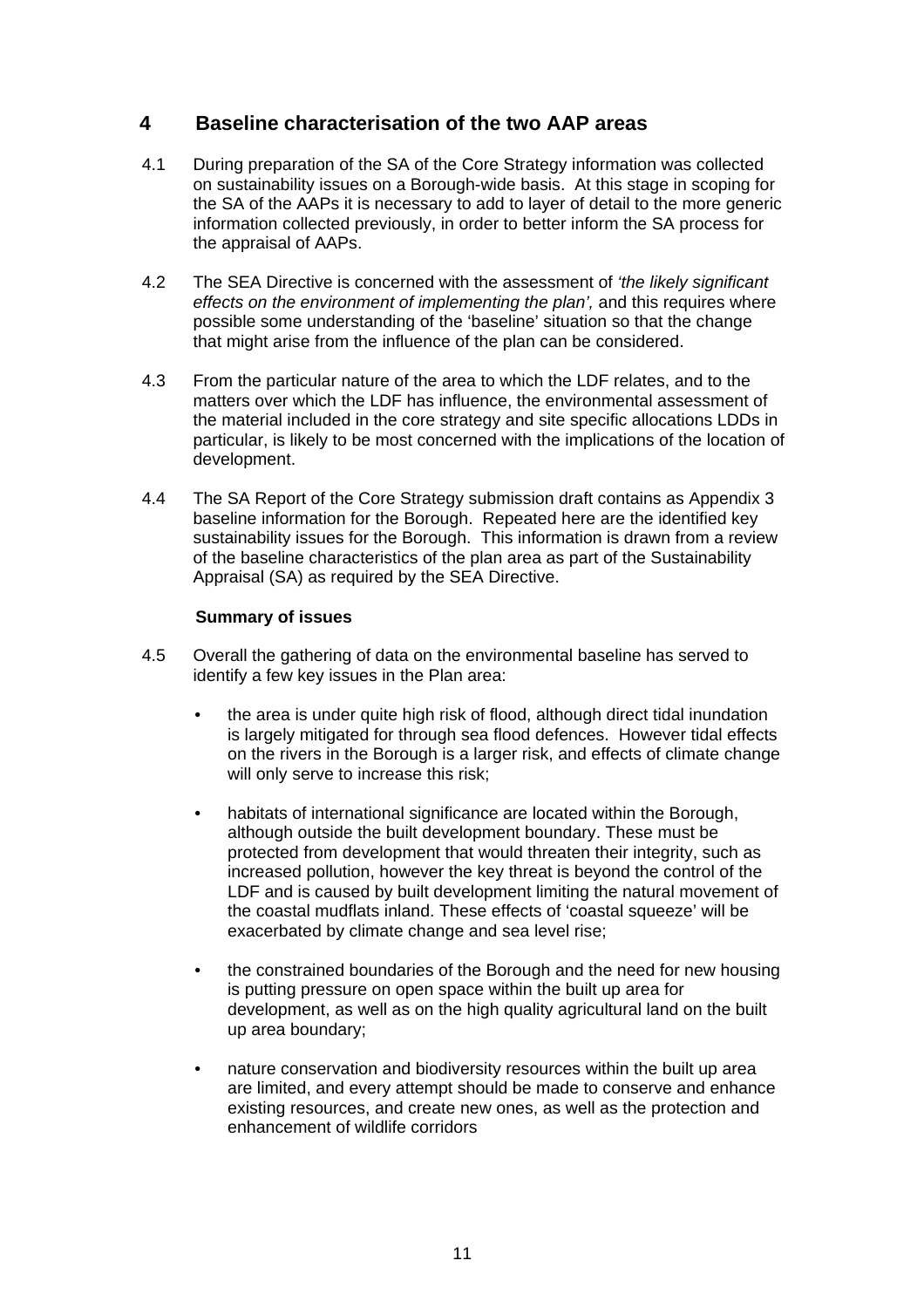- there are increasing traffic levels in the Borough, with consequences for air quality, and new development must help to limit any increase in this, by endeavouring to suggest a change to travel patterns (number, length and mode), through the spatial strategy
- studies have identified limits to the availability and accessibility of open space of different types and standard, especially in central Southend-on-Sea
- the East of England, and south Essex in particular, has, and will be, experiencing a shortage of potable water supply, therefore this must be taken into account in new development, and every attempt made to include water efficient design into new development
- the quality of the built environment is important, not only with the effect of new building in 'mending the fabric', but also in affecting existing areas of identifiable character.
- 4.6 The key social and economic impacts are the:
	- current high levels of out commuting to London, due to relatively low house prices in Southend compared to the other local authority areas around London, and lack of appropriate employment opportunities in the **Borough**
	- an identified need for affordable housing
	- if there is not diversification of the economy this could lead to economic downturn in the area as the traditional employment base of the Borough is in decline
	- relatively high levels of deprivation in some parts of the Borough, according to the Indices of Deprivation 2004, which identifies that some wards contain areas of significant deprivation. For example, most of the Kursaal ward and parts of the Milton and Southchurch wards are in the 10% most deprived nationally.
- 4.7 An additional matter not addressed in the Core Strategy SA, but over importance to both AAPs, is the impacts of climate change. Impacts of climate change for the East of England are covered in the publication 'Living with Climate Change in the East of England' (2004). In summary this will result in:
	- increased summer temperatures, with higher peak temperatures as well as prolonged periods of high temperature (predictions show by 2080 temperatures could rise by as much as  $4.5^{\circ}$ C)
	- in summer there is likely to be at least a 30% reduction in rainfall, only marginally compensated by an increase of 15% winter precipitation levels
	- increased storm events with times of intense rainfall and winds
	- sea levels around Southend could rise by as much as 80cm by the 2080s, although this is likely to be at least a 20cm rise by the 2050s (Defra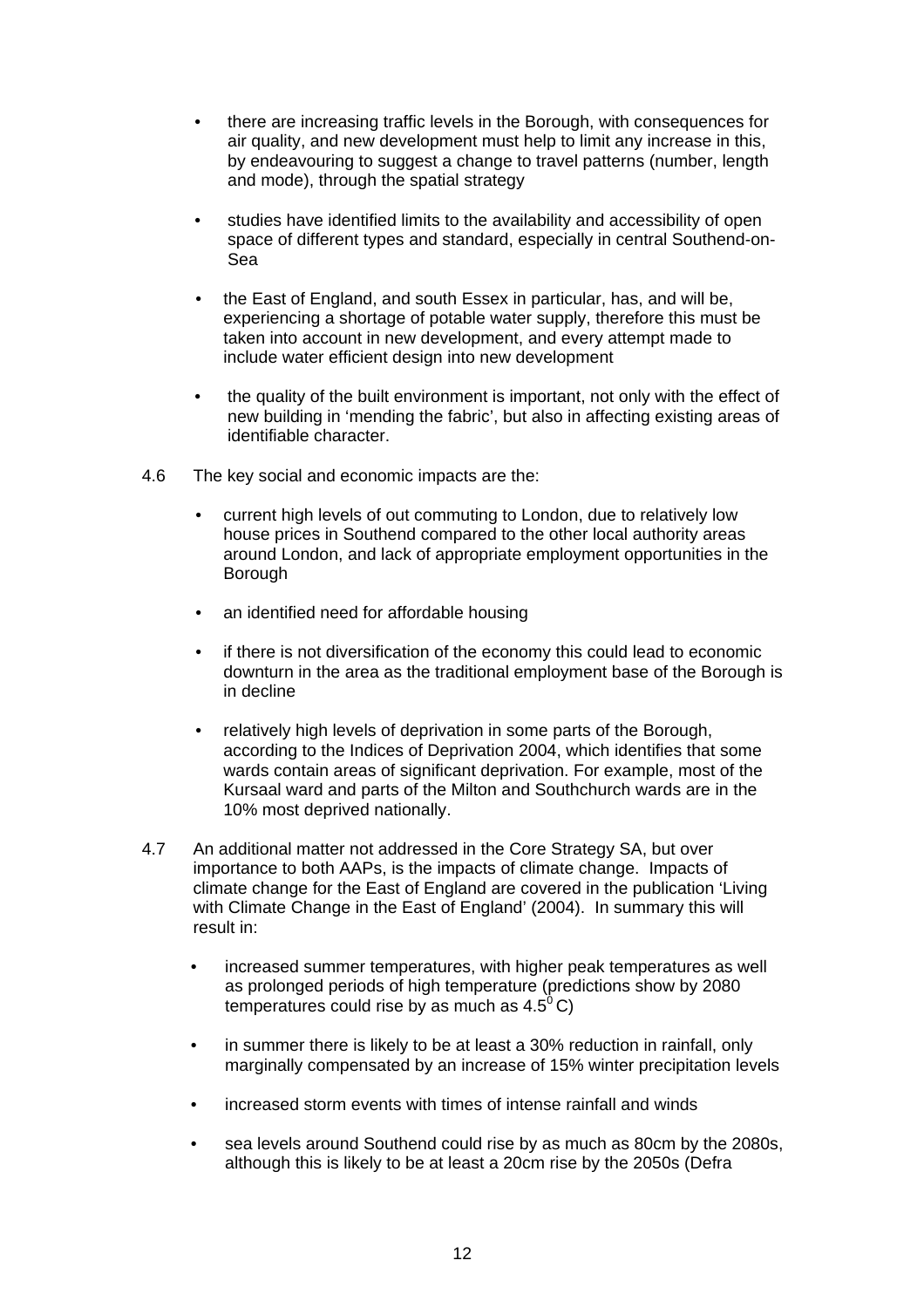October 2006)

- 4.8 This will lead to issues such as:
	- water resource deficiencies, which may lead to serious issues in the area particularly with the levels of development set for the Thames Gateway
	- increased flood risk, including for sea defence overtopping, and also from rivers
	- a risk of subsidence through changing soil moisture levels

## **Baseline information for the Town Centre Area Action Plan**

- 4.9 Several other key pieces of evidence are sources of information, these are:
	- The Southend-on-Sea Gateway Town Centre Strategy 2002-2012
	- Consultation Framework Document 'Town Centre Study and Master Plan' Buro Happold/DTZ Pieda 2003
	- Southend-on-Sea Retail study CB Richard Ellis, September 2003
- 4.10 For the purposes of collecting further evidence for the LDF, the Council have defined the boundary of the town centre as the 2003 administrative wards of Milton and Victoria for the purposes of utilising census data. It is noted that although the two wards completely encompass the town centre, they also add to it some parts of residential areas, especially on the western side. However the SA also uses data from these two wards as the basis for data collection.

#### **Role of the town centre**

- 4.11 Southend-on-Sea town centre is a major retail, employment and commercial centre serving a catchment population of over 325,000 people. It lies at the heart of the Borough of Southend-on-Sea. The Town Centre is the Borough's most important commercial and largest shopping centre, and provides nearly 40% of the jobs in the Borough.
- 4.12 Retail is an important role of the town centre, with the central retail area forming a central spine through the town centre from north to south where it meets the seafront. The High Street is pedestrianised linking the Victoria Plaza (1960s) and Royals (1980s) retail centres. On the periphery of the northern part of the High Street is the town centres only large food retailer and a major retail outlet offering non food goods.
- 4.13 The college and new university complex is adjacent to the High Street, with more development planned. Development, mainly along side streets to the High Street, of a mutli-screen cinema, restaurants, café's and bars have given the town centre a complimentary leisure offer.
- 4.14 Victoria Avenue is the main area for office accommodation, the Council views that Victoria Avenue has a number of 1960's office developments, some of which are outmoded for modern requirements.

## **Housing**

4.15 Extensive areas of high density housing, providing homes for some 18,000 people (11% of the Borough total) in 10,000 households, adjoin the centre.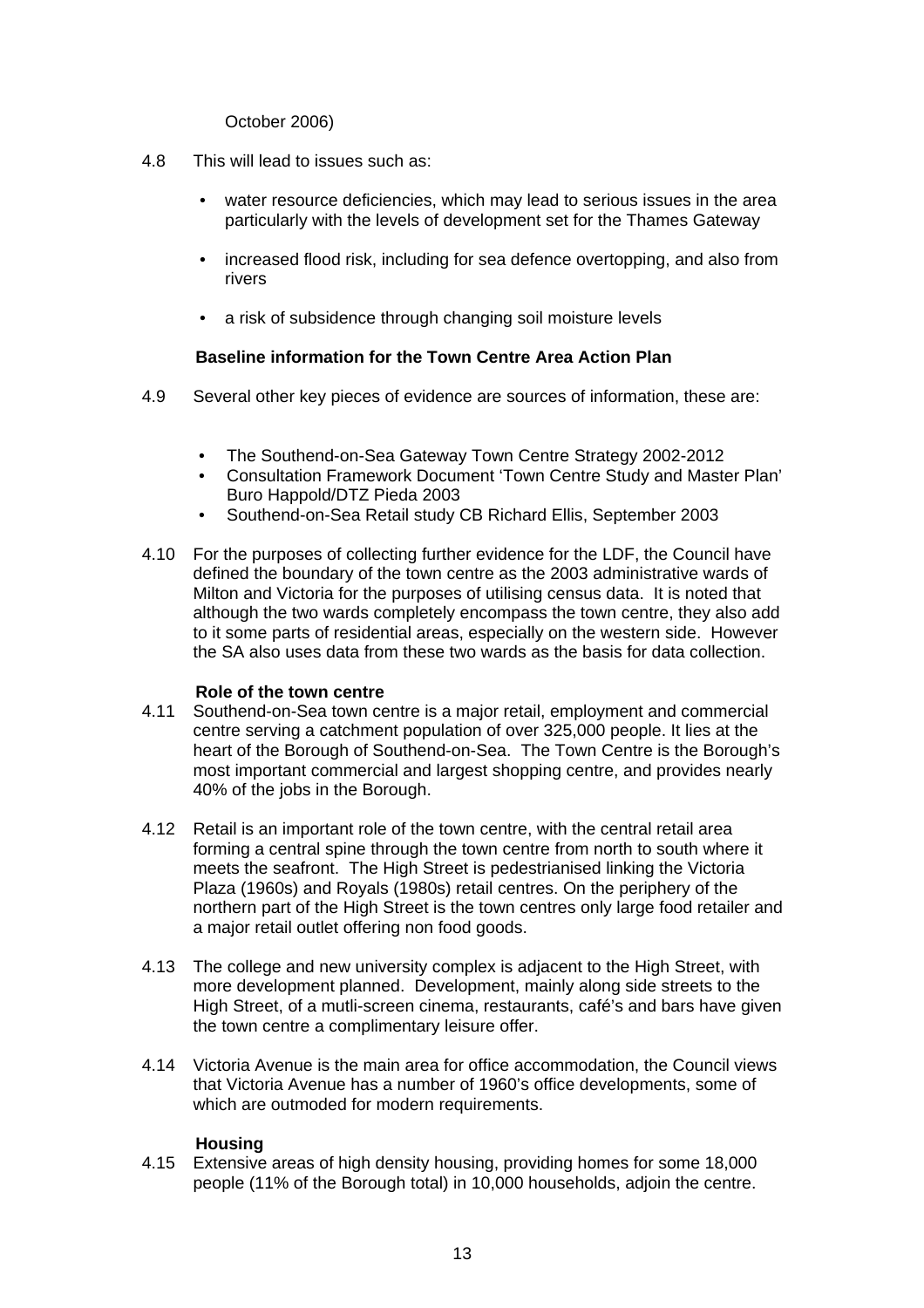Housing areas around the High Street are of historic and architectural quality and are designated as conservation areas<sup>2</sup>.

## **Travel and transport**

- 4.16 The town centre is accessed by two railway stations, Southend Victoria at the north end of the High Street and Central Station in the main shopping area. The main access by car is the A127 dual carriageway via Victoria Avenue and the A13 London Road, which has smaller and independent retail along it. The town centre has parking facilities for around 5,000 cars in surface and multistorey car parks, Council owned car parking encourages short stay shoppers, but attempts to deter commuters through its pricing structure.
- 4.17 As previously noted in Section 3 there are also various schemes proposed through the Local Transport Plan 2 to bring enhancements to the public transport provision of the area.
- 4.18 All new development needs to support walking and cycling in the town centre, as well as the smooth flow of public transport and good quality interchange facilities. Linking the Town Centre to the Seafront is also a key issue, and this will include linking the proposals and approach of the two AAPs.

#### **Population**

4.19 The 2001 Census of resident population provides the best population record at Ward level. There is some fluctuation in exact population dependant upon source. Although recent mid year population estimates from the ONS record a small, 0.5%, reduction in population, data from GP registers and other sources suggest the population has gone up since 2001. The Town Centre makes up 11.4 % (18,347) of the total Boroughs resident population.

| <b>Resident Population</b> |                       |
|----------------------------|-----------------------|
| Area                       | <b>Census</b><br>2001 |
|                            |                       |
| Southend-on-Sea            | 160,293               |
| <b>Town Centre</b>         | 18,347                |
| Town Centre %              | 11.4                  |
| Rest of Southend           | 141.946               |
| Rest of Southend %         | 88.6                  |

*Source: SBC after, Census 2001* 

## **Employment**

4.20 In 2005 the Town Centre provided nearly 40% of all the jobs in the Borough. The number of jobs in the Borough itself has increased by 2,600 between 2002 and 2005, 92% of this job increased provided in the Town Centre. This equates to an 11.1% increase in jobs in the Town Centre between 2002-05 compared to only a 4% increase in the number of jobs for the rest of Southend-on-Sea.

 2 SBC, Town Centre AAP, Issues and Options Report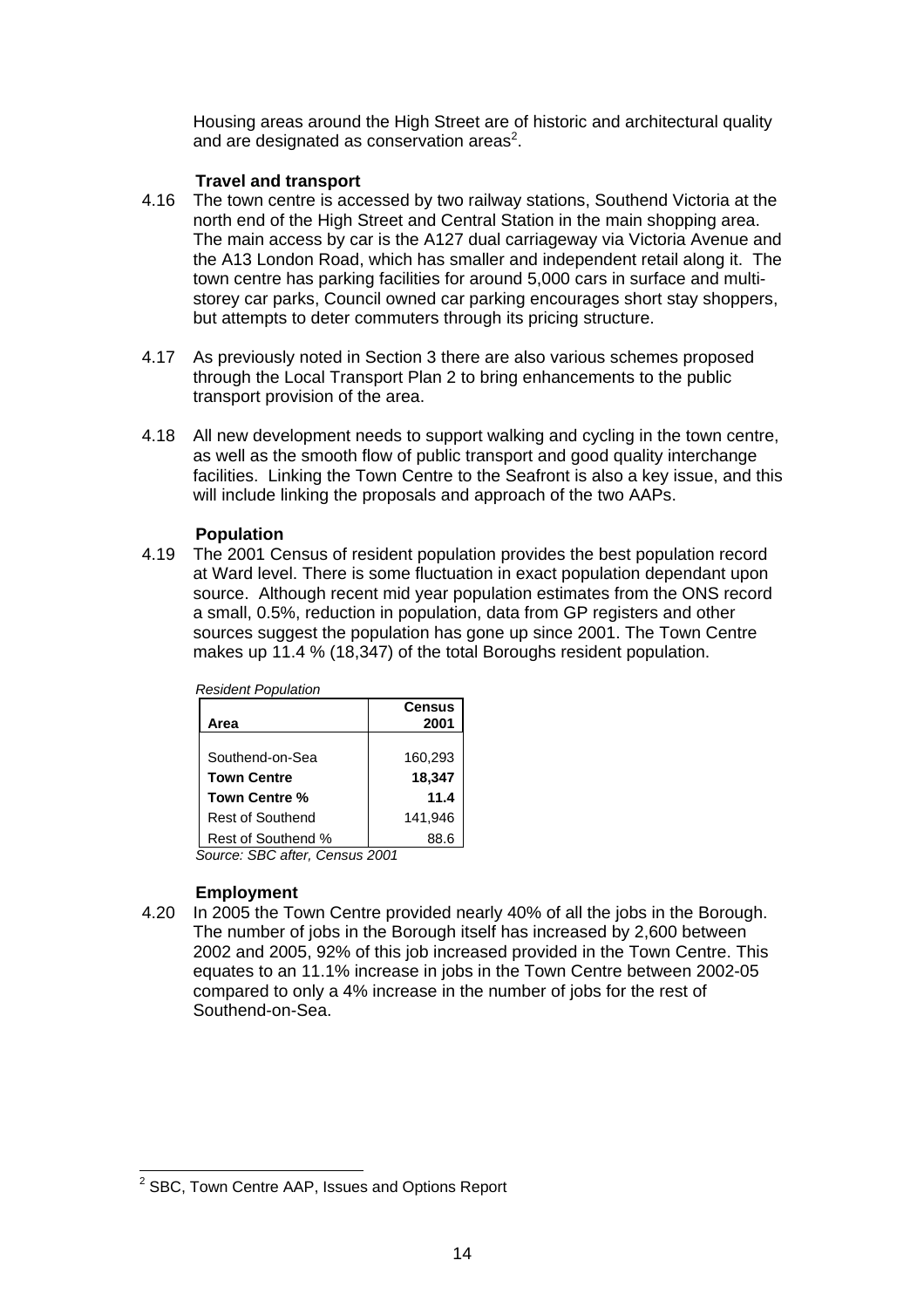|                    | 2002   | 2003   | 2004   | 2005   | Change<br>$02 - 05$ | %Change |
|--------------------|--------|--------|--------|--------|---------------------|---------|
| Southend           | 60,400 | 61,600 | 64,800 | 63,000 | 2,600               | 4.3     |
| <b>Town Centre</b> | 21,600 | 23,000 | 25.100 | 24,000 | 2.400               | 11.1    |
| $%$ jobs in TC     | 35.8   | 37.3   | 38.7   | 38.1   |                     |         |

*Source: Jobs totals are compiled through the Southend Business directory, Annual Business Enquiry and local knowledge. The datasets provides the most accurate post-census figures.* 

- 4.21 The Town Centre contains a mix of employment types, and some sectors are proportionately more significant than in the Borough as a whole, for example the financial sector (6.7% compared to 4.4%), real estate and business (20% compared to 17.2%) and 'other' (50.4% compared to 26.7%), retail is included in the 'other' category. In contrast there are a number of sectors which are less important in the Town Centre than the Borough as a whole such as health and social work (6.3% compared to 21.8%), which is dependent on the location of hospitals, and manufacturing (2.1% compared to 10%) as only one industrial site (Sutton Road) is found in the area.
- 4.22 Taking the full 2005 annual figure, the unemployment rate for the town centre is over twice as high, 5.2% compared to 2.5%, as the percentage for the rest of Borough. On the relatively small timescale of change from 2004 to 2005 the unemployment rate is also rising at a greater rate in the Town Centre area than for the remainder of the Borough.

| <b>Unemployment Rates</b> |      |      |                    |
|---------------------------|------|------|--------------------|
| <b>Unemployment Rate</b>  |      |      |                    |
|                           | 2004 | 2005 | 2006 as up to June |
| <b>Town Centre</b>        | 4.9  | 5.3  | 6.0                |
| <b>Rest of Southend</b>   | 2.3  | 2.5  | 2.8                |
| Source: DWP <sup>3</sup>  |      |      |                    |

#### **Social characteristics**

- 4.23 Education rates show that although the rate of adults with no qualifications is higher than the Borough average, residents with higher level qualifications are also higher. This may relate to familiar patterns of younger people with qualifications living close to or in the town centre and the proximity of pockets of deprivation, although without further investigation it would be difficult to confirm this.
- 4.24 The Town Centre is made up of Milton and Victoria wards, and also includes some parts of the Kursaal ward. The Indices of Multiple Deprivation 2004 indicate that where these three ward areas overlap with the commercial and retail centre of the Town Centre area there are high levels of deprivation, with sub-ward areas being in the 10% most deprived nationally, and others in the

 3 The data used are claimant count levels collected by the Department for Work and Pensions. These data are a by-product of the administrative records of all people claiming benefits at Jobcentre Plus offices. The claimant count rate is calculated by expressing the number of people claiming unemployment-related benefits as a percentage of the estimated resident working-age population of the area. This figure is produced by the ONS Population Estimates Unit. Note, that the claimant count data relates to the number of benefit claimants only and therefore does not provide a comprehensive measure of unemployment.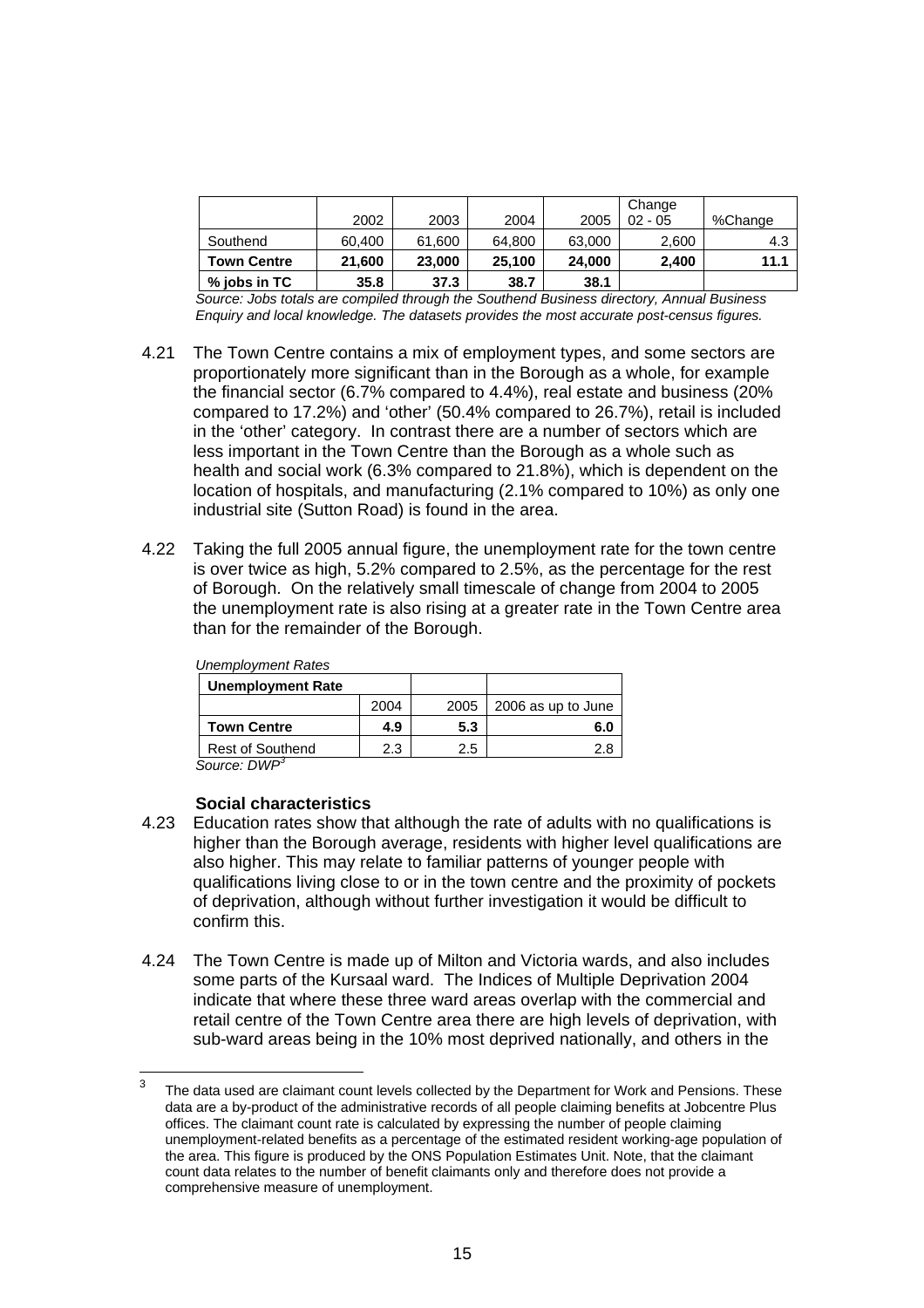majority of the town centre, with the exception of some residential areas, being in the most deprived 30% nationally.

4.25 The number of cars per household in the Town Centre area (0.72). This is significantly lower than for the rest of the Southend (1.09).

#### **Built environment quality**

- 4.25 Some of the town centre is currently of poor architectural quality, for example low quality of the Farringdon multi-storey car park. Although recent regeneration, including South East Essex College and the University of Essex buildings and the first phase of the Travel Centre have improved this, there is scope for further environmental improvements and making land available for alternatives uses.
- 4.26 The town centre area also contains many listed buildings and four conservation areas of Prittlewell in the north, Milton and Clifftown in the south west, and Warrior Square located in the middle of the centre. The conservation areas are all predominantly residential neighbourhoods, although Clifftown directly borders the retail core of the town as well as the seafront. Listed buildings within the town centre, particularly within the conservation areas, although are also found beyond the boundaries of these areas.

#### **Open space**

- 4.27 There are only very limited areas of public open space, particularly green space, in the town centre. The seafront to the south of the town centre area does have high quality open spaces, in particularly the Southend Cliffs formal gardens. However within the main commercial and retail areas of the town centre green space provision is poor, and only really includes the cemetery behind the Royals shopping centre and Warrior Square (0.5ha). Although neither of these areas are suited to informal recreational use, or as a place to take a break from other activities in the town centre. Churchill Gardens in the north of the town centre area provides additional open space, although is part of a more residential neighbourhood. With increased demand for open space due with a warming climate, and the need to prevent the build up of heat in urban areas through provision of green spaces, this may be a matter to be addressed by the AAPs.
- 4.28 Redevelopment of the Town Centre and proposals of the AAP should take into account ways in which open spaces in this location can contribute to the Thames Gateway and South Essex Green Grid strategy.

#### **Flood**

4.29 Although there is a risk of flood along the seafront south of the town centre, the town centre itself is at no particular risk of flood overall. However, the Kursaal area east of Southchurch Avenue is at greater risk of flood according to Environment Agency maps.

#### **Air quality**

4.30 The Essex Air Quality Consortium identifies that current air quality in Southend is below action levels. The main source of air pollution in Southend is road transport on busy road links such as the A127, A13 and A1159, and therefore in the Town Centre controlling traffic levels will be key to maintaining air quality. There are currently about 35 small scale industrial processes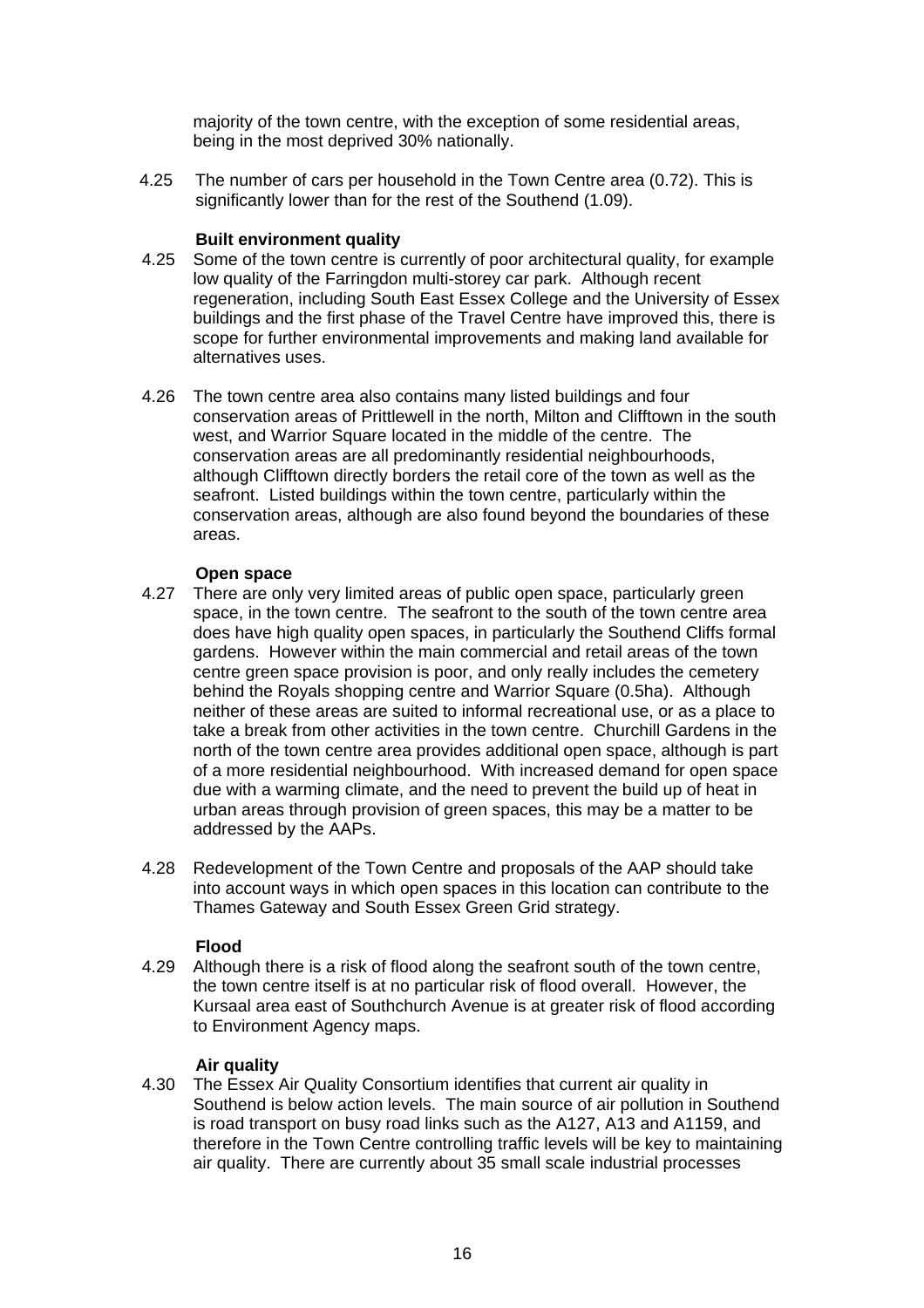which are authorised by the Borough Council. These are not considered to emit significant quantities of air pollution.

#### **Nature conservation**

- 4.31 There are no sites of identified nature conservation importance in the Town Centre area. Therefore the potential for nature conservation enhancement should be a consideration of all development sites in the area.
- 4.32 The Town Centre is also near the internationally designated Natura 2000 sites, as referred to in Section 3. Therefore development in these areas may have to take into consideration impacts on these sites, this should include assessing the sewerage, run-off or pollution impacts of large scale new development, as well as any direct impact on the birds for which these areas are designated.

#### **Key issues**

- 4.33 The additional scoping material gathered for the Town Centre AAP identifies several matters that may need to be addressed by the SA. These are:
	- development should help in the continued enhancement of the built environment in the Town Centre, with new buildings of high quality and developed to sound urban design principles
	- new urban open space, including new green space, could be provided in the town centre, this may be particularly important given the changing climate and the likelihood of even greater demand for outdoor social space
	- the area is currently experiencing high levels of deprivation, and this should be addressed through the AAP
	- the town centre is a focus of employment for the Borough, and this role needs to be maintained, while also ensuring a range of employment opportunities are maintained in a variety of employment sectors. It will also be necessary to ensure high quality jobs are provided
	- air quality of the town centre should be maintained
	- every attempt should made to bring biodiversity enhancements to the Town Centre, and also to ensure development in this area does not harm the nearby Natura 2000 sites
	- much of the Town Centre is used for car parking, the AAP should set out strategies for the rationalisation of town centre parking in order to allow land to be released for other uses and create a higher quality urban environment. In addition establishing residents parking schemes in the neighbourhoods in proximity to commercial and office areas is necessary to reduce car commuting, in tandem with delivery of the Local Transport Plan proposals for improved public transport in and around the town centre.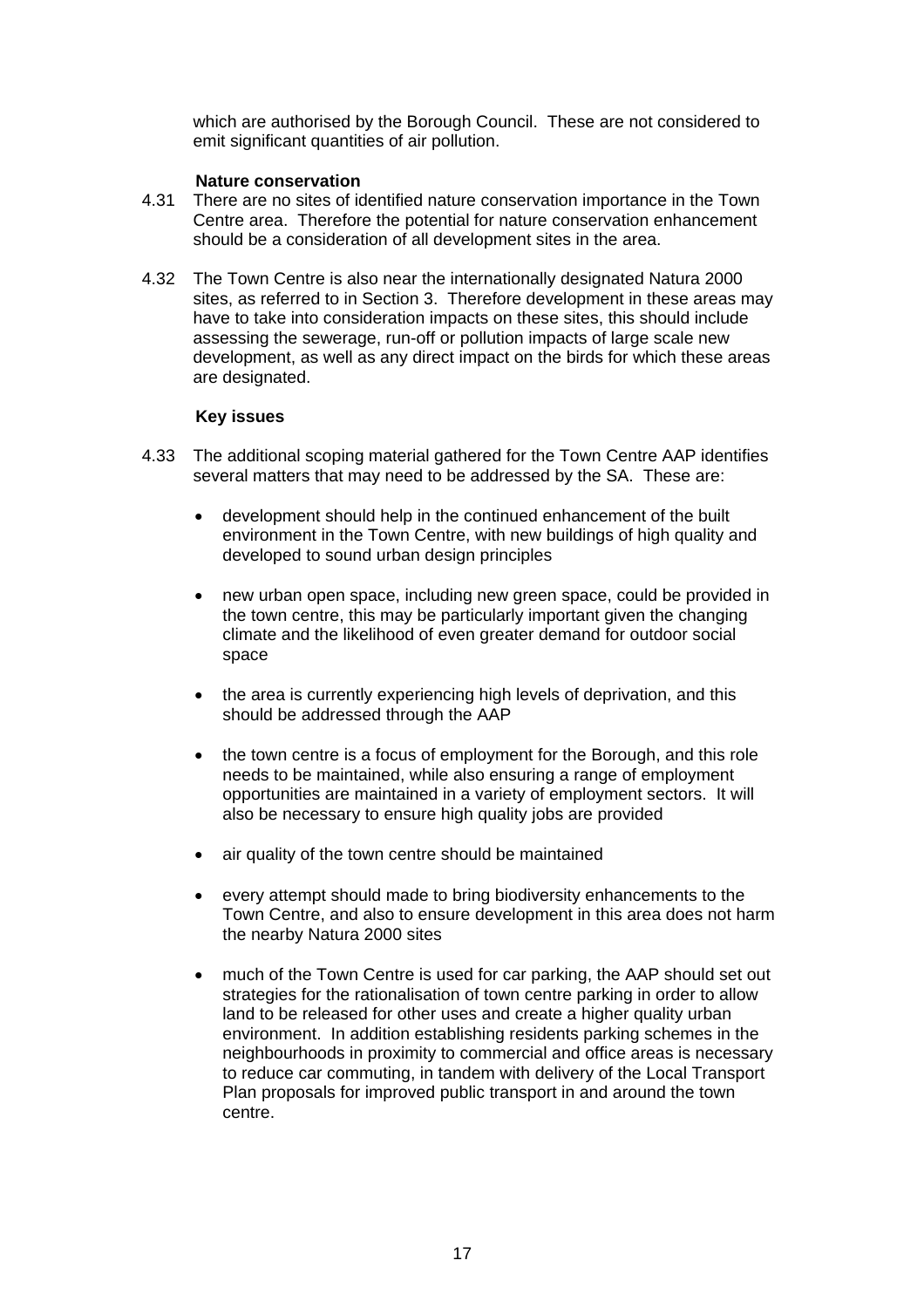#### **Baseline information for the Seafront Area Action Plan**

4.34 The primary source of information is the document "Seafront Area Action Plan, Development Plan Document DPD4, Draft Background Information and Evidence Base" which is simply a document which draws together key data and known information relevant to the Seafront. It was not intended to be exhaustive.

#### **Flood Risk**

- 4.35 Government policy emphasises the need to ensure new development is protected from flood risk, primarily through location, but also through engineered defences and design. In sustainability terms flooding is a risk to human health and economic growth, and can contribute to pollution through sewerage overflow and contaminated land.
- 4.36 Current indicative flood plains show a number of locations in the Borough that are 'at risk' from coastal flooding, including Two Tree island, and land north to Belton Hill, Leigh old town, Leigh old town to pier to the seafront road, inland areas east of through Southchurch Park and Thorpe hall Golf Course, inland areas from Shoebury common through Gunners Park. The area in southern Southchurch, being heavily built up is especially significant.
- 4.37 Flood risk in the AAP Seafront area extends the entire length of the coast, although existing flood and coastal defences protect against flood to a large extent, at times of severe storm and high water there is the risk that these defences could be over-topped causing flood. In most cases the flood risk area only extends a few meters inland impacting on roads and seafront development. However east of the Town Centre near the Kursaal the flood risk extend into the residential areas near the cricket club and golf course to the railway line and beyond. Similarly the redevelopment areas at Shoebury Ness former MOD sites is also at a higher risk of flood.
- 4.38 Indicative flood plain maps do not take into account existing flood defences in Southend Borough. The actual risk is therefore likely to be much lower than the indicative flood risk maps suggest. However, there remain small, but significant, areas of the Borough where a residual risk remains in the event of a breach in the tidal defences, or where issue with defence maintenance may cause them to fail.

## **The Cliffs**

4.39 The Cliffs are made up of London Clay. In the absence of other factors, slopes in London Clay will degrade naturally to a stable angle, which is between 8-10 degrees. The cliffs fronting the estuary at Southend vary from 12-30 degrees. This infers that the cliffs are naturally unstable and would require man-made intervention that either lowers the angle or fixes the layers preventing deep seated movement. This instability has potential to impact on built development stability, as well as being a potential risk to human health.

## **Air Quality**

4.40 The main issue surrounding air quality is the increasing emissions from traffic on roads. Recent monitoring has indicated that levels of particulates and nitrogen Dioxide within the Borough are currently within National Air Quality Strategy limits. The Essex Air Quality Consortium do not identify any particular air quality impacts of the roads in the Seafront area.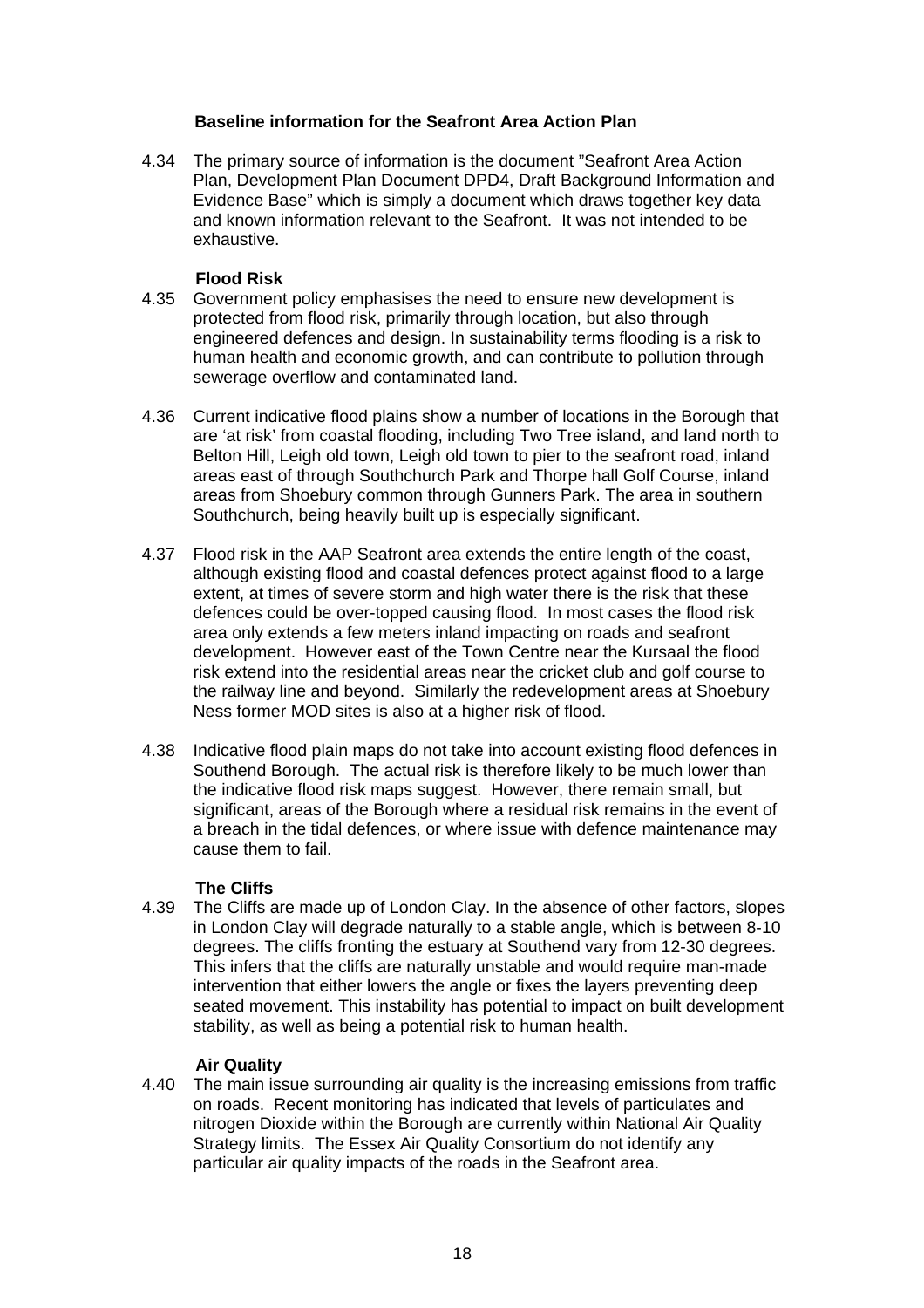## **Bathing Water**

4.41 Southend-on-Sea has seven miles of beaches and bathing waters including four areas which have achieved International Blue Flag Awards in 2006. The majority of the Borough's bathing waters meet EU standards and are recognised as high quality. Six monitoring points in the Borough give data on water quality from 2003. With the exception of Leigh Bell Wharf, all of these achieved 'Excellent' standards in 2006. Since 2003 all of the monitoring areas have achieved 'Good' or 'Excellent' consistently.

## **Biodiversity**

- 4.42 More comprehensive information on biodiversity can be found in the Sustainability Appraisal and the Habitats Assessment (including Appropriate Assessment) of the Core Strategy.
- 4.43 Although a predominantly urban authority area, the Borough has a range of habitats and protected areas. The Southend and Benfleet Marshes in particular are covered by a number of designations including, SSSI, Ramsar and Special Protection Areas (SPA), and this runs along the coast for from the western boundary of the Borough to Shoeburyness. At Shoeburyness the nature conservation designations are the Foulness SPA as well as the Essex Estuaries Special Area of Conservation (SAC) all of which are also internationally designated Ramsar sites. In addition consideration needs to be taken of likely effects on the interest of the Crouch and Roach Estuaries SPA and the Thames Estuary and Marshes SPA.
- 4.44 The Southend-on-Sea foreshore is a rich ecosystem that contains and supports a large number of invertebrate fauna including many species of Hydrobia snails, crabs, mudhopper crustations, molluscs, and worms. A number of microhabitats exist along the foreshore which is also an important habitat for birds.
- 4.45 As well as the foreshore, there are a number of lakes and ponds nearby, and water course and drainage ditches, these are important for their own wildlife functions, in urban areas ditches and rivers may act as wildlife corridors. Saltmarsh can be found to the south and east of Two Tree island and it's important conservation value is recognised by it inclusion in to a national nature reserve.
- 4.46 The Borough also has a number of other habitats of relevance including; Seagrass, eelgrass, Hedgerows, cliff top grasslands, and unimproved coastal grasslands. There is very little agricultural land within the coastal area.
- 4.47 More information on species types can be found in the Core Strategy Sustainability Appraisal and Habitats Assessment. Some important species of note include; Dark-Bellied Brent Goose, Skylark, Shrill Carder Bee, Stag Beetle, several species of Bats, Dormouse, and a small Water Vole population.
- 4.48 All development in locations that may impact on the European sites will need to ensure it does not harm the integrity of these sites. Primarily by avoiding any impact, although it may also be possible for development to proceed where impacts can be full mitigated against.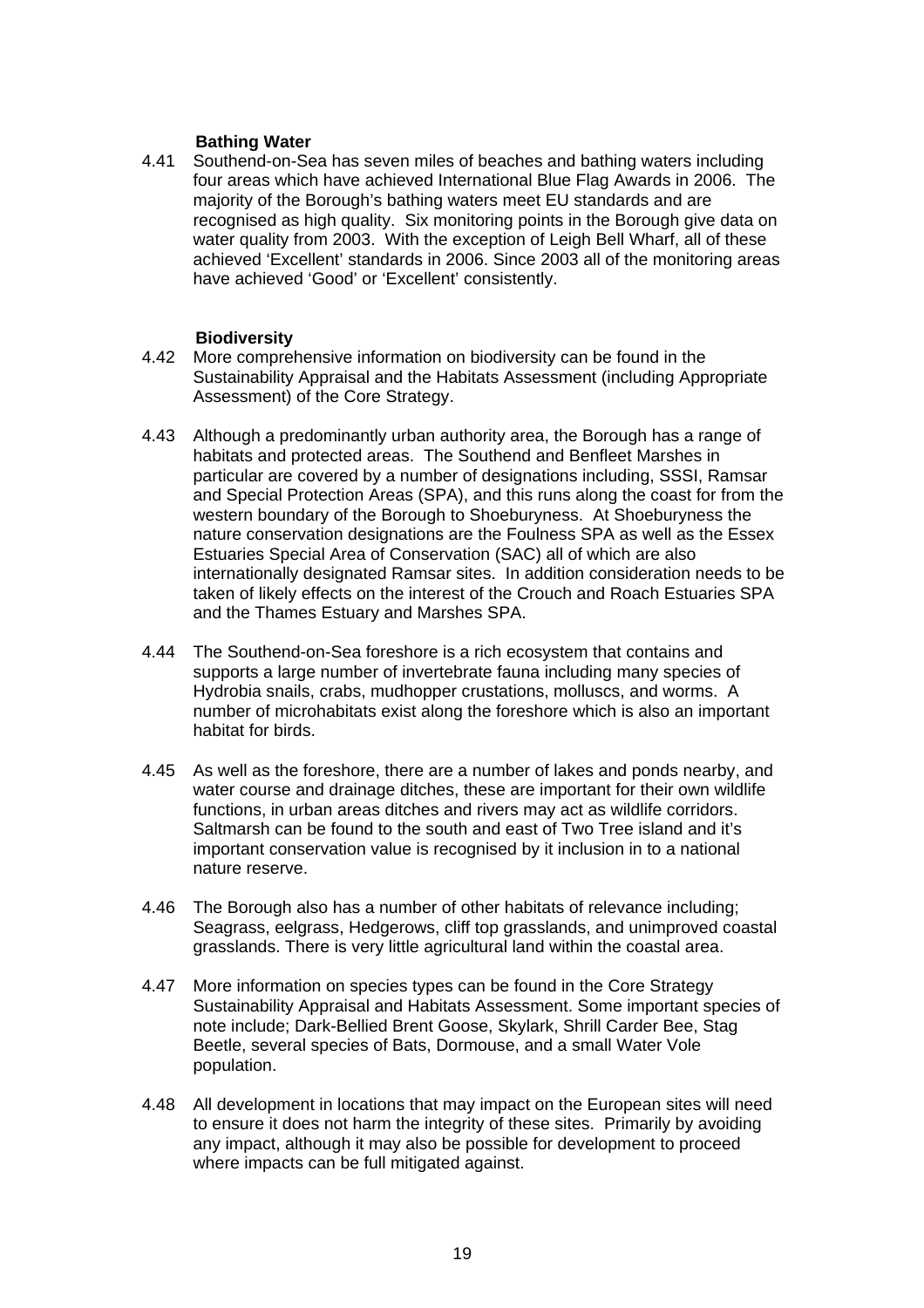## **Developed Coast**

4.49 The coastline of Southend-on-Sea is heavily urbanised along its length, with the exception of the western edge near the boundary of the neighbouring authority Castle Point. The Area Action plan does not stretch very far inland at any point, predominantly covering the promenade and road and seafront buildings and open spaces. However the implications of the AAP are wide reaching with approximately 46% of the population of the Borough living within 1km of the coastline and population density along the coast is higher than for the Borough as a whole.

#### **Travel, transport and movement**

- 4.50 Many of the Borough's main road transport routes travel alongside or near to the coast. Road traffic counts show that from 2000-2005 road traffic has shown a steady increase on the Marine Parade, Chalkwell Esplanade, and Ness Road Shoeburyness, with levels increasing by almost 37% on Chalkwell Esplanade, to 19941 trips on average per day. This increase trend is unusual as many other roads in the proximity to the foreshore have decreased. Cycle traffic has increased significantly on seafront cycle routes since 2000, up 55% particular as a result of the Sustrans route improvements. The entire length of the coast is also popular with walkers, although in some instances the route is in need of improvement, such as west of Chalkwell station where the railway line runs along the seafront.
- 4.51 There are a large amount of car parks on the seafront, ranging from the large Shoebury East Beach to smaller road side car parking for example at the Eastern Esplanade and Marine Parade. There may be scope to rationalise car parking in some areas to make land available for other uses, including public open space and formal plazas, as some key car parks are underused although usage depends on time of year and purpose of parking.
- 4.52 There are some transport proposals for the seafront that will have positive impacts for more sustainable transport, including improved cycleways and bus links along the coast. However, some measures included in the Local Transport Plan, such as hovercraft and other river services from Southend have more unpredictable sustainability impacts, particularly if new landing facilities are required, due to likely impacts on the Natura 2000 sites.
- 4.53 The whole Seafront is already well served by public transport. However the quality of this varies, with all of the seafront east of the pier and at Leigh being within 400m of regular and frequent bus services. Other parts of the Seafront west of the pier to Leigh are not so well serviced. All of the seafront is within 1 mile of a station.

#### **Built environment quality**

- 4.54 Many of the Borough's key landmark building are in the Seafront area covered by the AAP, as well as 11 conservation areas and many listed buildings of national importance, as well as those of local importance. Landmark buildings include the Pier, Palace Hotel, Royal Terrace, Cliffs Pavilion, and Crowstone House. There are also three scheduled ancient monuments, the Cold War Defence Boom, Shoeburyness (Danish camp) and World War II cassion.
- 4.55 There have also been recent improvements to the Seafront area, including the redevelopment of the entrance to the Pier at Pier Hill, which as been recognised for its built quality, two houses on Undercliff Gardens, Allocat House, Westcliffe Parade and the Kursaal restoration. Although other parts of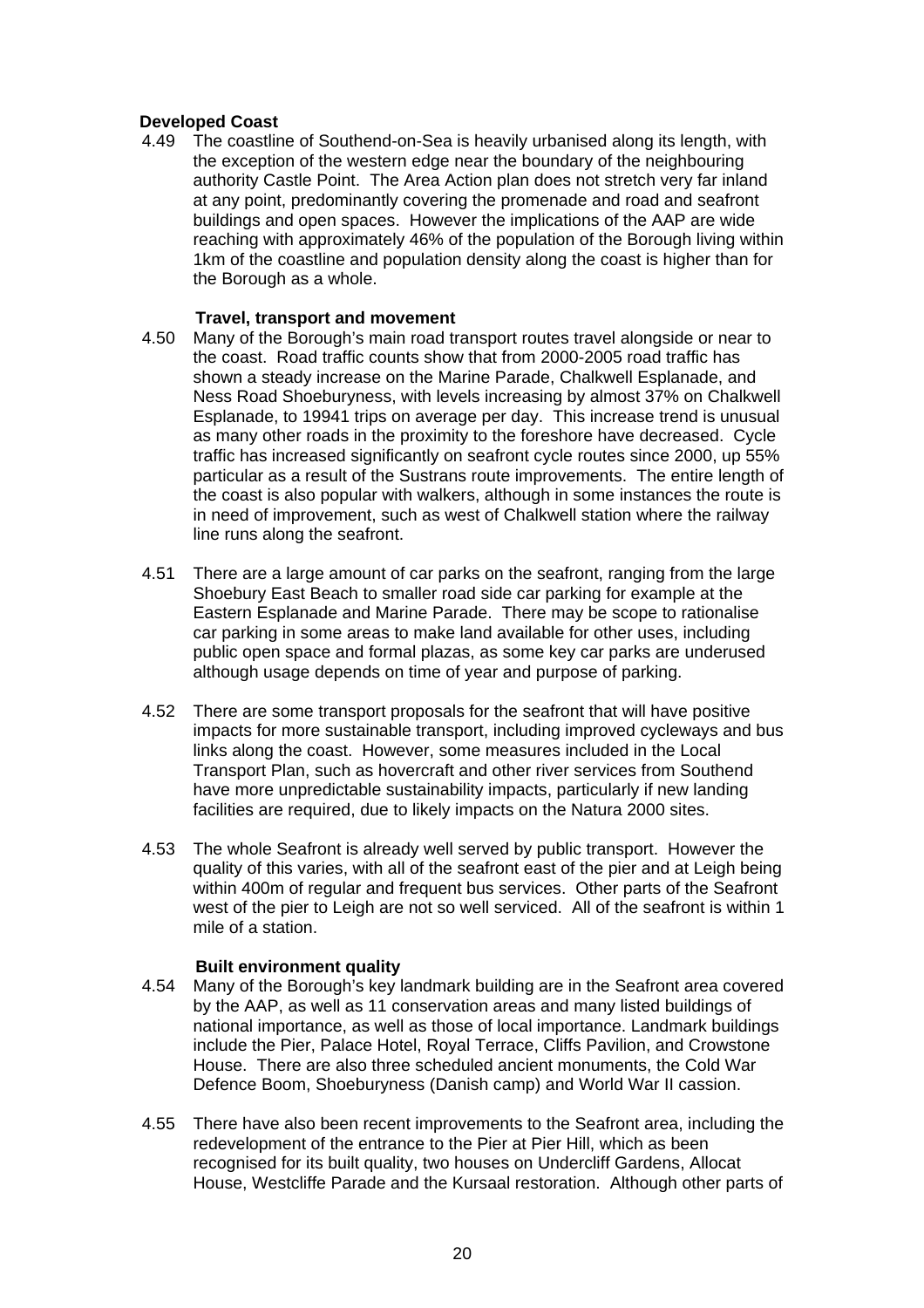the Seafront contain long term redundant or under-used spaces in need of regeneration, some of which have produced strong responses from the local community, based on the type of development proposed or impacts on the surrounding area including nature conservation.

4.56 In addition, buildings along the seafront and bordering on the foreshore also in some instances suffer from poor built quality, and detract from the overall character.

#### **Open Space and landscape**

- 4.57 In addition to the foreshore area the Seafront contains a range of public open spaces, predominantly used for informal recreation. This includes Gunners Park, Southend Cliffs and the Marine Parade Gardens. However the continuing risk of landslips from the unstable cliffs means that it may be necessary to reconfigure some of the cliff parks.
- 4.58 Parks of the Seafront are noted for their landscape quality, for example the Hadleigh Marshes Special Landscape Area defined by the County. Although the purpose of the designation and the features being protected require review as part of the LDF. Also of landscape value to the area is the open aspect onto the estuary from the coast that gives Southend its distinctive characteristics and setting.
- 4.59 The Thames Gateway South Essex green grid strategy extends into Southend with the intention of linking up the green spaces of the area for various functions including recreation, biodiversity protection and enhancement, community connectivity, sustainable transport and creating high quality urban areas. Green spaces in Southend make up part of this.

#### **Economy**

- 4.60 Tourism contributes about £255m to the local economy and supports 6,200 jobs (16% of employment in the Borough). Over 6 million day visitors visit Southend-on-Sea annually, making tourism hugely important to the local economy. Much of the development along the coast is specifically tailored to provide leisure and recreation facilities to tourists and visitors. The pier and amusement park, amusement arcades, and a theatre, amongst other attractions, are clustered on the Seafront.
- 4.61 In addition some seafront properties are in use as overnight accommodation for visitors including bed and breakfast, hotels and self-catering accommodation. However, the quality of the hotel accommodation may be limiting the amount of overnight visits made to Southend for tourism, and improving this could raise the money spent by each visitor significantly. Figures produced in 2002 on the Economic Impact of Tourism is Southend revealed overnight visitors spend over £100 on average each, with day visitors spending under £25 each. Increasing spend through overnight stays is a more sustainable way of improving tourism revenue than encouraging more day visits. Improved summer weather may attract more people to holiday in the UK, and Southend should take advantage of these opportunities.
- 4.62 There is also no conference facilities in the town and this may be an opportunity for the Borough as part of new development.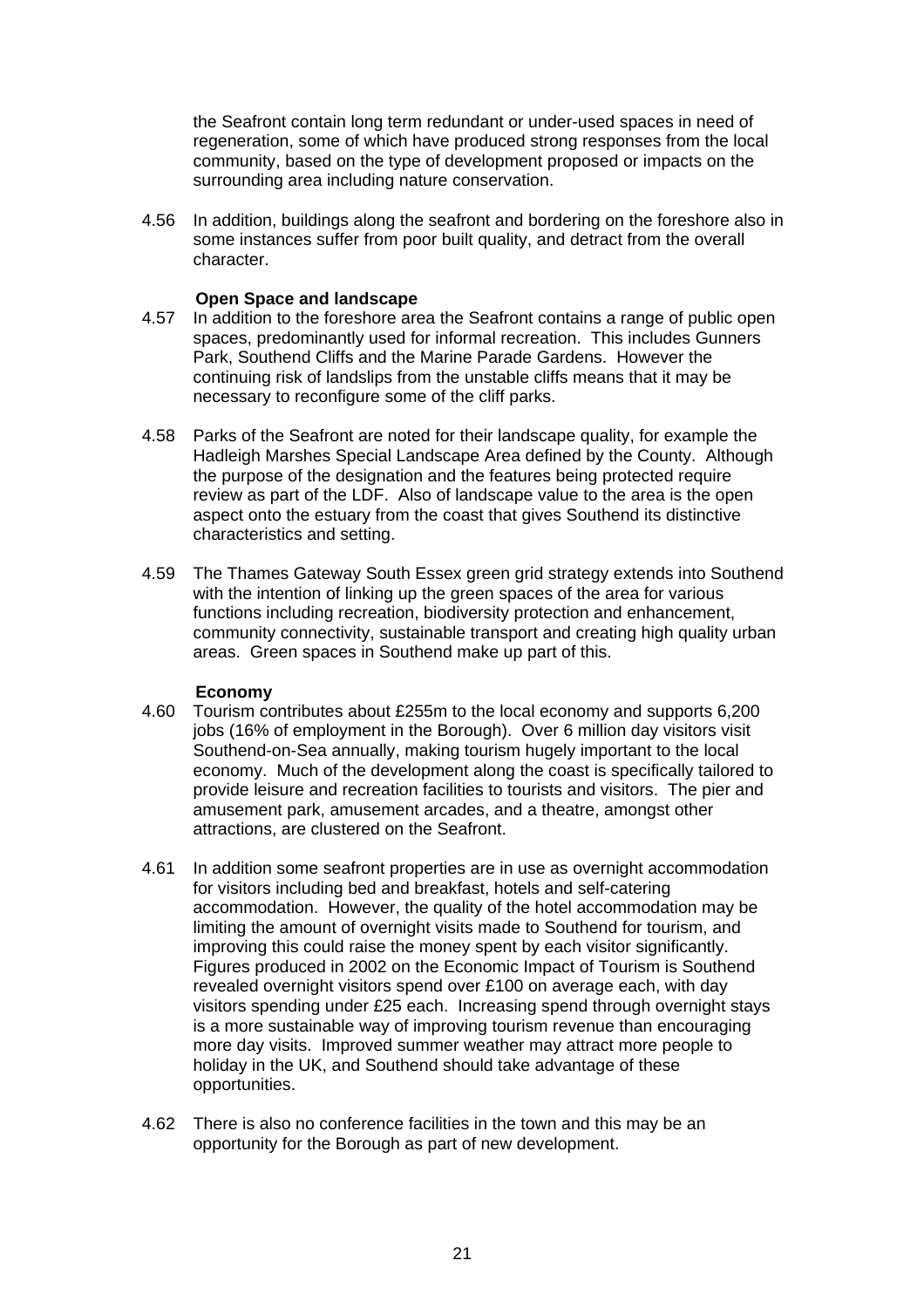- 4.63 There is of course pressure on the coast for leisure uses including, seven boating clubs, three public slipways ands 1200 mooring sites. The Southendon-Sea central area has a large amusement park (Adventure Island) and the Southend-on-Sea pier, two major tourist attractions and local landmarks.
- 4.64 Retail and other employment uses are also found in the coastal zone, although a highlighted issue is the poor connectivity between the coastal are and the retail core of Southend-on-Sea. Unemployment varies in the coastal wards, with the majority having lower rates than the Southend average although Kursaal and Milton have significantly higher rates of unemployment than the Borough average whilst Leigh and West Leigh have very low rates in comparison.

## **Housing**

4.65 Most of the buildings in the Seafront area are residential, apart from in the central area where uses are more for leisure. A target for residential development in this area is set in the Core Strategy and includes a requirement for affordable homes. Progress towards meeting the dwelling provision figure for the seafront in the Core Strategy is quite rapid.

## **Key issues in the Seafront AAP area**

- 4.66 The additional scoping material gathered for the Seafront AAP identifies several matters that may need to be addressed by the SA. These are:
	- much of the Seafront is at risk of flood according to Environment Agency maps, however flood defences should protect against this. Therefore maintenance of these is essential, in addition to ensure all new development where necessary has appropriate flood risk assessment before proceeding
	- to protect public safety and existing built assets unstable cliffs need to be engineered as appropriate to make stable
	- air and bathing water quality of the Seafront should be maintained, or enhanced as necessary, through control of relevant development
	- biodiversity and nature conservation is a key matter that needs to be considered through the AAP, and it will need to be ensured that new development does not cause harm to European sites. New development should also help enhance the biodiversity quality of the Seafront area where appropriate
	- reducing car use is a theme of planning in the Borough, and this should include the Seafront roads, provision of alternatives will be necessary, including better bus services west of the pier and completion of the Sustrans cycle route
	- car parking in the Seafront area needs some reorganisation to reduce underuse of car parks at all times of year and encourage visitors to use improved public transport and cycle routes. Land made available after reorganisation can be used for other purposes, such as public spaces or other leisure uses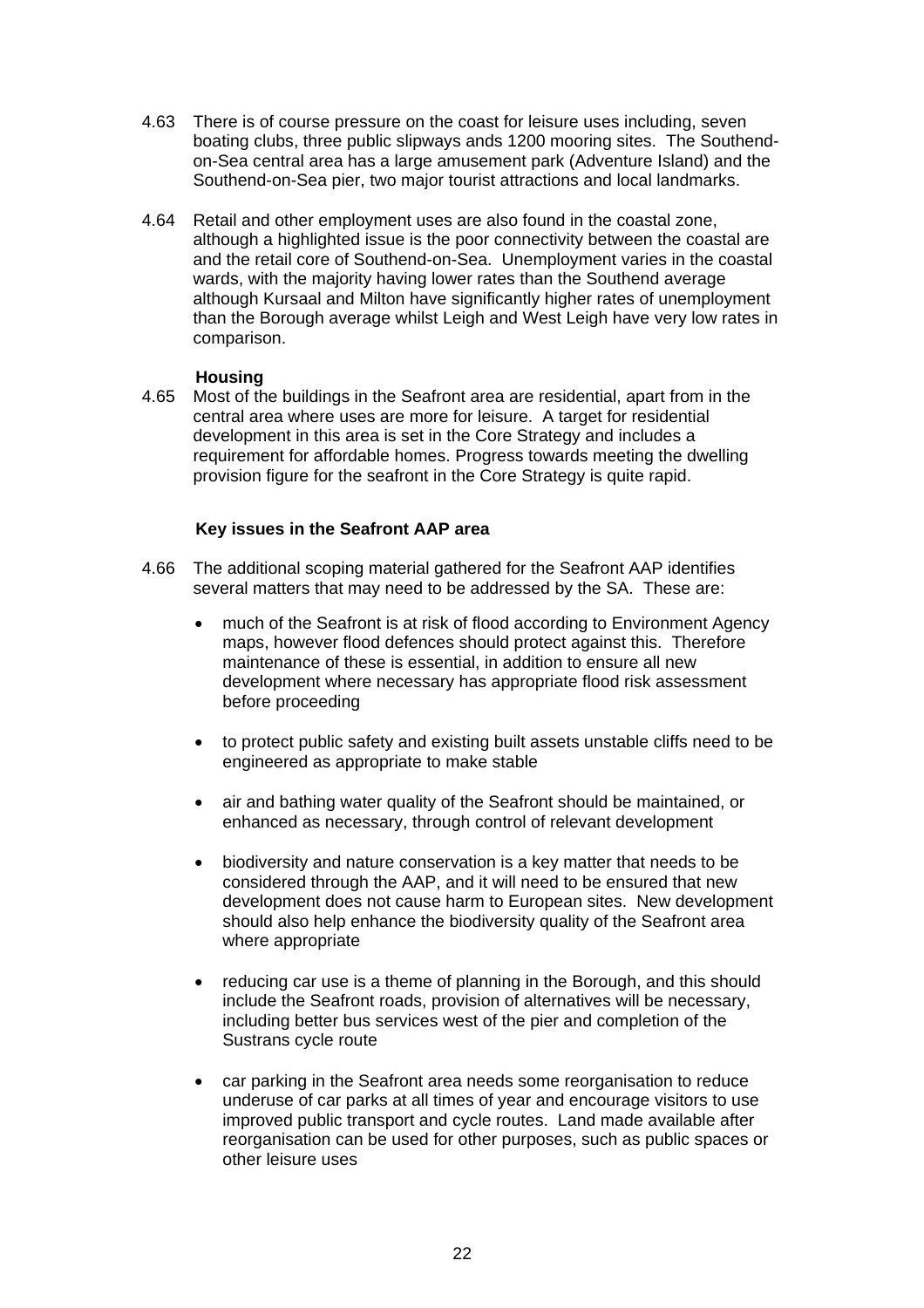- the built environment quality of the Seafront should be enhanced to provide a cohesive Seafront style, this will include regeneration of redundant sites but this must take into account impacts on biodiversity and take into account community views
- the AAP must support the Green Grid strategy
- the AAP should make particular provision for improving the overnight visitor accommodation on the Seafront to encourage longer stays and higher visitor spend. This could also include new conference facilities
- continued support needs to be given to employment provision and new housing in the Seafront area in order to meet objectives of the Core Strategy.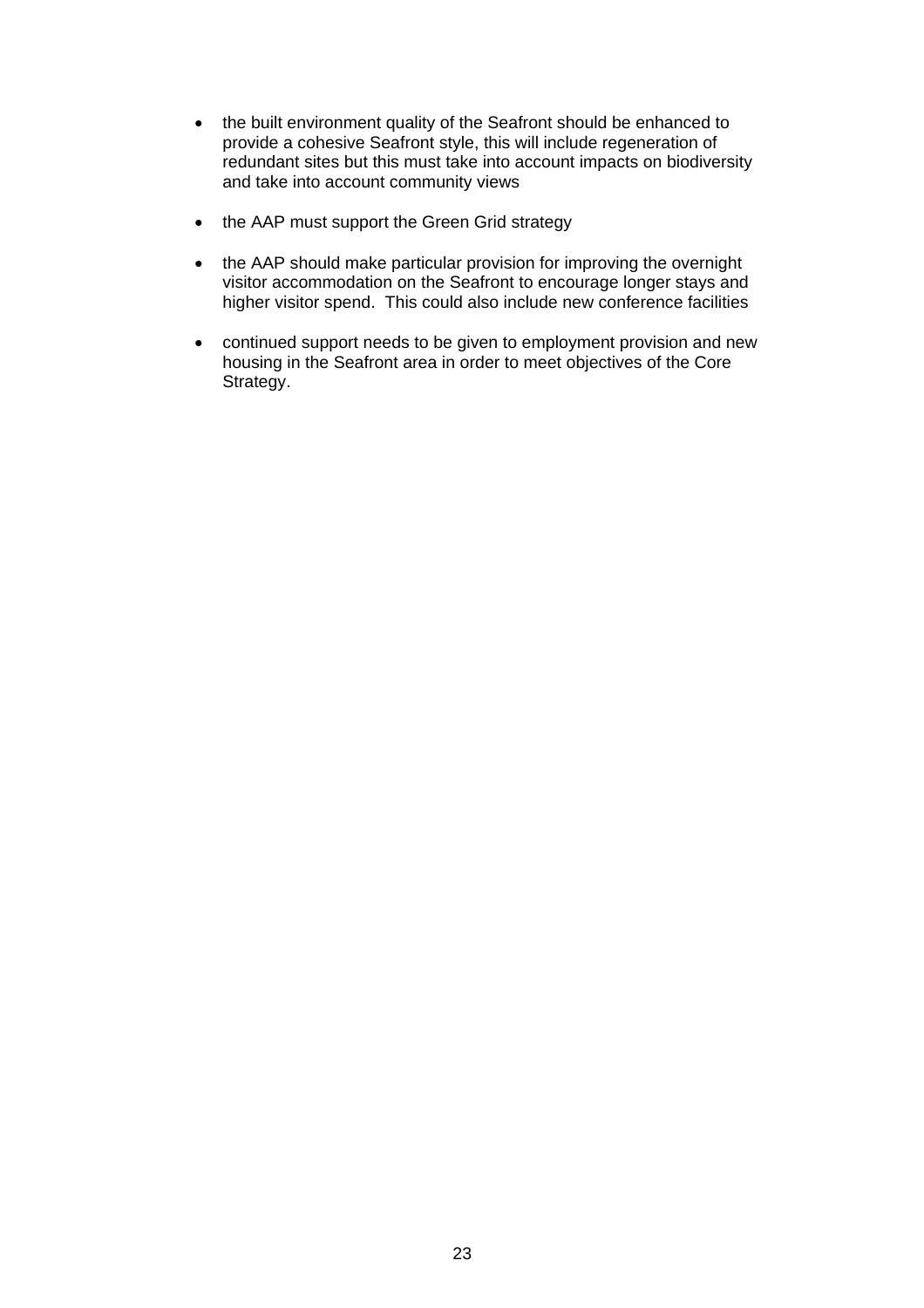# **5 Sustainability Framework**

5.1 The framework below is based upon that in the Core Strategy Sustainability Appraisal framework, however it has been altered to reflect the specific needs of the two AAP areas. These changes are based upon the wider policy context, the baseline data and the issues and options reports for the two AAP areas.

| <b>Concern</b>                 | <b>Explanation and desirable direction of</b><br>change                                                                                                         | <b>Objectives</b>                                                                                                                                                                                                                                  | <b>Means of identifying and reporting</b><br>impact and contribution of the<br>proposals and policies in the LDF                                                                               |
|--------------------------------|-----------------------------------------------------------------------------------------------------------------------------------------------------------------|----------------------------------------------------------------------------------------------------------------------------------------------------------------------------------------------------------------------------------------------------|------------------------------------------------------------------------------------------------------------------------------------------------------------------------------------------------|
|                                | Social progress which recognises the needs of everyone                                                                                                          |                                                                                                                                                                                                                                                    |                                                                                                                                                                                                |
| Accessibility                  | enable all to have similar and sufficient levels<br>of access to services, facilities and<br>opportunities                                                      | maintain Southend town centre as<br>services, as the most accessible<br>location<br>improve accessibility to the town centre<br>$\bullet$<br>improvement public transport<br>$\bullet$<br>accessibility along the entire length of<br>the Seafront | doc - likelihood of increase in facilities<br>and mix of uses                                                                                                                                  |
| Housing                        | to provide the opportunity for people to meet<br>their housing need                                                                                             | ensure a sufficient number of dwellings<br>$\bullet$<br>encourage a suitable mix of dwellings,<br>$\bullet$<br>including tenure and size                                                                                                           | $quan - no$ of dws created<br>$quan - no$ of affordable dws (by different<br>types) likely to arise                                                                                            |
| <b>Education &amp; Skills</b>  | to assist people in gaining the skills to fulfil<br>their potential and increase their contribution<br>to the community                                         | improve accessibility to employment<br>$\bullet$<br>and education facilities<br>support continued development of the<br>$\bullet$<br>University campus in the town centre                                                                          | • doc - but little reliability of prediction                                                                                                                                                   |
| Health, safety and<br>security | to improve overall levels of health, reduce the  .<br>disparities between different groups and<br>different areas, and reduce crime and the fear  .<br>of crime | improvements to reduce fear of crime in<br>the town centre, especially at night<br>improve pedestrian routes through the<br>Town Centre and Seafront to help<br>design out crime                                                                   | • quan – area and population subject to<br>increased or decreased risk of flooding<br>doc - likelihood of increased or<br>decreased health standards (but little<br>reliability of prediction) |
| Community                      | to value and nurture a sense of belonging in a<br>cohesive community, whilst respecting<br>diversity                                                            | improve the viability and distinctive<br>character of Southend-on-Sea town<br>centre<br>provide public art and improvements to<br>the design of Seafront tourist buildings,                                                                        | $\bullet$ doc – but little reliability of prediction                                                                                                                                           |

#### **Figure: Sustainability appraisal framework for the SA of Southend on Sea LDF AAPs**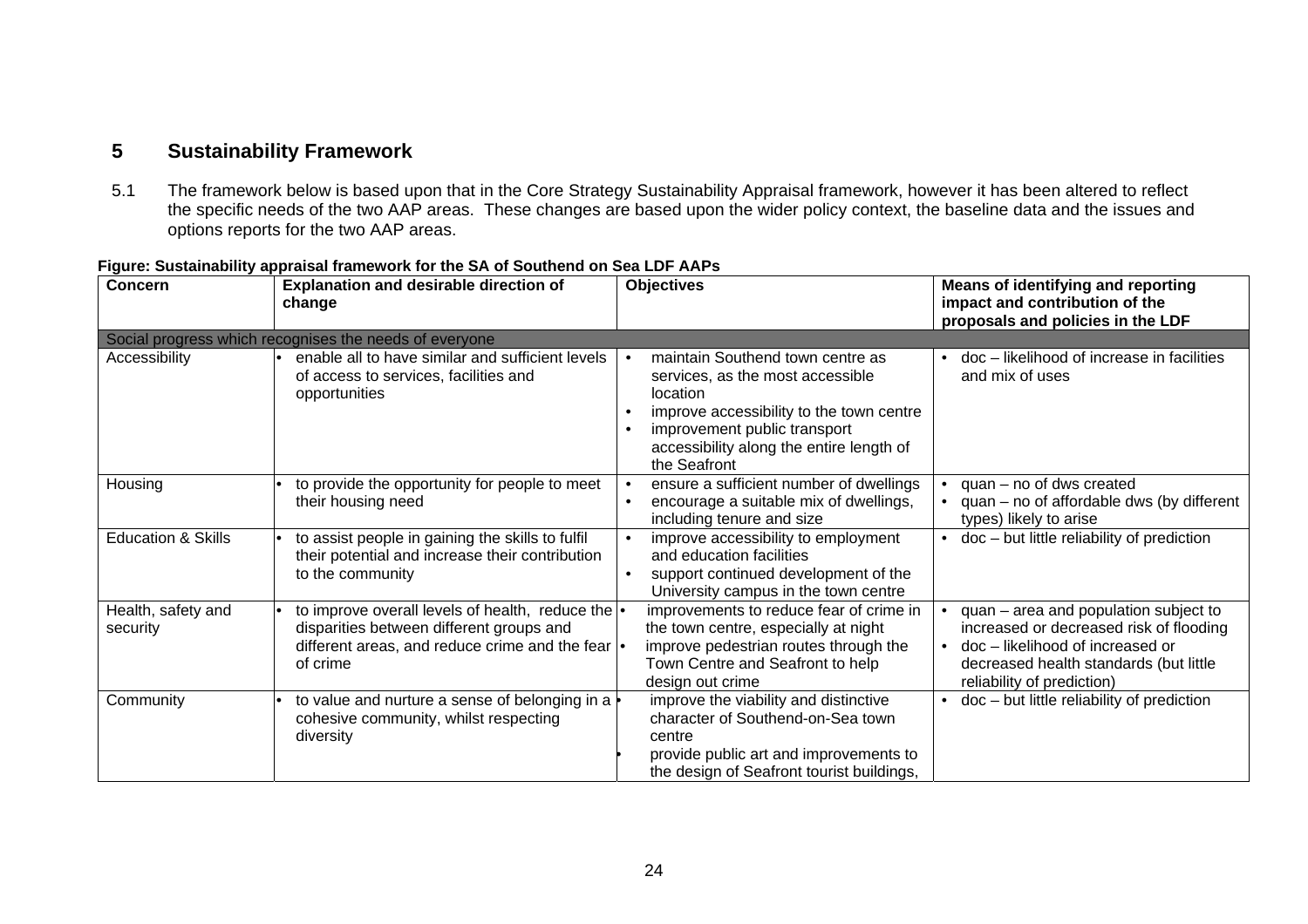|  | such as beach huts and kiosks to<br>provide a recognisable unified<br>approach for Southend |  |
|--|---------------------------------------------------------------------------------------------|--|
|  | provide new community open spaces in<br>the Town Centre and Seafront                        |  |

| Effective protection of the environment |                                                                                                                                                                  |                                                                                                                                                                                                                                                                                                                                                   |                                                                                                                                                                                                                                                                                                                                                                    |  |  |
|-----------------------------------------|------------------------------------------------------------------------------------------------------------------------------------------------------------------|---------------------------------------------------------------------------------------------------------------------------------------------------------------------------------------------------------------------------------------------------------------------------------------------------------------------------------------------------|--------------------------------------------------------------------------------------------------------------------------------------------------------------------------------------------------------------------------------------------------------------------------------------------------------------------------------------------------------------------|--|--|
| <b>Biodiversity</b>                     | to maintain and enhance the diversity and<br>abundance of species, and safeguard these<br>areas of significant nature conservation value                         | protect undeveloped parts of the<br>$\bullet$<br>coastline<br>protect key habitats directly or indirectly<br>from developments which may harm<br>them<br>ensure new development brings<br>enhancements to the built environment<br>where appropriate<br>ensure 'appropriate assessment' of all<br>development is carried out where<br>appropriate | quan - area of significant habitat affected<br>quan – potential area of significant habitat<br>created / better managed<br>doc - likelihood of increase in biodiversity<br>from creation of opportunities                                                                                                                                                          |  |  |
| Landscape character                     | to maintain and enhance the quality and<br>character and cultural significance of the<br>landscape, including the setting and character   •<br>of the settlement | protect undeveloped parts of the<br>coastline<br>retain notable features and areas of<br>open space along the coast line<br>protect views of the estuary                                                                                                                                                                                          | quan - area of open land affected<br>quan - area of designated landscape<br>affected<br>doc - likelihood of harmful change to<br>character of landscape creating setting of<br>the urban area                                                                                                                                                                      |  |  |
| <b>Built environment</b>                | to maintain and enhance the quality, safety<br>and distinctiveness of the built environment<br>and the cultural heritage                                         | enhance and protect land mark and<br>listed buildings on the sea front<br>enhance and protect listed buildings<br>and those of interest in the town centre<br>improve urban design quality through<br>the AAPs<br>protect existing and create new open<br>and green space on the sea front and in<br>the town centre                              | quan - area of useable and amenity open<br>space affected<br>quan - potential area of useable and<br>amenity open space created<br>quan - area of valued townscape harmed<br>by change<br>doc - likelihood of increase in urban<br>quality through new provision and<br>investment<br>doc - likelihood of increase in urban<br>quality through emphasis on quality |  |  |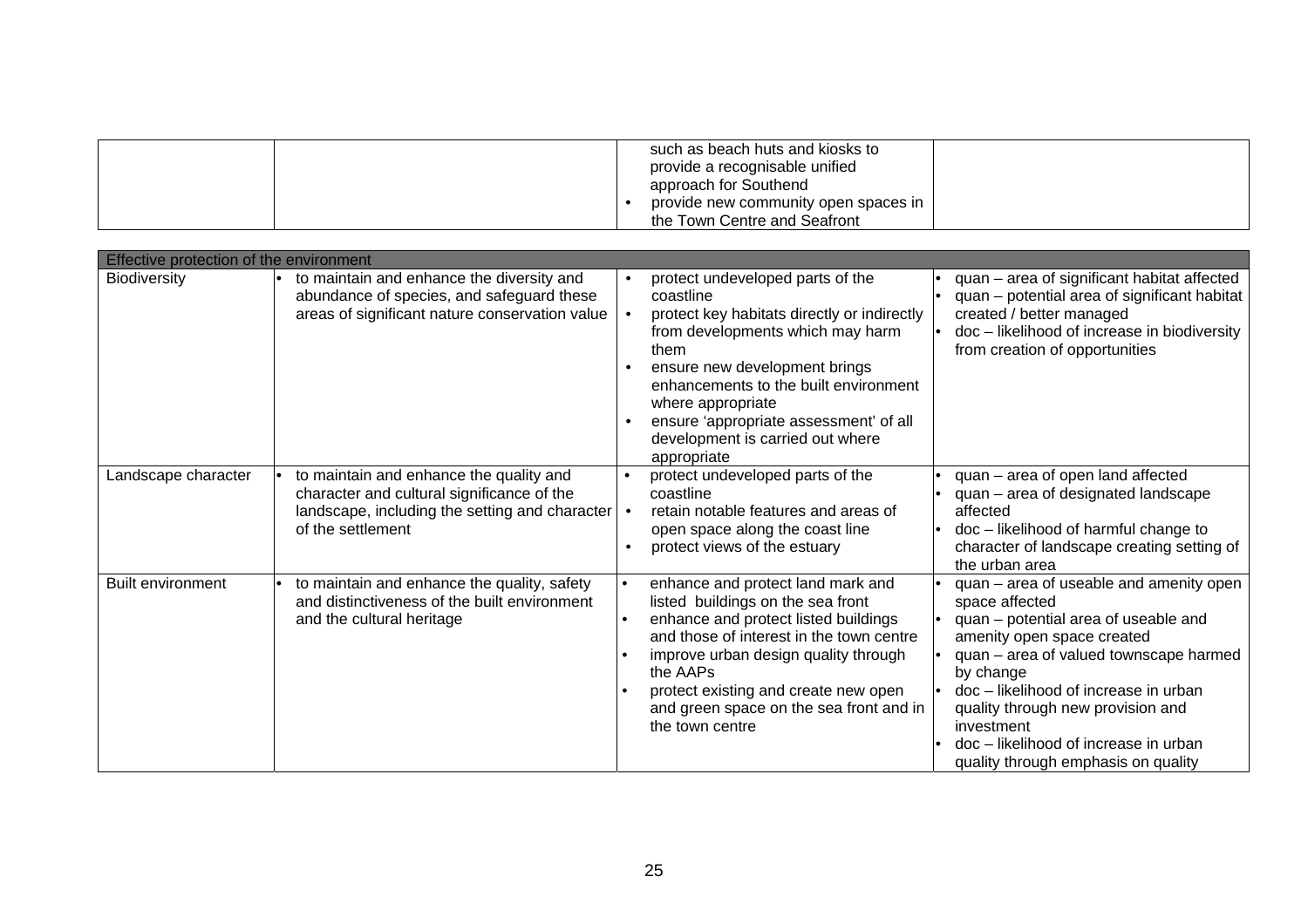|                                     | Prudent use of natural resources                                                                                          |                                                                                                                                                                                                               |                                                                                                                                                                                                                                                                                                                                                                                     |  |  |  |
|-------------------------------------|---------------------------------------------------------------------------------------------------------------------------|---------------------------------------------------------------------------------------------------------------------------------------------------------------------------------------------------------------|-------------------------------------------------------------------------------------------------------------------------------------------------------------------------------------------------------------------------------------------------------------------------------------------------------------------------------------------------------------------------------------|--|--|--|
| Air                                 | to reduce all forms of air pollution in the<br>interests of local air quality and the integrity of<br>the atmosphere      | reduce traffic congestion in the town<br>centre<br>encourage freight modal shift and<br>encourage a reduction in emissions of<br>new buildings                                                                | doc – likelihood of increase or decrease in<br>emissions. Regional target is for<br>stabilising car traffic levels in Southend at<br>1999 levels and to increase the proportion<br>of freight carried to and from ports by rail<br>to 30% by 2020. Regional target to<br>increase the proportion of energy met<br>from renewable sources (on-shore + off-<br>shore) to 44% by 2020. |  |  |  |
| Water                               | to maintain and improve the quantity and<br>quality of ground, sea and river waters, and<br>minimise the risk of flooding | ensure no increased risk of coastal<br>flooding in the AAP<br>acknowledge the risk to water quality<br>from on-shore developments                                                                             | doc - likelihood of increase or decrease in<br>emissions<br>quan – number of planning applications<br>granted contrary to Environment Agency<br>advice on flood risk.                                                                                                                                                                                                               |  |  |  |
| Land                                | to use land efficiently, retaining undeveloped<br>land and bringing contaminated land back into<br>use                    | protect undeveloped coastline in the<br>Borough<br>encourage development on previously<br>developed land<br>encourage high density residential<br>development and mixed use<br>development in the town centre | quan - area of open land affected<br>irreversibly by development.<br>quan - area of damaged land likely to be<br>brought back into use - national and<br>regional previously developed land target<br>is 60% and minimum dwelling densities at<br>30 dwellings per hectare.                                                                                                         |  |  |  |
| Soil                                | to maintain the resource of productive soil                                                                               | Protect productive soil where applicable<br>$\bullet$<br>(little overall impact likely)                                                                                                                       | quan - area of productive land affected                                                                                                                                                                                                                                                                                                                                             |  |  |  |
| Minerals and other raw<br>materials | to maintain the stock of minerals and other<br>raw materials                                                              | Minimise use of aggregates for new<br>$\bullet$<br>development (relevance to sea<br>defences)                                                                                                                 | quan - area of potential minerals<br>extraction put beyond viable exploitation<br>by development<br>doc - efficiency of the use of primary and<br>secondary materials<br>doc - likely affect on reuse and recycling<br>of materials - regional target to recover<br>70% of household waste by 2015                                                                                  |  |  |  |
| Energy sources                      | to increase the opportunities for energy<br>generation from renewable energy sources,                                     | Reduce the growth in car use and<br>congestion within the two AAP areas                                                                                                                                       | quan - contribution likely from energy<br>generation from renewable source                                                                                                                                                                                                                                                                                                          |  |  |  |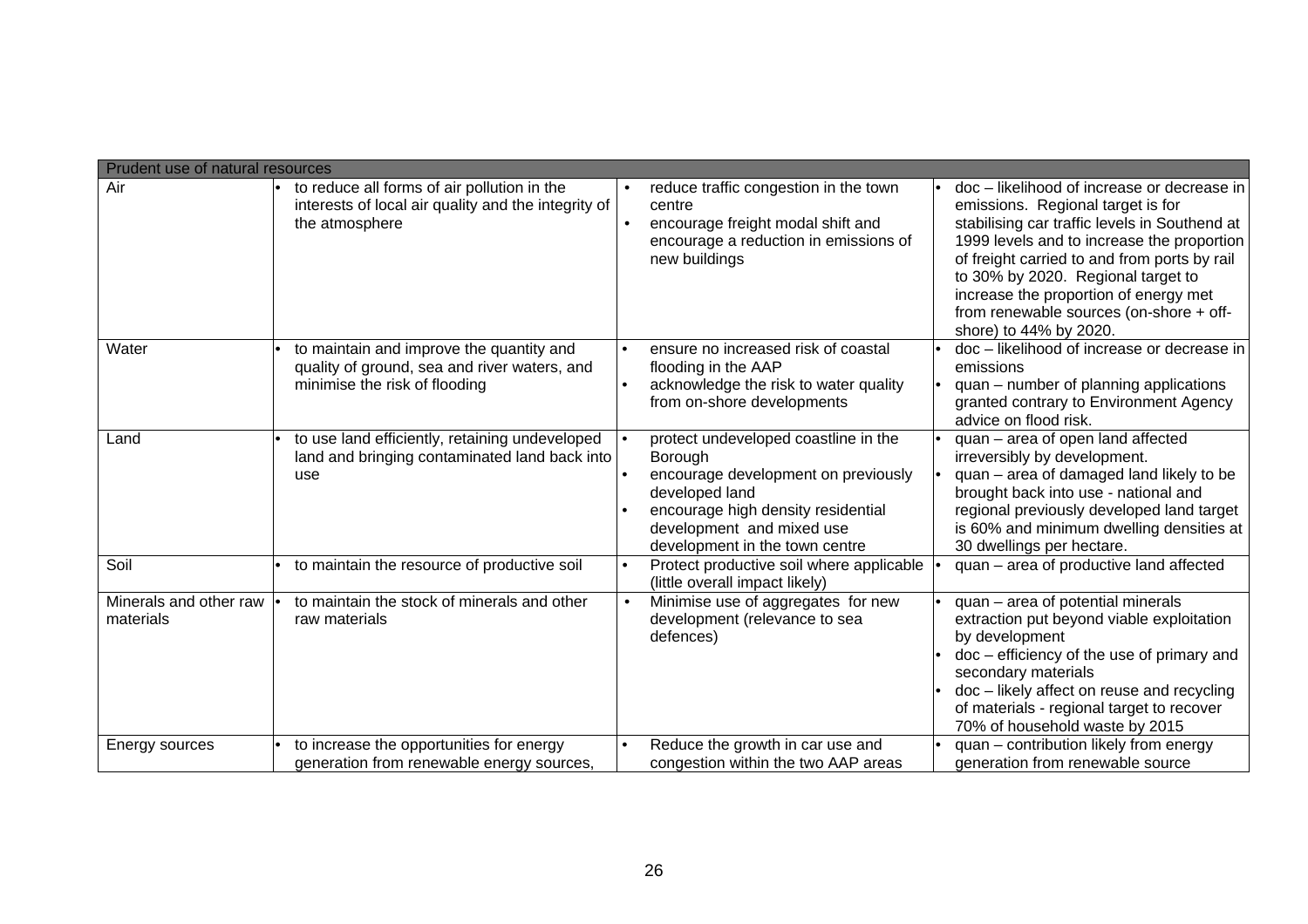| maintain the stock of non renewable energy<br>sources and make the best use of the<br>materials, energy and effort embodied in the<br>product of previous activity | schemes<br>quan – contribution likely from energy<br>generation within new buildings<br>$\bullet$ doc – likelihood of increase in efficiency of<br>energy use in new development |
|--------------------------------------------------------------------------------------------------------------------------------------------------------------------|----------------------------------------------------------------------------------------------------------------------------------------------------------------------------------|
|--------------------------------------------------------------------------------------------------------------------------------------------------------------------|----------------------------------------------------------------------------------------------------------------------------------------------------------------------------------|

|                 | Maintenance of high and stable levels of economic growth and employment                                                                                                                                                                    |                                                                                                                                                                                                                                                                                              |                                                                                                          |  |  |
|-----------------|--------------------------------------------------------------------------------------------------------------------------------------------------------------------------------------------------------------------------------------------|----------------------------------------------------------------------------------------------------------------------------------------------------------------------------------------------------------------------------------------------------------------------------------------------|----------------------------------------------------------------------------------------------------------|--|--|
| Local economy   | to achieve a clear connection between effort<br>and benefit, by making the most of local<br>strengths, seeking community regeneration,<br>and fostering economic activity                                                                  | Improve the viability and vitality of the<br>town centre as economic hub for the<br><b>Borough</b><br>Improve the viability and vitality of the<br>$\bullet$<br>seafront as a major and flexible tourist<br>destination<br>Identify sites for local business start ups<br>in the town centre | doc - likelihood of increase in desirable<br>economic characteristics                                    |  |  |
| Employment      | to maintain and enhance employment<br>opportunities matched to the size of the local<br>labour force and its various skills, and to<br>reduce the disparities arising from unequal<br>access to jobs                                       | Work to create new jobs in a range of<br>$\bullet$<br>sectors within the two AAP areas<br>Work to make the coast a major<br>$\bullet$<br>destination for conferences (as in<br><b>Community Strategy)</b>                                                                                    | quan - potential number of new jobs in<br>different sectors and match to predicted<br>needs of workforce |  |  |
| Wealth creation | to retain and enhance the factors which are<br>conducive to wealth creation, including<br>personal creativity, infrastructure, accessibility   •<br>and the local strengths and qualities that are<br>attractive to visitors and investors | Contribute to creating attractive<br>$\bullet$<br>environment for business to flourish<br>Improve access for all residents to a<br>range of jobs                                                                                                                                             | doc - likelihood of increase in desirable<br>economic characteristics                                    |  |  |

Notes: **doc** – matter where prediction of outcome likely to be presented in terms of 'likely direction of change' **quan** – matter where prediction of outcome likely to be presented in quantified terms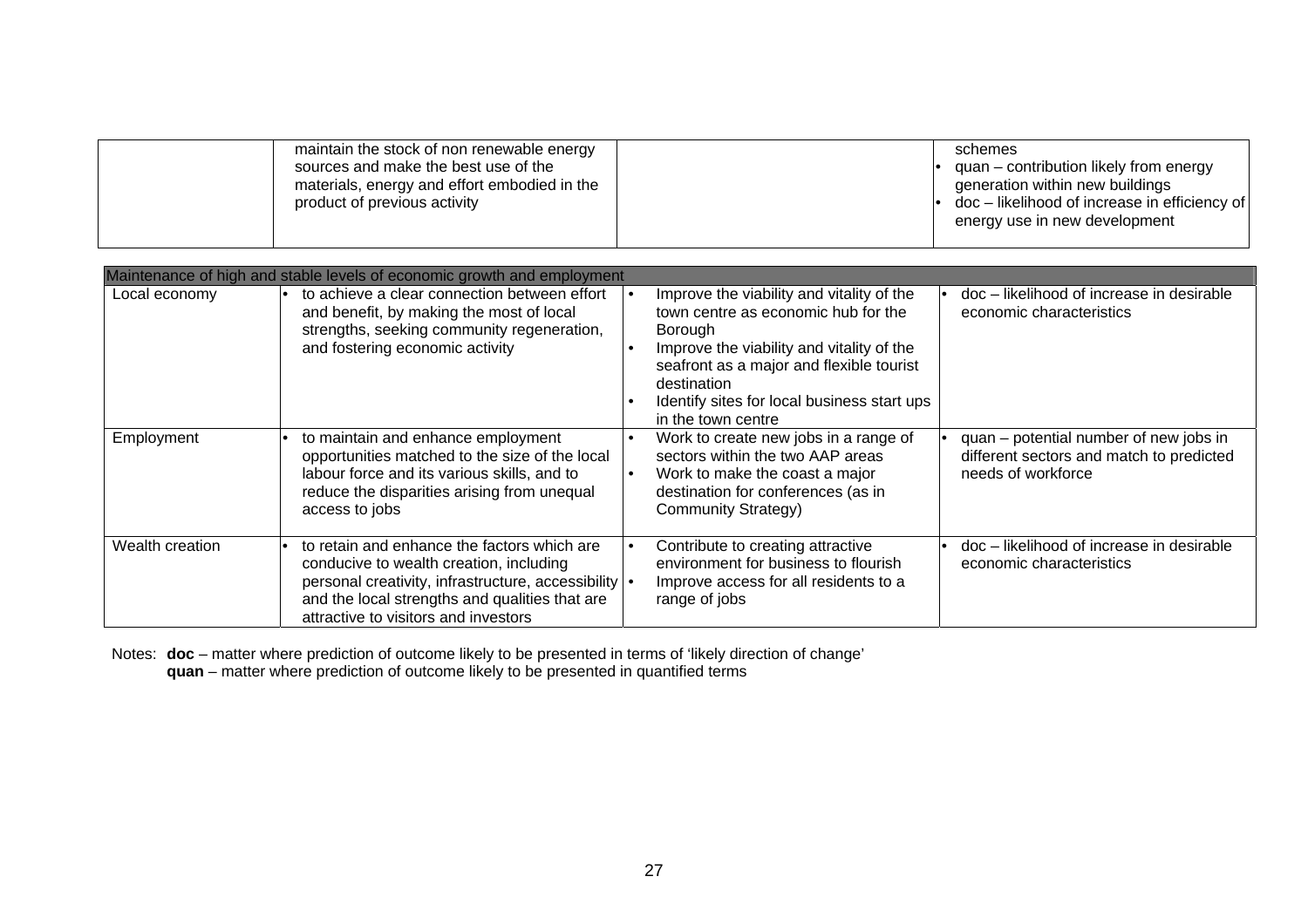# **6 Identification of sustainability implications**

- 6.1 The main purpose of this report is to consult with the relevant bodies on the scope of issues to be covered by the SA of the two AAPs. However, it was agreed with the Borough Council that the Scoping Report should include some discussion of the key sustainability implications of the emerging AAPs as this would help in moving forward with these documents. This approach is in accordance with good practice on SA in ensuring sustainability matters are incorporated into the plans from as early stage as possible. It also means that the relevant consultees have an opportunity to not only consider the matters being addressed in the appraisal but also be involved in the early identification of impacts.
- 6.2 The intention is for this stage of the appraisal to be a brief overview of the emerging AAPs and the emerging issues. The sustainability objectives in Section 5, although only in draft at the moment, are used as a basis for appraisal and an understanding of sustainable development in these areas. However, the format of the appraisal does not present a rigorous framework of comparison of AAP issues against sustainable development objectives, as this would not be appropriate at this stage given the loose way issues are presented with a lack of definite policy or detailed proposals. This more rigorous and standardised testing of policies, proposals and their alternatives will be carried out at later stages in AAP preparation as it moves towards preferred options consultation stage.

## **Issues arising from the core strategy**

6.3 This SA process follows on from the SA carried out on the Core Strategy, which already identified key implications for the LDF on sustainability in Southend, and provides a basis for this appraisal. There are no specific Core Strategy policies relating solely to the two AAP areas although several policies contain relevant criteria and provisions for the areas. More specific is Policy KP1: Spatial Strategy which sets out the following provisions for the two areas:

> *'Southend Town Centre and Central Area – including regenerating the existing town centre, led by the development of the University campus, to secure a full range of quality sub-regional services and providing 6500 new jobs and 1650 additional homes, and the upgrading of strategic and local passenger transport accessibility, including development of Southend Central and Southend Victoria Stations as strategic transport interchanges and related travel centres.*'

'*Seafront – including the regeneration of the Seafront's role as a successful leisure and tourist attraction and place to live, and making the best use of the River Thames, but subject to safeguarding the biodiversity importance of the foreshore. Appropriate sea defences will be provided as part of a comprehensive shoreline management plan.'*

6.4 The SA of this approach welcomed the emphasis given to continued improvement of the Town Centre and emphasising it as the focus for growth in the Borough. As this area is the most accessible location, and already being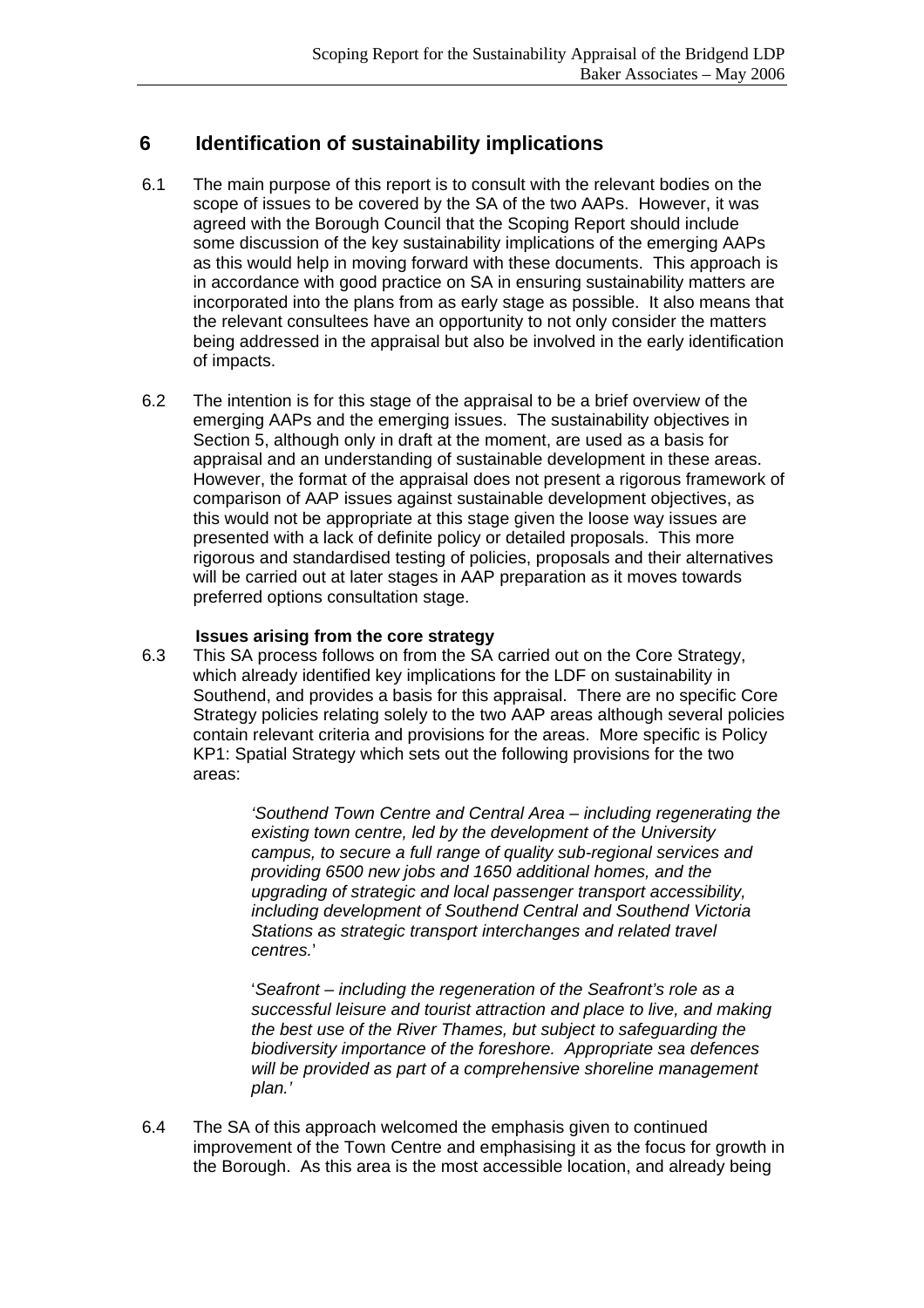the focus for much of the employment, retail and leisure facilities makes it suitable for growth. Continued development here will support public transport accessibility for all, and walking and cycling improvements, with the overall aim of achieving a modal shift from car use to more sustainable travel, in addition to equitable access for all. In addition the central location of the University campus helps improve physical access to higher education and the other education and skills training the university may support. Providing a mix of uses in a relatively compact area is also welcomed, with the continued improvement to the vitality of the town centre at all times of day.

6.5 There were some concerns in the appraisal over development in areas at risk of flood, and that continued maintenance or development of new flood defences may adversely impact on the biodiversity value of the foreshore. The SA welcomed the provision in the policy that new Seafront development should ensure the safeguarding of biodiversity, although whether this will always be possible whilst still meeting the overall development objectives of the Southend and its role in the Thames Gateway growth areas is questioned.

#### **General issues**

- 6.6 In completing the brief appraisal of the Issues and Options Draft of the AAPs a number of matters were identified that were common to both plans, and also generic matters relating to the creation of a useful and implementable AAP.
- 6.7 It is made clear in both AAPs that defining the boundaries between the two areas was an issue for consideration and agreement, in particular defining the boundaries between the two areas. The current approach appears appropriate, as it allows the Seafront to be considered as a continual area right along the coast of the Borough, with the Town Centre area boundary placed at the edge of this area. However in the preparation of the two AAPs it will be essential to take a common approach to many issues where these two areas meet, for example when deciding on movement routes through the area to ensure the two areas support one another. This may be especially significant as links between the Seafront and the retail core are identified as an issue in need of improvement.
- 6.8 In addition the AAP preparation processes should be carried out in a similar way to ensure all those reading the plans and wishing to comment can identify the common themes. At this Issues and Options stage the approach taken to the identification of matters is different between the two AAPs, including the way that alternatives are presented and that the Seafront is addressed through division into zones, whereas the Town Centre is treated more as one area although having some specific area based approaches and proposals.
- 6.9 The purpose of an AAP, as set out in Planning Policy Statement 12: Local Development Plans is to 'identify the distribution of uses and their interrelationships, including specific site allocations, and set the timetable for the implementation of the proposals' (paragraph 2.19). In addition PPS12 states that the 'format of local development documents should be clear, succinct and easily understood by all' (paragraph 2.2). To create an understandable and implementable plan it will be necessary to ensure that the AAP policies are kept to those that would specifically help bring the desired changes, and associated sustainability benefits, to the area. In each current Issues and Options document there are a large amount of issues raised, and for the sake of plan clarity it will be necessary to make decisions of which matters are better addressed in other Development Plan Documents of the LDF, such as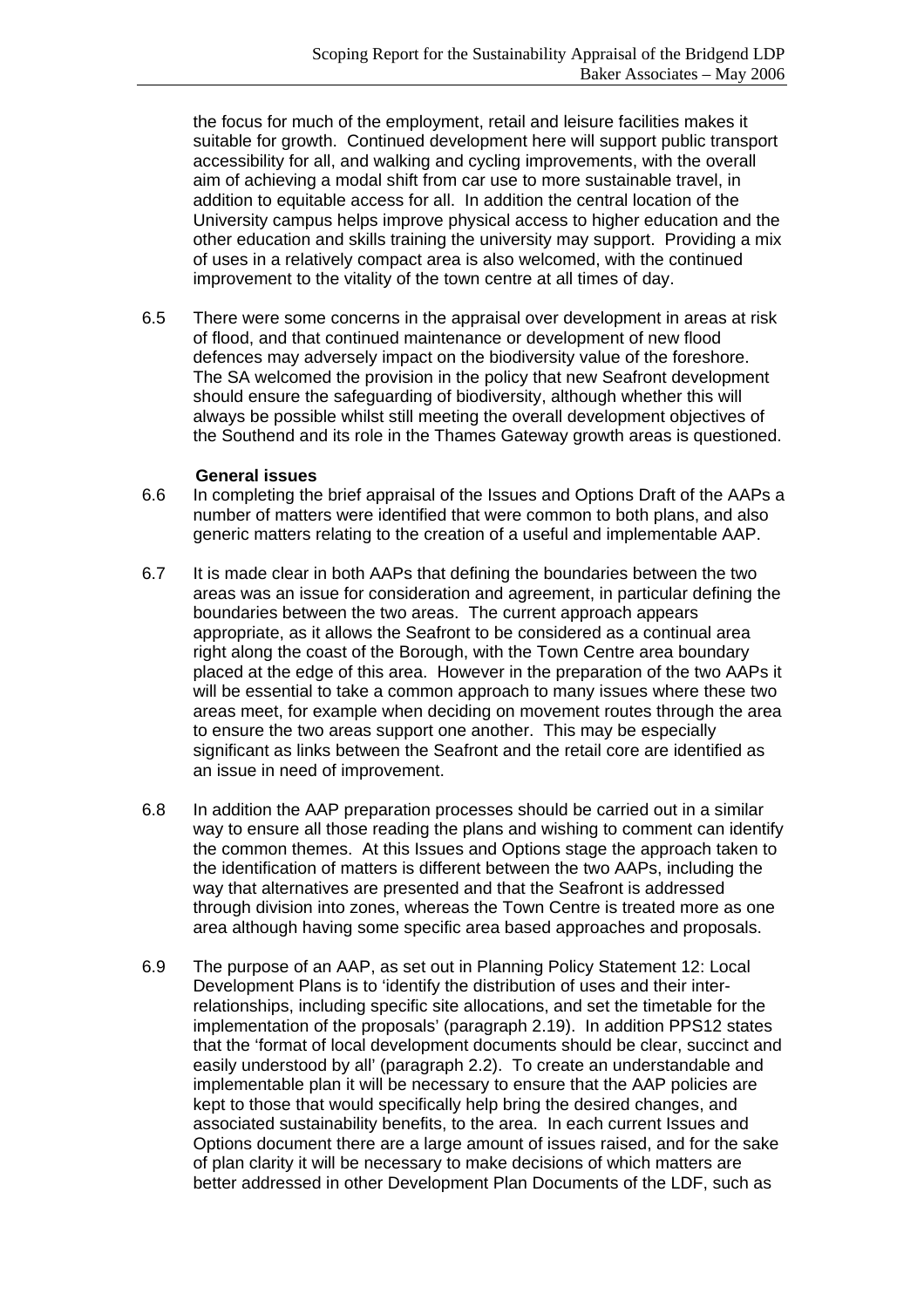matters already covered by the Core Strategy and other matters to be addressed in the Criteria Based Policies and Site Allocations DPD.

6.10 The nature conservation issues in and adjacent to the Borough are clearly shown to be a key sustainability concern on development in the area, and in particular on the Seafront. Development will need to proceed in sensitive areas only where it can be shown that there will no impacts that would affect the integrity of these sites. Seafront issues that may impact on the nature conservation value of the site include flood defence improvements, new facilities necessary for hovercraft or boat services, large scale Seafront redevelopment causing potential water pollution, and potentially any development that would bring increased visitor pressure to particularly sensitive areas or areas currently experiencing only very low levels of visitor pressure. The impacts of new development would also have to be considered in the long and short term, which will include consideration of impacts during construction as well as during operation.

## **Main issues arising from the SA of the Town Centre AAP Issues and Options pre-submission consultation document**

- 6.11 The brief appraisal of the matters raised in the Town Centre AAP Issues and Options document is shown in Appendix 1. The approach taken to this stage in SA was to simply go through the issues raised in the document and highlight potential sustainable matters that they raise. This appraisal of sustainability implications used the draft sustainability objectives as a definition of sustainable development, and where necessary considered a variety of types of impacts of proposed approaches, such as the importance of impacts in the long and short term and during construction phases and at other times.
- 6.12 The key issues arising from this appraisal, and that would help secure sustainable development for the area are:
	- to achieve joined-up sustainable development it will be necessary to ensure the **Town Centre AAP and Seafront AAP** are well linked, for instance taking a combined approach to transport and movement
	- incorporating new **open space** and **green space** into the Town Centre may help improve the quality of area, as well as providing more outdoor community spaces that may be useful in adapting to climate change and increased summer heat. Similarly new development should encourage use of trees, that are drought resistant and able to cope with high summer temperatures, as the shading and heat absorption they provide may help in cooling urban areas
	- **retail development** should be prioritised in appropriate areas, restricting uses that would detract from the character of these areas, this will help more spending being retained in Southend in this accessible location
	- support should be given to an improved **night time economy**, in combination with Seafront uses, to improve character of the Town Centre into the evening and provide economic opportunities including more overnight tourism, however it will be important these uses are kept to appropriate locations so as not to harm residential amenity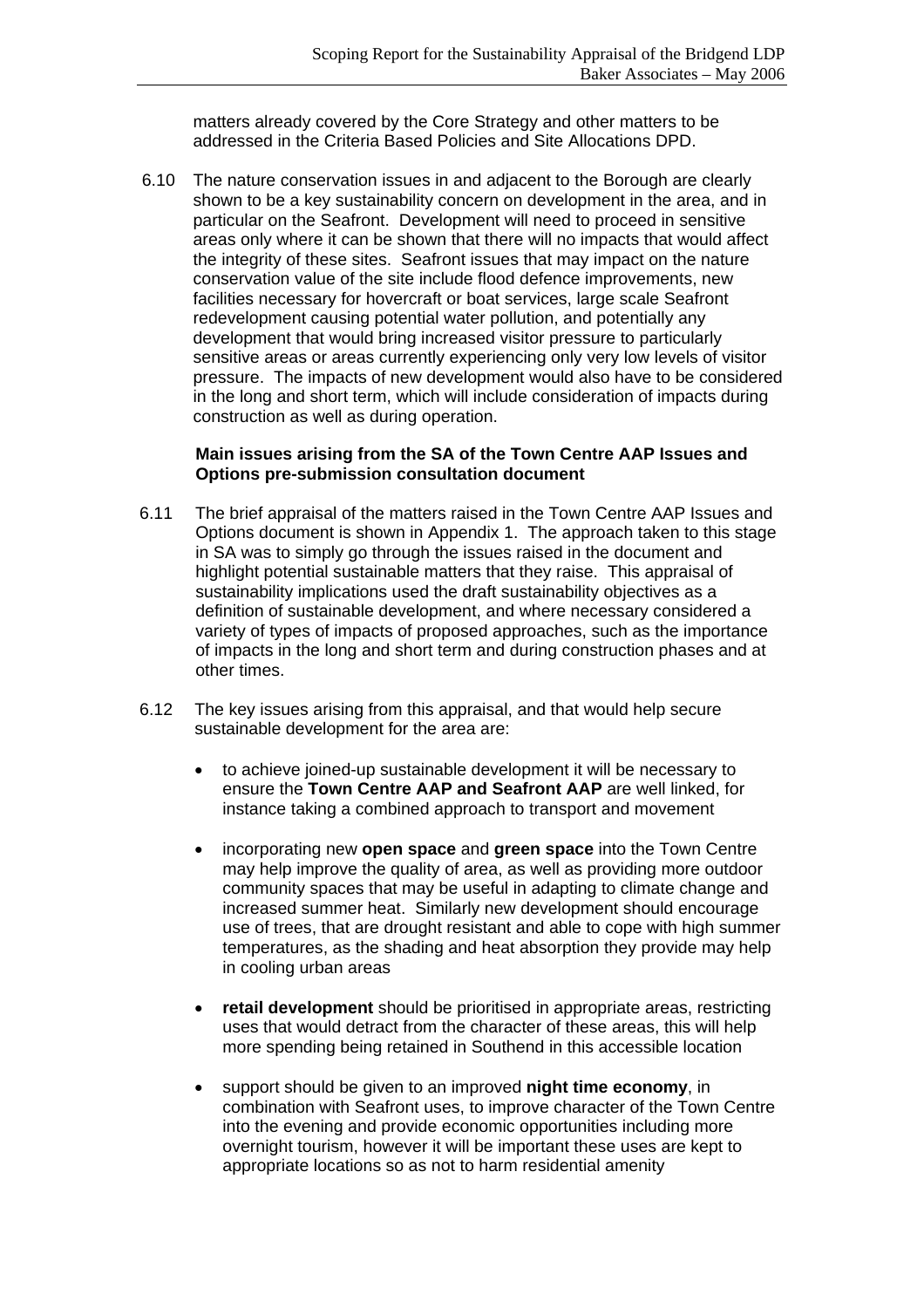- **employment land** should be protected in the Town Centre, in order to continue to provide a range of jobs in the area, this should include the protection of industrial land. This will support the continued economic sustainability of Southend as a whole.
- sites should be allocated for **employment growth**, as part of this it should be identified what type of employment land is required in the Town Centre to meet needs of local and start-up businesses, this will help meet sustainability objectives relating to the local economy
- new **housing development** in the Town Centre should make the most efficient use of land, and this may include housing as part of mixed use development in very central locations. There is a demand for small one and two bedroom dwellings, as these should be relatively affordable, and therefore it may be suitable to lift any existing policy restrictions on this type of development.
- routes and sites identified to provide high quality **public transport** to and from the Town Centre must be retained. A key objective of the AAP should be to reduce car travel to the Town Centre for all uses, including shopping and work commuting, through the provision of new facilities and a joined up approach to public transport provision. Park and ride facilities could form part of this, but in terms of sustainability it is preferential to ensure people make all of their trip by public transport
- **car parking** should be rationalised and reorganised in the town centre, this will help improve environment quality in some areas, has the potential to release land for other uses and reduce car travel as part of a larger transport management plan. Reducing car use should also be encouraged by appropriate residents parking schemes in roads that are currently parked in for free by business commuters and other Town Centre users
- cycling and walking **movement routes and connections** through the Town Centre are vital to encourage alternatives to car use, they can also help create a high quality urban environment, and help in the reduction of crime, the AAP should therefore put an emphasis on movement routes as part of the proposals for the area. Any schemes of this type should be linked to the Seafront AAP as necessary to ensure there is a cohesive approach to the two areas
- **good design** and protection of existing buildings of national and local historic or architectural heritage is a key matter for redevelopment of the Town Centre. However policies of the AAP should be restricted to those that add site specific detail to these design and protection principles, avoiding repetition with other DPDs including the Core Strategy, criteria based policies and the good practice principles of the Design and Townscape SPD.

## **Main issues arising from the SA of the Seafront AAP Issues and Options pre-submission consultation document**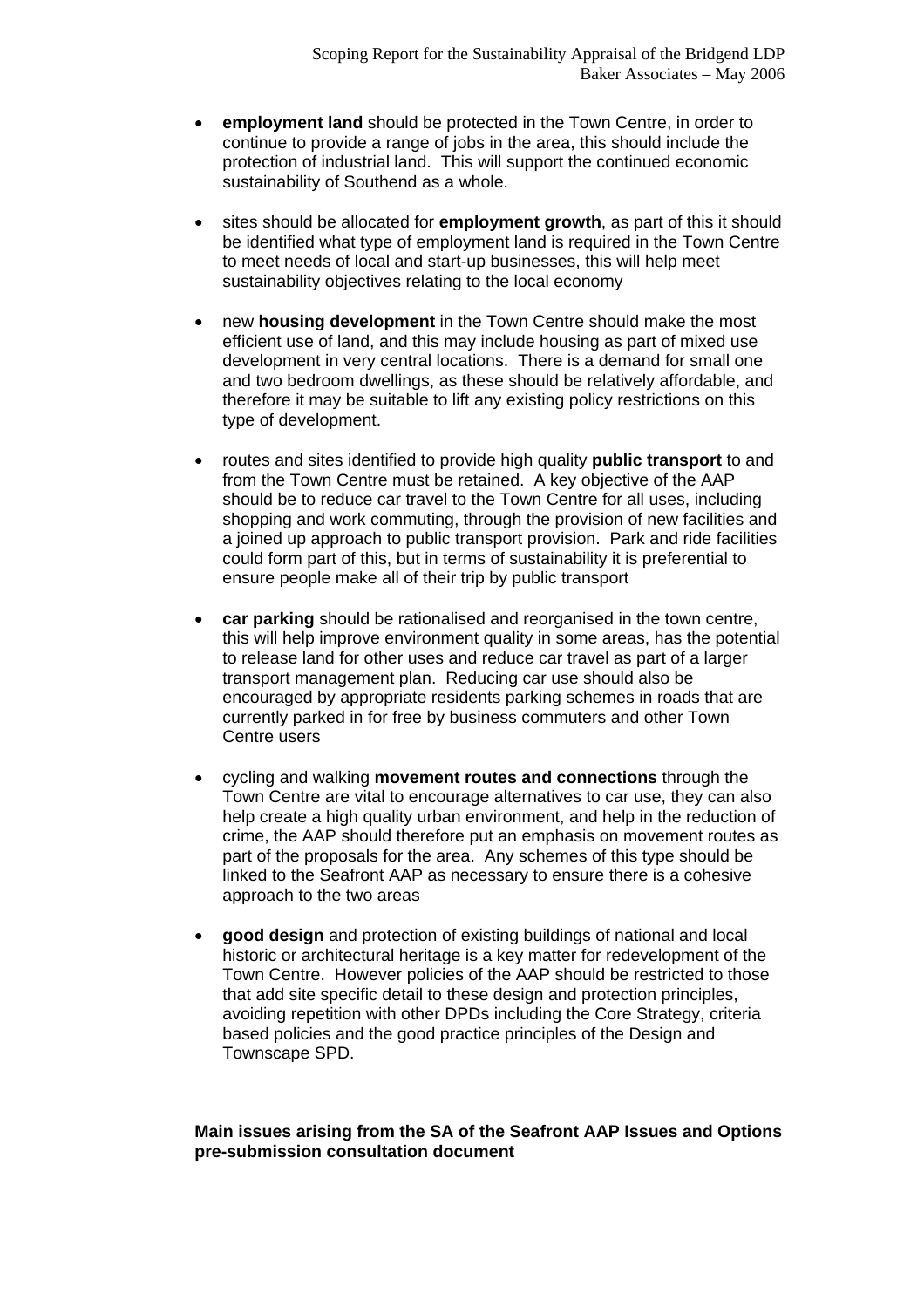- 6.13 The brief appraisal of the matters raised in the Seafront AAP Issues and Options document is shown in Appendix 2. The way that this AAP is set out divides matters into generic issues for the Seafront and then more site specific issue based on the eight character zones. The issues in the AAP are raised as questions, and the SA looks at each of these in turn to consider what factors may be significant in achieving more sustainable development in this part of the Borough. The purpose being to highlight sustainability issues early on in AAP preparation so they can be incorporated into the plan from an early stage, where relevant. This appraisal of sustainability implications used the draft sustainability objectives as a definition of sustainable development, and where necessary considered a variety of types of impacts of proposed approaches, such as the importance of impacts in the long and short term and during construction phases and at other times.
- 6.14 The SA identifies two issues of overriding sustainability significant in the Seafront AAP area these are:
	- the presence of the European Sites and internationally designated **nature conservation** sites along the coast, and the need to ensure proposals of the AAP would not adversely impact on these. This will be a matter for continued assessment through the plan preparation process, including the need for 'appropriate assessment'. More information can be found in Section 7 of the SA. All new Seafront development will need to ensure it will not harm these sites, through direct impact or the effects of pollution or disruption to wildlife, as well as during construction and operation
	- almost the entire Seafront is a risk of **flood**, although sea defences protect the coast at present reducing actual risks. However, the risk of overtopping during storm events remains and therefore there is the need to control vulnerable development in the area, as well as ensuring defences are managed and maintained as part of a comprehensive shoreline and coastal management plan
- 6.15 Other sustainability issues that the SA raises are:
	- as with the Town Centre AAP it is important that a **common approach** is taken to these two AAPs, showing links between the centre and seafront and the need for these plans to be mutually supportive
	- in addition to the protection of designated sites all new development should take opportunities for **biodiversity** enhancement
	- improvements to the **Seafront tourist buildings**, including kiosks and beach huts, should be carried out in a consistent way along the coast to bring a unified appearance to the area
	- protection should be given to **overnight accommodation** as well as encourage improvements to the quality of this to promote Southend as a high quality tourist destination, as this can encourage higher spend visitors without putting extra pressure on the natural environment
	- new large scale leisure and tourist attractions should be developed to be accessible by **public transport** and should be actively planned to help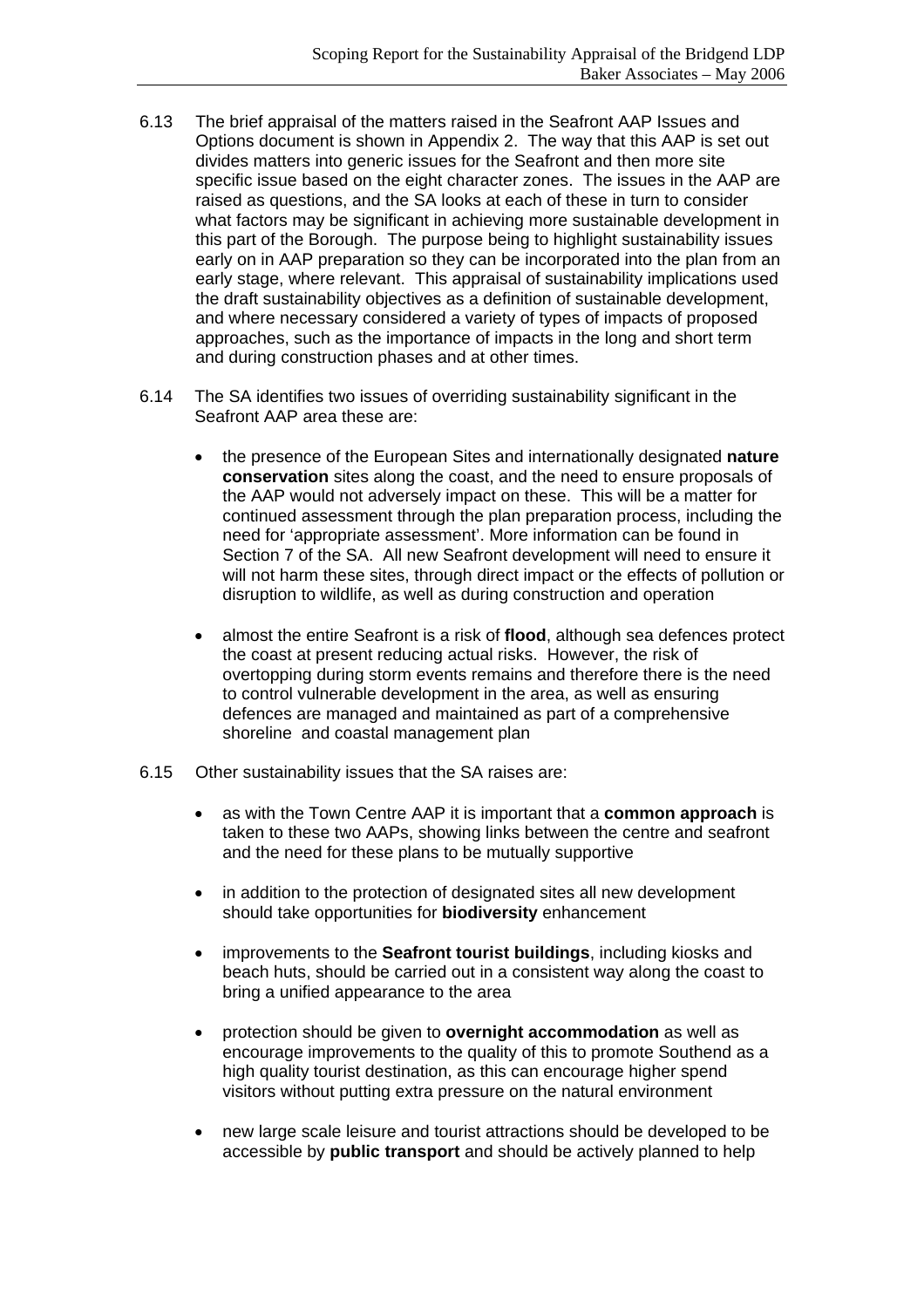reduce car reliance

- it may be suitable to reconsider policies protecting family **houses** from sub-division and the development of flats, this is in order to meet the housing needs of the Borough and provide more affordable housing. Considering each scheme on its merits may be the preferred approach
- full support should be given to improved **walking and cycling** routes along the Seafront, including a segregated Sustrans route
- the SA has reservations over the suitability of **hovercraft or river services** from Southend, as any related development is likely to impact on the biodiversity assets as is their operation
- **car parking** in on the Seafront is in need of review, overprovision should be removed and land made available for alternative public space and leisure uses, this should be in combination with public transport improvements for the area, particularly to the east of the pier
- employment land supporting traditional industries, and those that rely on a Thames front location, should be protected in **Leigh on Sea** to retain local jobs and the character of the town. Tourism potential and built environment quality of the town centre may also be improved through pedestrianisation
- improvements to the **Cinder Path** although promoting more sustainable travel will need to ensure this does not harm biodiversity assets
- it will be important to ensure the proposals of the **Central Seafront Area** are well aligned to the Town Centre AAP proposals to provide improvement linkage of the retail core of the town to the sea. Reorganisation of car parking is a key matter to be addressed in these areas
- at **Shoeburyness** improvements to the sea defences will need to ensure impacts to nature conservation are minimised and new development in this area incorporates biodiversity enhancements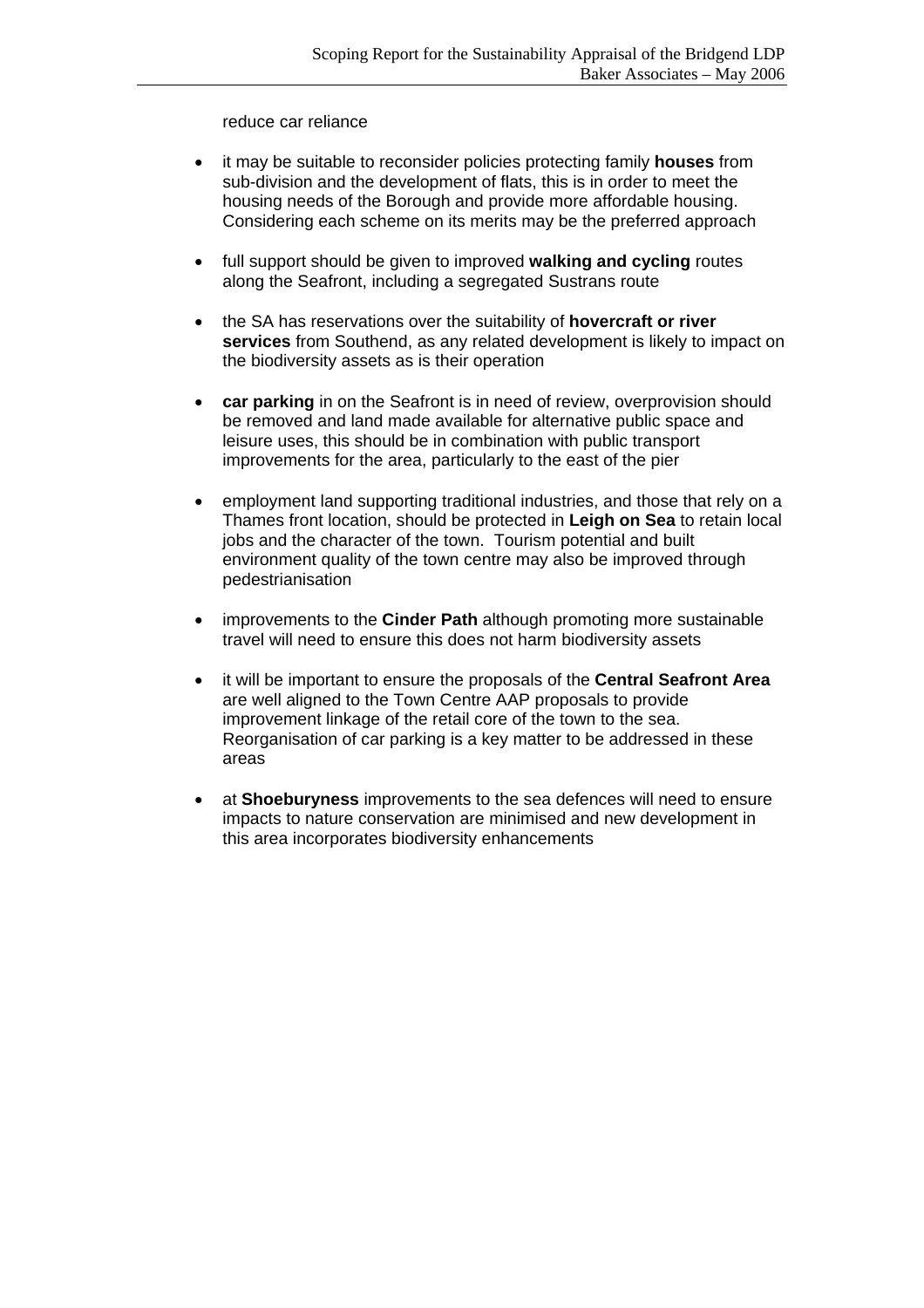# **7 Appropriate assessment**

- 7.1 It is already noted in this Scoping Report and in the SA of the Core Strategy that there are areas designated as being of European importance for nature conservation in the Borough. Meaning that any policies or proposals that may impact on these areas require 'appropriate assessment' under the Habitats Directive and Conservation (Natural Habitats &c) Regulations 1994 (as amended). More information on the determination process of whether appropriate assessment is required of Core Strategy is contained in the SA Report of the Core Strategy submission version on the Council website.
- 7.2 However, in the light of the European Habitats Directive and the 'Conservation (Natural Habitats, Etc) (Amendment) (England and Wales) Regulations 2006', an 'Appropriate Assessment' has been undertaken of the submission Core Strategy DPD, which ascertains whether the Core Strategy is likely to have an adverse effect on the integrity of any European or international site, either alone or in combination with other relevant plans or projects.
- 7.3 The designated areas are two Special Protection Areas (SPAs) the Benfleet and Southend Marshes and Foulness and the Special Area of Conservation (SAC) the Essex Estuaries that coincides with the Foulness SPA at Southend. SAC sites and SPA sites are known collectively as Natura 2000 sites. These sites also have international designation for nature conservation under the Ramsar Convention on Wetlands.
- 7.4 The Core Strategy appropriate assessment sets out the sensitivities of the European sites on the Southend foreshore. It also assesses the potential of the Core Strategy in having an adverse effect on the sensitivities of the designated sites, identifying any issues or concerns that may arise. The appropriate assessment then considers key features and particular sensitivities in relation to physical, non-physical and biological disturbance, air quality, physical loss, water quality and contamination, therefore, allowing identification of where, if any, impacts may arise and mitigation measures as necessary.
- 7.5 The Core Strategy appropriate assessment provides a steer for a specific assessment framework that can be used in the appropriate assessment of AAPs. It has been determined by the Council that the Seafront AAP will require appropriate assessment as it coincides with the Natura 2000 sites, in addition the Town Centre AAP may also require appropriate assessment.
- 7.6 The Appropriate Assessment of the AAPs under the Habitats Regulations will be undertaken during the preparation of the strategies so that the assessment may influence the evolution of the policies and proposals and will therefore be integral with the 'SA process'. The Sustainability Appraisal Report will include therefore the Environment Report and a Habitats Regulations Assessment.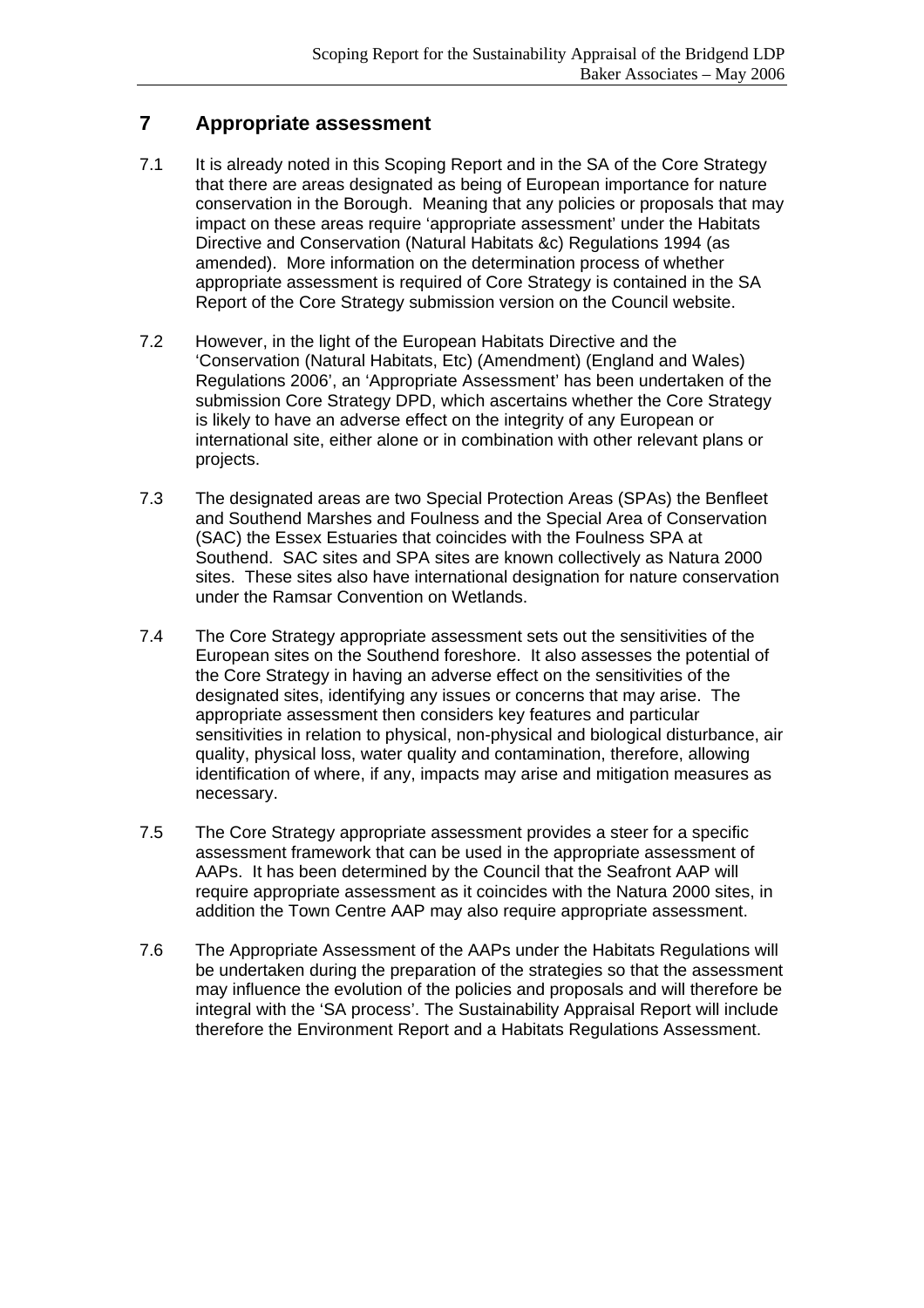# **8 Scoping and the involvement of the consultation bodies**

- 8.1 Para.12(5) of the SEA Regulations includes the statement that *'when deciding on the scope and level of detail of the information that must be included in the report, the responsible authority shall consult the consultation bodies.'*
- 8.2 In this case the 'responsible authority' is Southend Borough Council, and the 'consultation bodies' are identified in the Regulations as:
	- Natural England
	- English Heritage
	- Environment Agency
- 8.3 SEA matters for that relate to the specialisms of the consultation bodies is set out in the table below of the identified bodies:

| <b>Consultation body</b>  | <b>Environmental issues identified in the SEA</b><br>Directive within the remit of the consultation<br>body                                  |
|---------------------------|----------------------------------------------------------------------------------------------------------------------------------------------|
| Natural England           | Landscape designations and possibly landscape<br>character, biodiversity protection and enhancement<br>and the protection of designated site |
| <b>English Heritage</b>   | Cultural heritage including architectural and<br>archaeological heritage                                                                     |
| <b>Environment Agency</b> | Soil, water (groundwater, freshwater bodies and the<br>sea), air quality and climatic factors                                                |

- 8.4 As this SA does not solely concern the environment, but includes social and economic issues, widening the consultees at this stage to include other relevant stakeholders may be suitable. This could include representatives of other departments within the Borough and from outside. Although it is only these three consultees that have a statutory duty to make a response.
- 8.5 In this scoping exercise we are seeking a response from the Consultation Bodies of their opinion of:
	- the baseline sustainability characterisation, and whether all relevant issues have been identified, the information is accurate, and sources of additional information where there appear to be gaps or errors
	- the proposed sustainability objectives for use in the SEA, if all appropriate directions of change have been identified, or where they could be quantified
	- plans, programmes, strategies etc that contain environmental and sustainability objectives that would be of relevance to the LDP
	- whether the initial appraisal identifies the correct sustainability implications of the two AAPs or whether there are any other important consideration to be taken into account
	- views on the approach to 'appropriate assessment'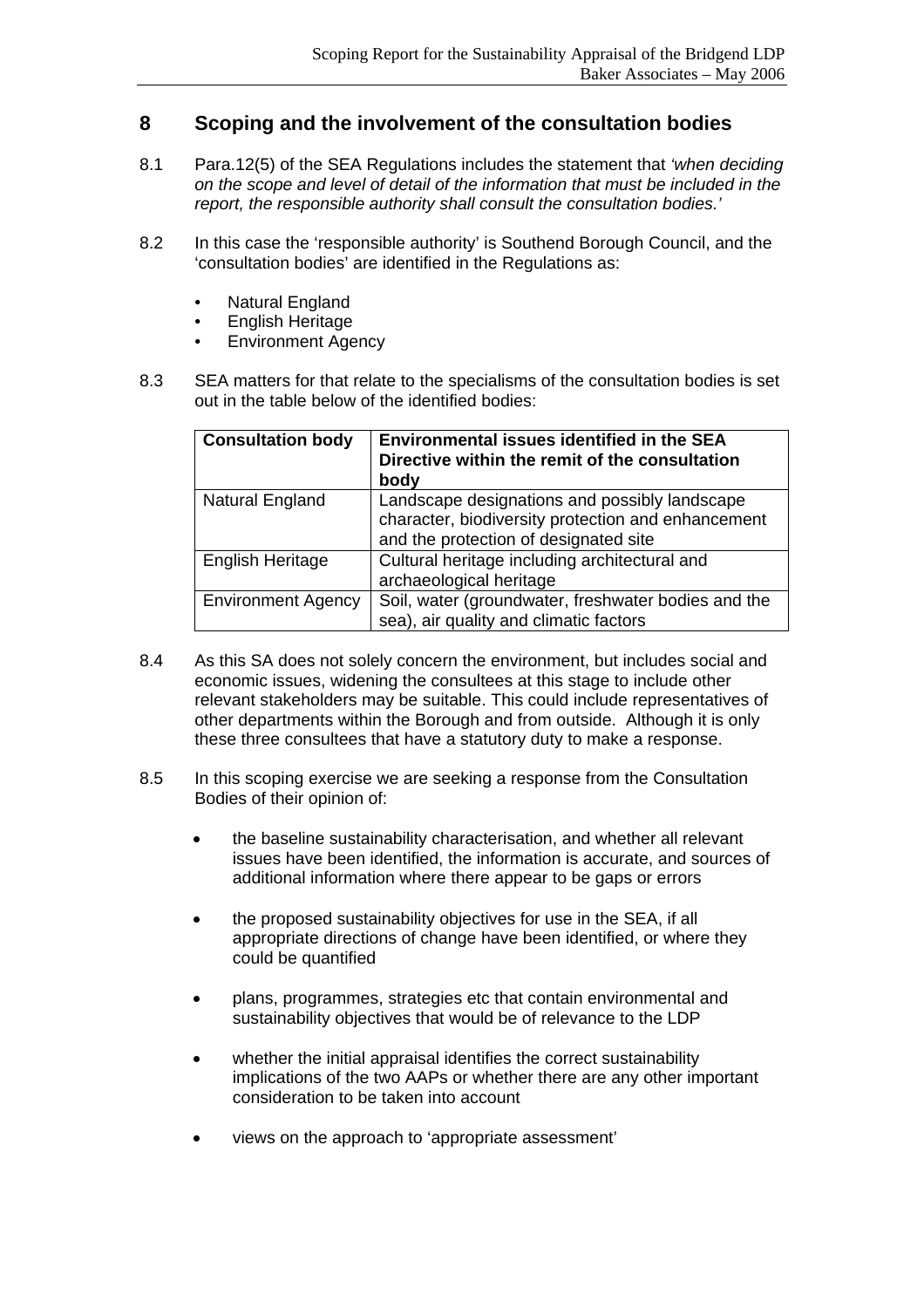# **Appendix 1**

# **Identification of key sustainability implications of the Southend on Sea Town Centre Area Action Plan Development Plan Document 3: Stage 1 Pre-submission consultation Issues and Options**

This is a brief overview sustainability appraisal of the Issues and Options document for the Town Centre Area Action Plan (AAP), in order to identify the key sustainability implications of the issues raised. The sustainability appraisal takes each issue, as listed in the AAP, in turn and assesses likely implications and points for consideration. The purpose of which is to help guide policy development through an early process of identification of the matters which it may be suitable to address in the AAP in order to achieve more sustainable development.

Over 40 issues are set out for the Town Centre area in the issues and options AAP, these cover a wide variety of matters. Overall it is likely that the approach taken will be promoting more sustainable development, by allowing this area to grow as a mixed use, accessible focus for development in the Borough including houses, shops, offices, leisure development and industrial land.

In producing the AAP it will be important to ensure the plan remains as focussed and succinct as possible in order to clearly show what the intentions are for the area and how this can be implemented. Therefore keeping policies limited to an appropriately limited number, and that add value without repeating Core Strategy and other LDF policy will be necessary. At this early stage in plan preparation the form of these policies is not entirely clear and the number of issues raised does in some instances obscure the key matters that the AAP will address.

# **Issue 1: Town centre area action plan boundary**

A choice has to be made on the boundary of the Town Centre and Seafront AAPs. The choice of boundary put forward at this stage does not include the Seafront area, and this may be most appropriate given that the Seafront forms a linear feature along the entire length of the Borough's coast. In practice so long as the two AAPs are closely linked and prepared using a unified approach and policies the separation should not be an issue that impacts on the sustainable development of the area.

## **Issue 2: The central business district**

The use of a defined Central Business District may aid in clearly setting out the purpose and type of development that should be located in the area. It may not have any specific sustainability implications, although it should be ensured that the designation does not prevent the most efficient use of land in this very accessible location, and this may even include residential development in some circumstances.

## **Issue 3: A vision for the Town Centre Issue 4: Objectives**

Setting out as a vision and objectives for the ideal for the future of the Town Centre is a useful tool in provide a common understanding of what is wanted from development in the area, although in themselves they are unlikely to have any great sustainability implications. In terms for achieving more sustainable development it will be important to consider including objectives on issues such as promoting more sustainable travel modes, making the best use of land, enhancing the built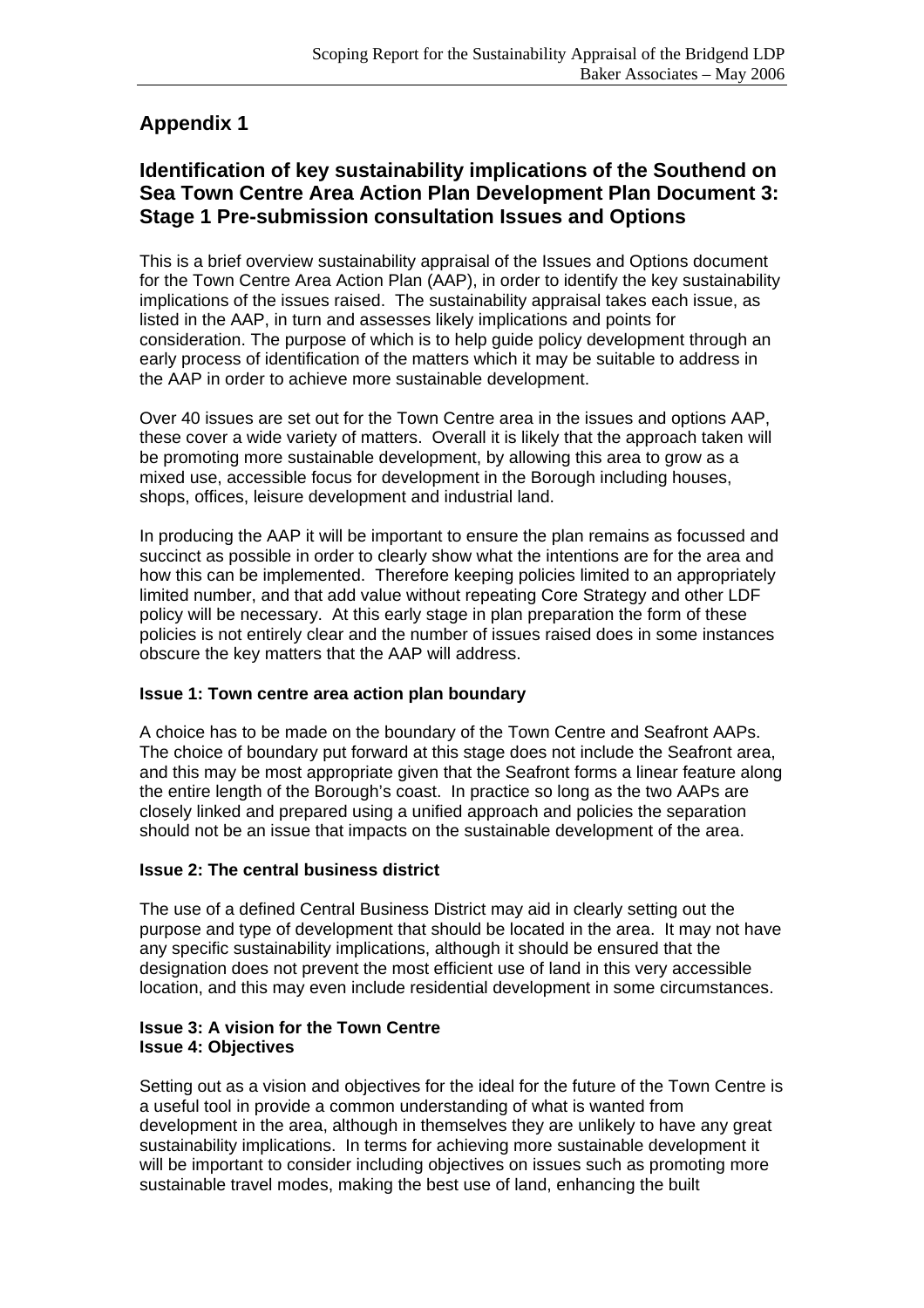environment, reducing crime and fear of crime, and providing jobs to meet local residents needs.

## **Issue 5: The vitality and viability of the Town Centre**

A high quality design scheme for the Town Centre could help improve the attractiveness of the area and encourage more retained retail and leisure spend in the area than at present, as well as encouraging visitors. However a great deal of care will need to be taken to ensure the design is appropriate to the location and provides improvements that will stand the test of time, and not simply innovation for its own sake.

It may be suitable in terms of securing more sustainable travel, as well as other matters such as reducing crime, to plan for pedestrian and cycle movements through the whole Town Centre area, including links to the Seafront.

The use of public spaces is welcomed in creating character and potential benefits for the community, although it will be important to identify the purpose that these spaces will serve, for example plazas for public events or for outdoor eating and drinking for example. Without a vision for these areas, and with many alternative outdoor spaces in the Borough, new public spaces may be improperly used and a waste of resources, or could exacerbate other problems such as crime and antisocial behaviour. Consideration of improved greening of the Town Centre will also be important, particularly as part of responding to the impact of climate change, as well as supporting the Thames Gateway and South Essex Green Grid Strategy.

## **Issue 6: Existing character zones**

The character zones that have naturally grown up in the Town Centre, through clusters of similar uses, are worth retaining. The reason being is that they provide a mix of uses in the Town Centre as a whole, yet help to preserve the particular characteristics of each area and avoid conflict of use. However, it may be more suitable to also allow some degree of flexibility in these zones to allow adaptation to the changing needs of the Town Centre. This may be particularly relevant for residential use, which may be successfully integrated into many parts of the central area, such as in flats over shops and other commercial uses, so long as they only make up a small proportion of the area. Such an approach would be in line with Government policy on mix of uses, and high density residential development in accessible locations where reliance would not be on car use to access jobs, shops and other services, therefore with positive sustainability implications. Although, for some areas such as the retail parks and large scale industrial areas it may be better to retain these for specific uses given the low residential amenity in these locations.

# **Retail and Town Centre status**

## **Issue 7: Retail provision**

In order to deliver the expected level of retail development it may be suitable to allocate sites to meet these needs in the AAP, as this may expedite securing new retail development. However, the sequential approach should still apply to other retail development and focus this use in the central area of the Town Centre which is already accessible by public transport, and therefore compatible with sustainability objectives.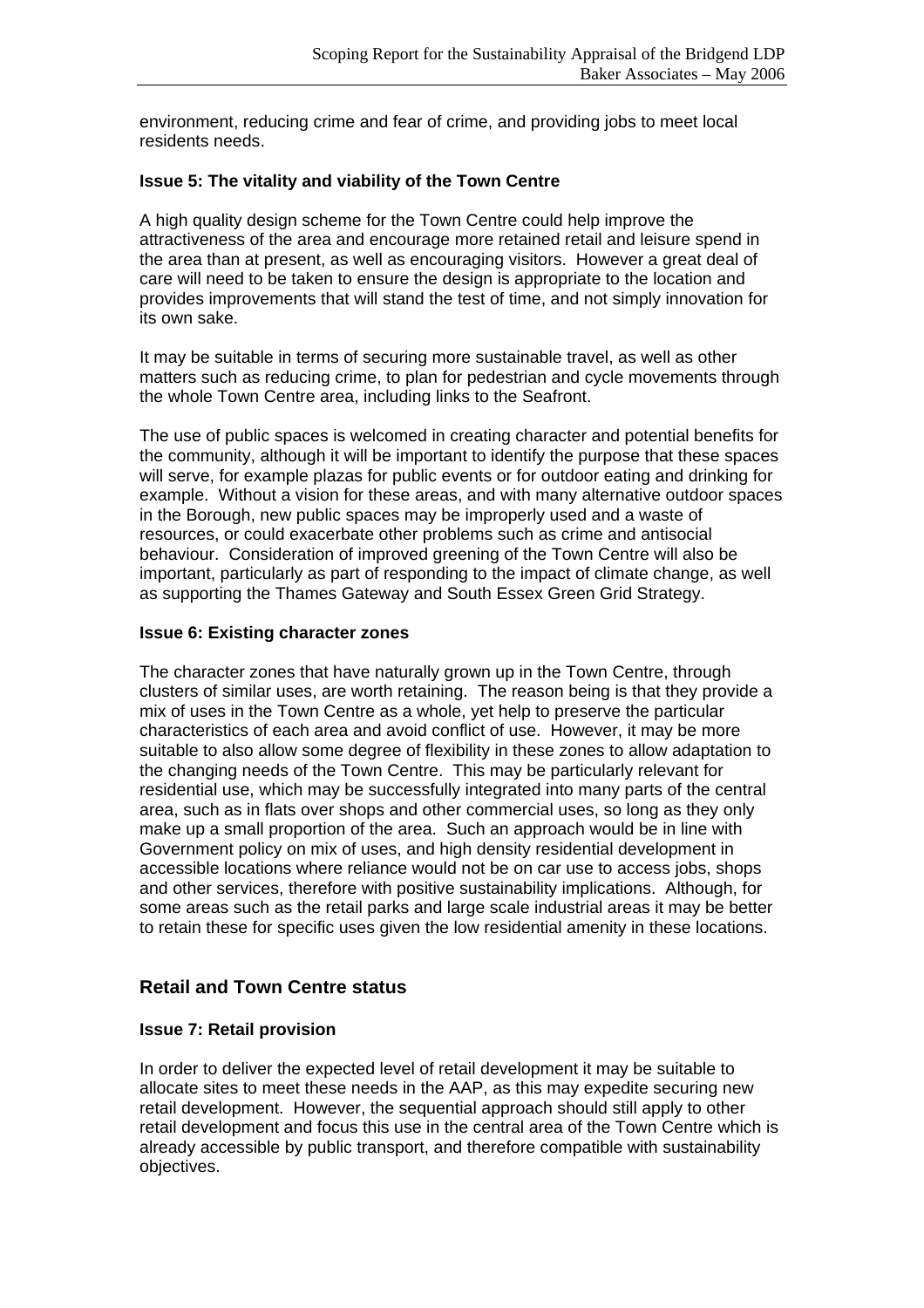## **Issue 8: Primary and secondary shopping frontages**

In terms of retaining the quality of the built environment in the Town Centre it may be preferential to ensure that retail use is the major use in the prime shopping frontages. Restricting change of use to banks and building societies helps to protect this character, but potentially more importantly control of restaurants and cafes may be appropriate as a proliferation of these uses may harm the retail character in the primary frontages.

In the secondary frontages it may be suitable to maintain the more relaxed approach to these areas being used for banks and building societies and restaurants and cafes. However, it may be suitable to maintain or enhance restrictions on control of drinking establishments and hot food takeaways as concentrations of these uses can be detrimental to areas, in relation to litter, noise and antisocial behaviour. This issue is linked to Issue 9, and the suitability of identifying suitable areas for these uses to protect amenity.

## **Issue 9: Potential for more vibrant evening economy**

Improving the night time economy, for all users including families, will help improve the evening character of the town and make it more attractive to visitors, particularly encouraging overnight visits to the town. It may be suitable to focus this type of use in certain parts of the central area of the Town Centre, expanding the coverage of these uses as this sector of the economy grows. Suitable areas may include those near the Seafront, the university, and areas where there is existing evening entertainment such as the cinema. Focused development of this type may help to create lively night time neighbourhoods and avoid detrimental impacts on local residential amenity.

# **Employment Generating Development**

## **Issue 10: Employment and business provision**

In order to achieve the level of employment development expected in the Town Centre it is likely to be necessary to make suitable land allocations. For these allocations to meet identified needs the employment figures should be disaggregated into types of employment sectors and their land requirements. Much employment could be accommodated in existing businesses and buildings, not necessarily requiring land. Whereas others, such as small business start-ups will need specific types of land and facilities and therefore specific allocations may be most suitable. Therefore reviewing the existing allocations, and their suitability for various employment uses, may be the most appropriate approach to securing the desired employment growth in the AAP area to benefit the local economy and to make the most efficient use of land.

## **Issue 11: Safeguarding employment land**

It will be necessary to retain the policy of protecting major employment sites in the Town Centre area, such as the large industrial site, due to the limited land resources for these uses in the Borough and pressure from alternative uses. Land that may no longer be suitable for employment uses could be redeveloped for alternative uses, however the presumption should remain on retaining employment land and only releasing it for uses that would benefit the wider community. This is necessary for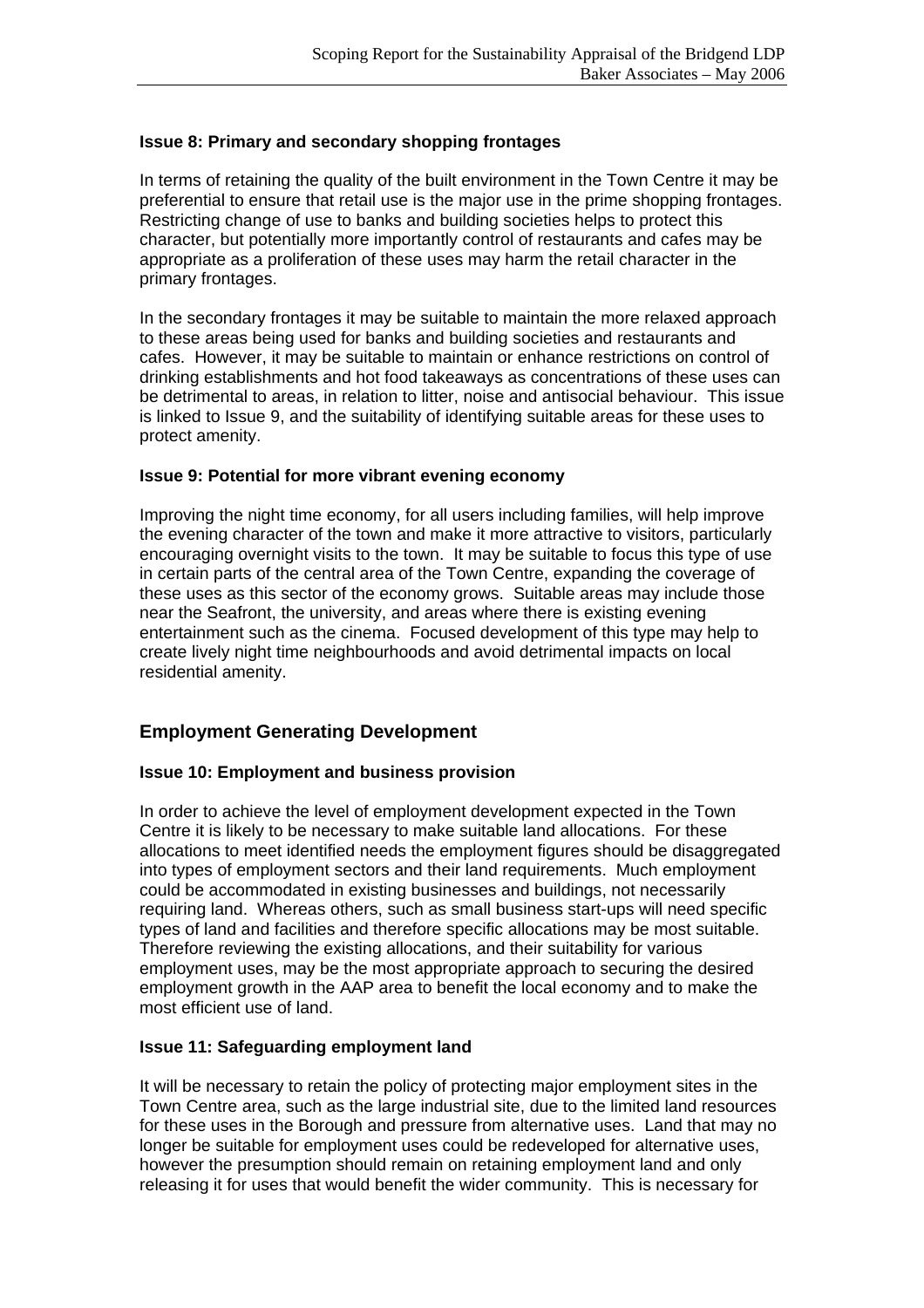continued sustainable economic development, and helping to provide local employment for the large population growth expected in the Borough and wider South Essex area.

## **Issue 12: Secondary offices**

Protecting office use in these locations for change of use may help retain employment in these areas, and prevent loss to residential uses.

# **Housing**

## **Issue 13: Housing provision**

As part of background evidence gathering for the AAP, and in order to meet the identified housing need, it may be suitable to survey the Town Centre area for sites suitable for housing, either as the sole use or as part of a mixed use scheme. Such sites should be allocated in the AAP, with additional policy criteria to test the suitability of other proposals, including retaining a mix of uses in locations outside those identified as predominantly residential.

It may also be suitable to prioritise small one and two bedroom units in the Town Centres to meet the identified need. These types of homes would also be better suited to the Town Centre area rather than family homes. A similar approach needs to be taken in Seafront AAP, that raises the issues of retaining the single dwelling policy restricting conversion of buildings to flats and on new flat development.

#### **Issue 14: Safeguarding residential uses Issue 15: Flat developments**

In order to help meet sustainability objectives relating to housing needs and to help ensure housing in the area is relatively affordable, protection should be given to existing residential properties to avoid them being lost to other uses.

It may not necessarily be suitable to retain the policy approach protecting family homes and restricting flats in the Town Centre area, as there is a proven need for smaller one and two bedroom units. Furthermore as this area is very accessible with shops, jobs and services accessible without the need to travel by car, increasing housing density through subdivision and development of flats would help achieve sustainability benefits relating to reducing car use, and would also result in the more efficient use of land.

# **Transport**

#### **Issue 16: Public transport**

Improving the links, reliability and free flow of public transport through the Town Centre will help encourage its use in preference to car travel. This can help achieve sustainability benefits relating to reduced car use, including positive impacts on the natural environment, climate change, health and accessibility for all. Therefore appropriate routes should be protected and used in the Town Centre for this use in the longer term for the South Essex Rapid Transit scheme, but also in the short term for local public transport improvements. This should be linked to proposals for public transport at the Seafront.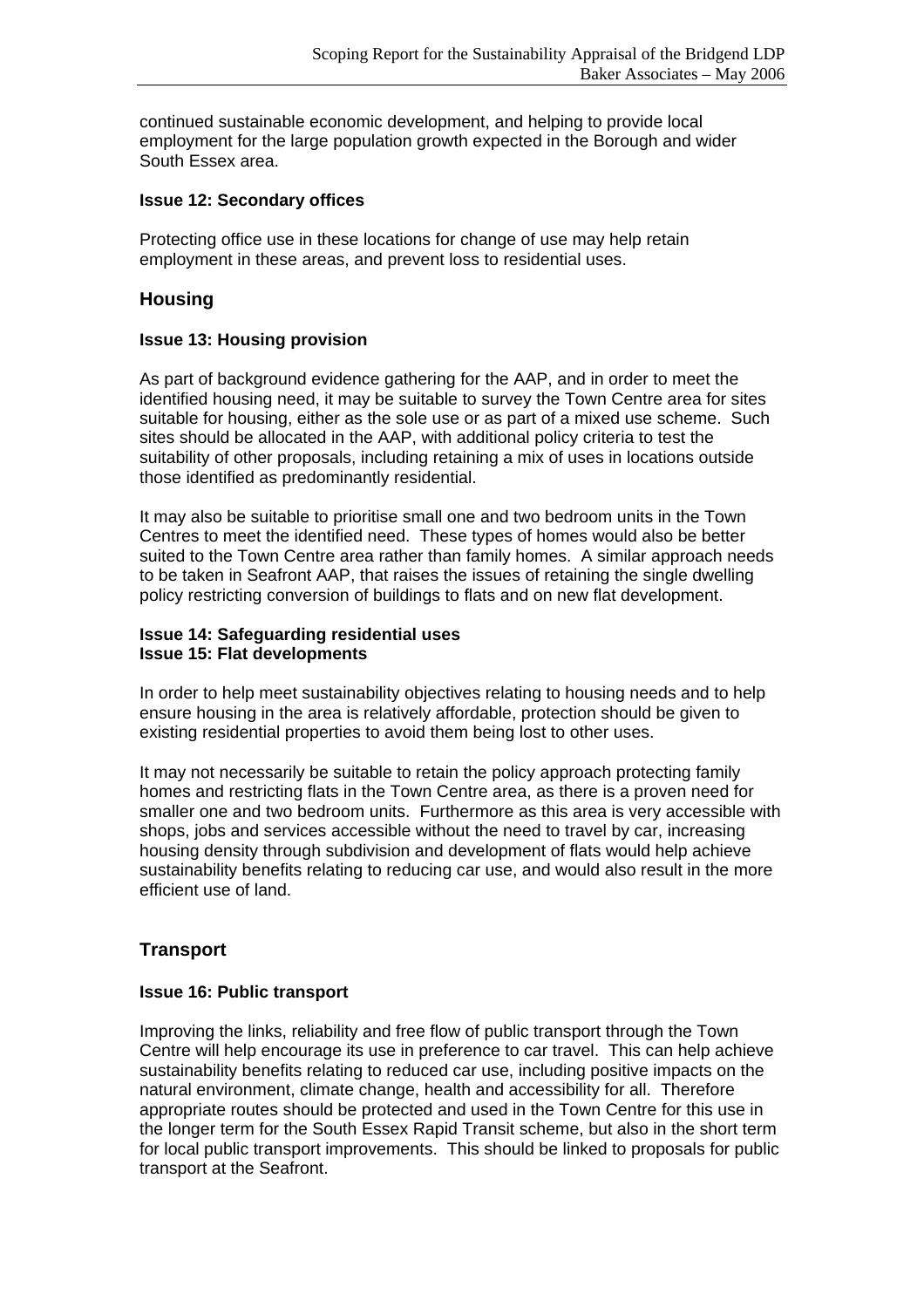## **Issue 17: Park and Ride**

Park and ride facilities can help reduce traffic congestion in the Town Centre, although may not reduce overall demand for car use, and therefore do not necessarily represent 'sustainable' travel modes. However, sustainability benefits of the schemes can relate to the better free flow of traffic in the centre with advantages for local businesses and residents, as well as reducing health related impacts of cars in towns. If such schemes are to be developed in Southend it should be ensured that these are well integrated into existing public transport routes, this could include the use of trains. However, as Southend is well served by public transport, with provision expected to improve, encouraging more people to make all of their trip by these modes instead of choosing to use their car for park and ride may be preferable in terms of maximising sustainability benefits.

## **Issue 18: Interchanges**

Encouraging the link of different public transport modes is essential in encouraging greater use of these modes in preference to the car. It may be suitable to update existing Local Plan policy to reflect the specific schemes that are necessary to improve the interchanges.

## **Issue 19: Car parking – off street**

There should be no net increase in off street car parking in the Town Centre, unless this is to meet the specific needs of a new development, in order to discourage car use as the primary mode of accessing the centre. In addition parking provision should be reviewed to identify if there is overprovision in the Town Centre, and parking rationalised accordingly. In addition in some locations land used for car parking could be more efficiently used, either by changing the layout out parking, some reduction in space numbers and possible use of decked parking. This could release land for alternative uses, such as housing or commercial development, and ensure the more efficient use of land in line with more sustainable development.

In order to be effective any reduction in car parking to promote alternative modes of travel needs to be carried out in conjunction with other car use management schemes and the provision of high quality public transport.

## **Issue 20: Car parking – on street**

Periodic review of the suitability of residents parking schemes may be suitable as this represents a good solution to limiting car parking for work commuting in residential neighbourhoods. This will involve resolving reasons for lack of community support for these schemes, although in the future if parking near homes becomes a serious issue community support may grow naturally.

## **Issue 21: Traffic Management**

The free flow of traffic can have various sustainability advantages, particularly for the local economy and where this includes bus priority routes can have a positive impact on encouraging travel by this mode. Unless there is evidence to the contrary it is likely to be suitable for the AAP to maintain the road hierarchy established in the LTP.

## **Issue 22: Cycling and walking**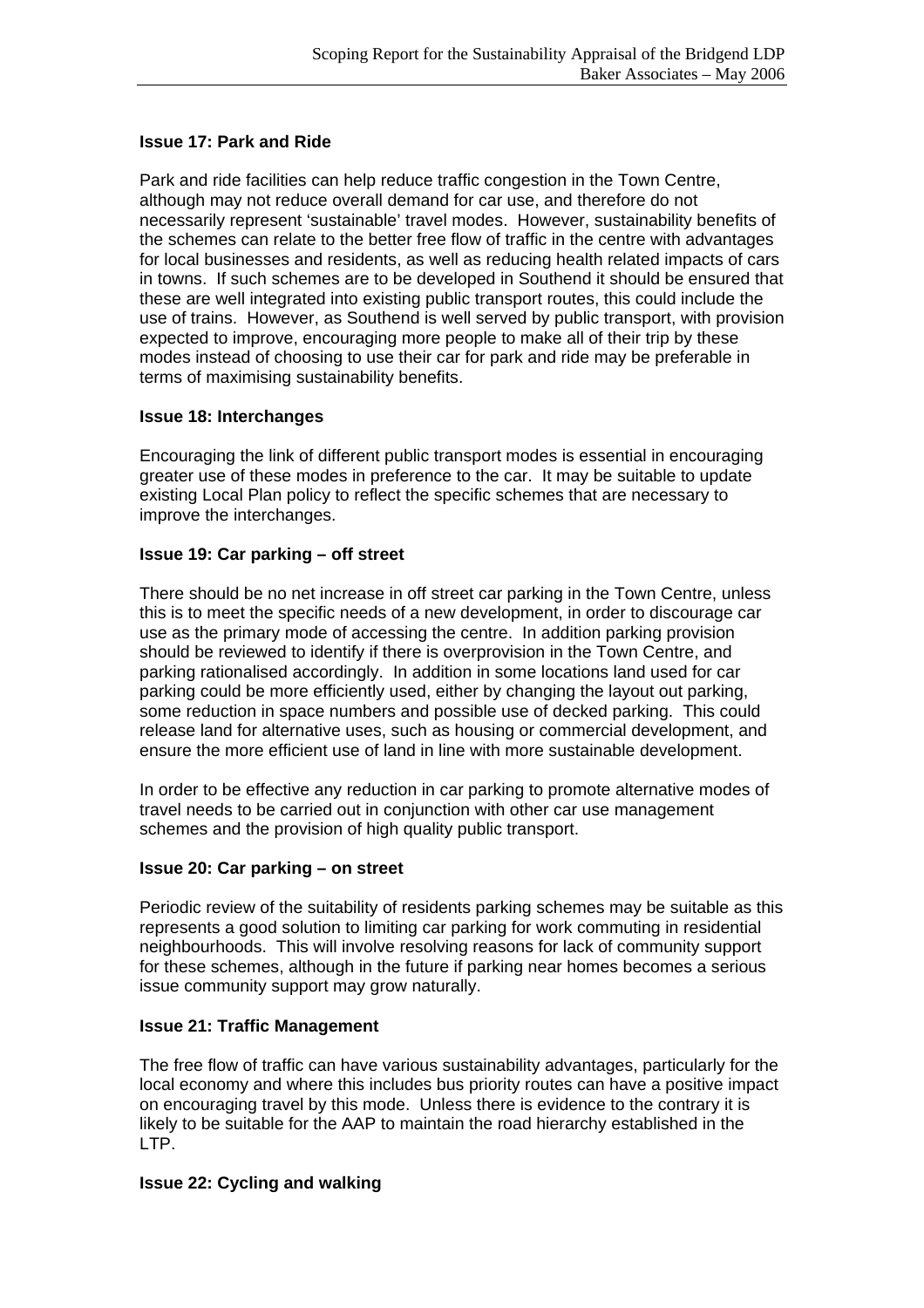Encouraging more cycling and walking is a key way of reducing car use, as many such trips are only short distances that can easily be replaced by walking or cycling. In addition many visitors and residents of Southend, even if they travel to the area by car, will spend time in their visit walking through the Town Centre, therefore pedestrian improvements in particularly can improve the built environmental character of the central area. It is important that these schemes are carried out in conjunction with Seafront improvements.

# **Urban design, open spaces and conservation**

# **Issue 23: Design Policy**

The LDF as a whole, including the SPD, includes quite comprehensive coverage of design policy and guidance. Therefore the repetition of this material in the AAP is not necessary in order to promote a well designed urban environment. So in terms of achieving a better built environment it may be suitable to limit AAP policy to specific parts of the area where particular matters arise that require tailored policy approaches. In addition setting out through the AAP movement routes and linkages through the Town Centre area will be a vital component of achieve more sustainable urban design with many benefits including promotion of walking and cycling, safety and reducing crime.

## **Issue 24: Frontages of townscape merit**

Protection of areas of historic, or architectural importance will help to protect the quality of the built environment. However, any area locally designated for importance should be reviewed prior to inclusion in the AAP in order to ensure the resource is something that still requires conserving, and which aspects are those that make the asset distinctive and worthy of retention. Gaining a good understanding of these features can help ensure that the implications of any development that impact on these frontages can be well understood so appropriate decisions can be made, and this may be possible through general design policy for the LDF.

## **Issue 25: Tall buildings**

All buildings, including tall buildings, will have to take into account the design policy and principles of the LDF. Therefore a specific tall building policy may not be necessary, with each application determined on its own merits.

# **Issue 26: Open space and landscaping**

Providing sufficient greenspace within the Town Centre area can have a range of sustainability advantages. These include community and health benefits, improving the quality of the built environment, attracting visitors and tourists and also, if appropriate, contributing to biodiversity. Providing green open space in towns has also been shown to help reduce the impacts of climate change, with areas of planting helping to cool the surrounding area limiting the 'heat island' effect. Consideration of climate change will be a key aspect of designing such areas, as longer hot spells in summer, with higher peak temperatures, will impact on the way people use outdoor space and highlight the importance of greenspace in urban areas. In relation to this when creating new open spaces it will be important to ensure that these are designed in such a way to be able to adapt to the changing climate particularly reduced rainfall, and hotter temperatures, with suitable shade and planting.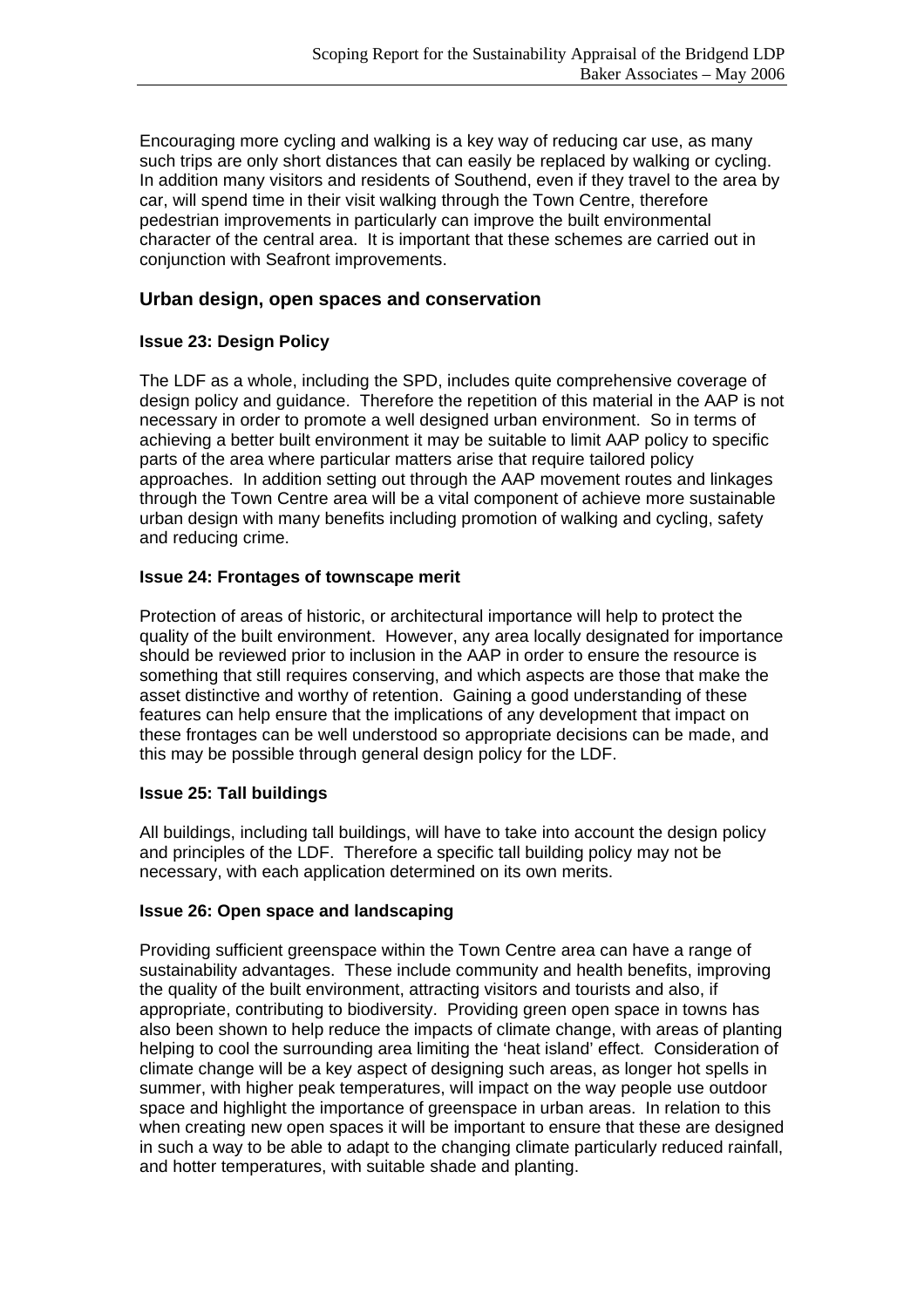## **Education, cultural and tourism**

#### **Issue 27: Education, culture and tourism**

Improving the cultural facilities in Southend will have benefits for residents and in attracting visitors to the area. This can have economic benefits for the whole town, as well as sustainable community benefits. Accessible locations in the centre of the town, near other existing attractions, may be most suitable in achieving benefits for residents and for tourism. Therefore this type of development at the Market Place may be suitable. Continued growth and support of the University campus in this central location will also have benefits through providing accessible education to the Borough's residents.

## **Environment**

#### **Issue 28: Environment of residential areas**

It may be suitable for the AAP to protect the amenity of the existing residential areas within the Town Centre. This should be through the control of uses in the residential areas, and should be achieved by application of the Central Business District boundary policy. In addition considering more innovative schemes for the residential streets off the main distributor roads in the Town Centre may be suitable, for example by identifying 'home zones' and preventing streets being used as short-cuts or 'ratruns'. This could have benefits for the communities of these areas, as well as protecting health and safety in these areas.

## **Strategic Development Sites**

#### **Issue 29-39 – General Issues**

The sustainability appraisal cannot identify all the issues related to the redevelopment of these proposed sites, as it is not the intention of the appraisal to assess the existing quality of the site, for instance in terms of contamination or biodiversity. Instead the SA identifies some general principles for the more sustainable development of Town Centre areas.

Car parking in the Town Centre should be rationalised to ensure that there is not an oversupply in order to help encourage use of alternative transport modes. Reorganisation of land currently used for parking could help release land that could be more effectively used, for example as student accommodation, key worker housing, or tourism and cultural facilities.

As part of encouraging alternatives to car travel all new development should be planned in a way that prioritises the needs of the pedestrian. This means that the main entrance to new buildings should be the pedestrian entrance and not from car parks for example.

Town centre employment sites, such as appropriate industrial uses and offices, should be retained in order to protect a wide range of employment in a central location. This will aid achieving the expected employment growth objectives set out in the Core Strategy, and support the employment in sustainable locations that are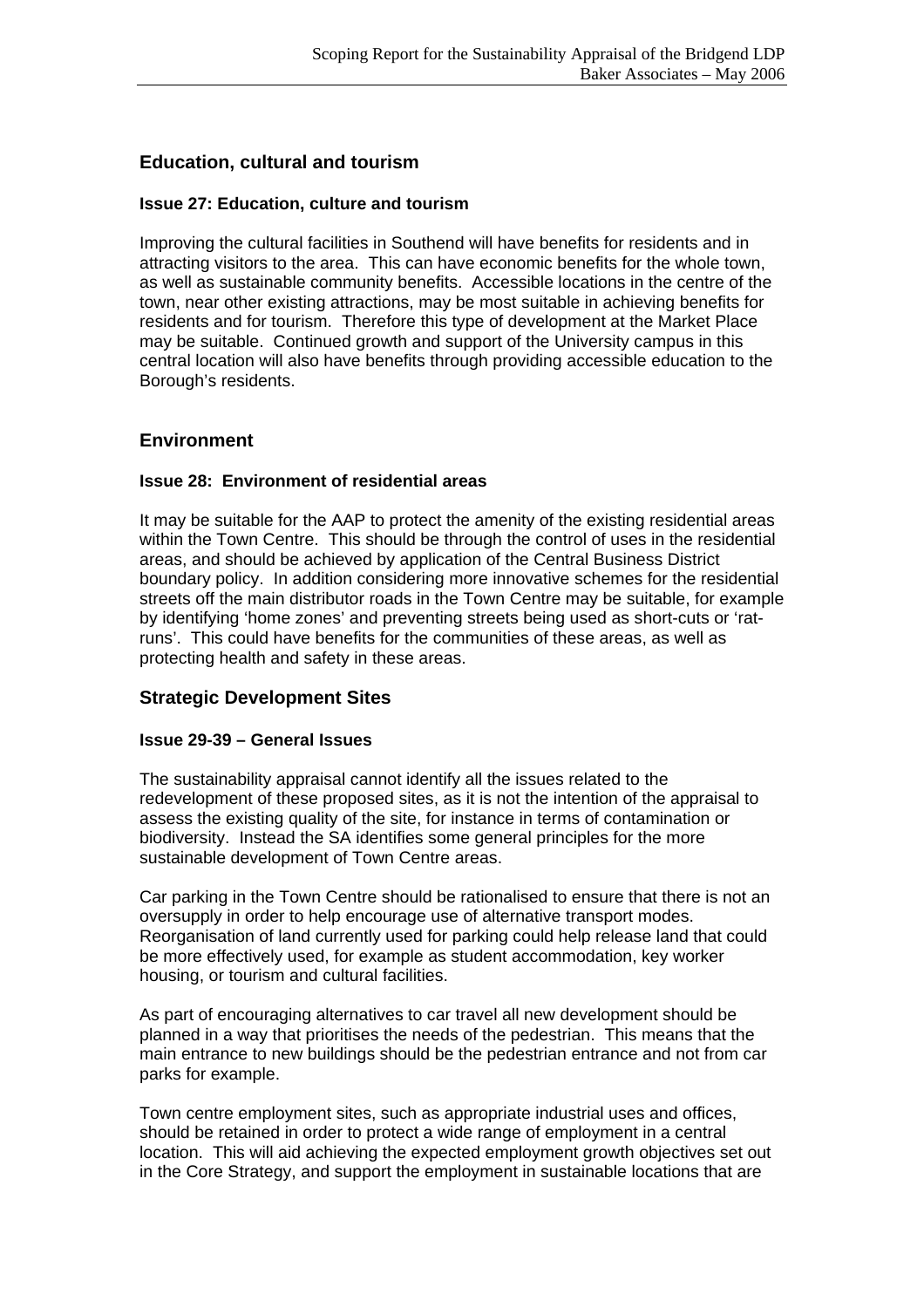accessible by a variety of modes of transport, as well as providing local employment for residents of the area. These types of employment facility may also support higher quality and more diverse employment than those often provided by jobs in retail for instance.

Redevelopment of all locations should consider ways in which open space and landscaping on the site can contribute to biodiversity, and adaptation to climate change.

Residential development should be located in areas where it would not be adversely effected by the surrounding land uses, in particular residential development should not be located in areas that will be the focus of the night time economy enhancements. However, including residential development in the Town Centre areas, including the Central Business District if appropriate, can help bring greater vibrancy to these areas and support the housing growth needs of the town. As these proposals are moved forward in the AAP preparation process more specific appraisal may be necessary.

# **Implementation and monitoring**

## **Issue 40: Implementation and monitoring**

Part of the purpose of an AAP should be to clearly set out proposals for a specific area that includes details of how these schemes will be implemented including a timetable. In order to check that these schemes are being implemented, and sustainability expectations realised, as envisaged by the AAP, it will therefore be important to monitor their progress. Therefore it will be necessary for the AAP to set up a monitoring framework for this, including specific indicators linked to policy approaches and proposals. It is also a requirement of the SA that monitoring of sustainability impacts is undertaken, and this should be integrated into the wider monitoring process of the AAP.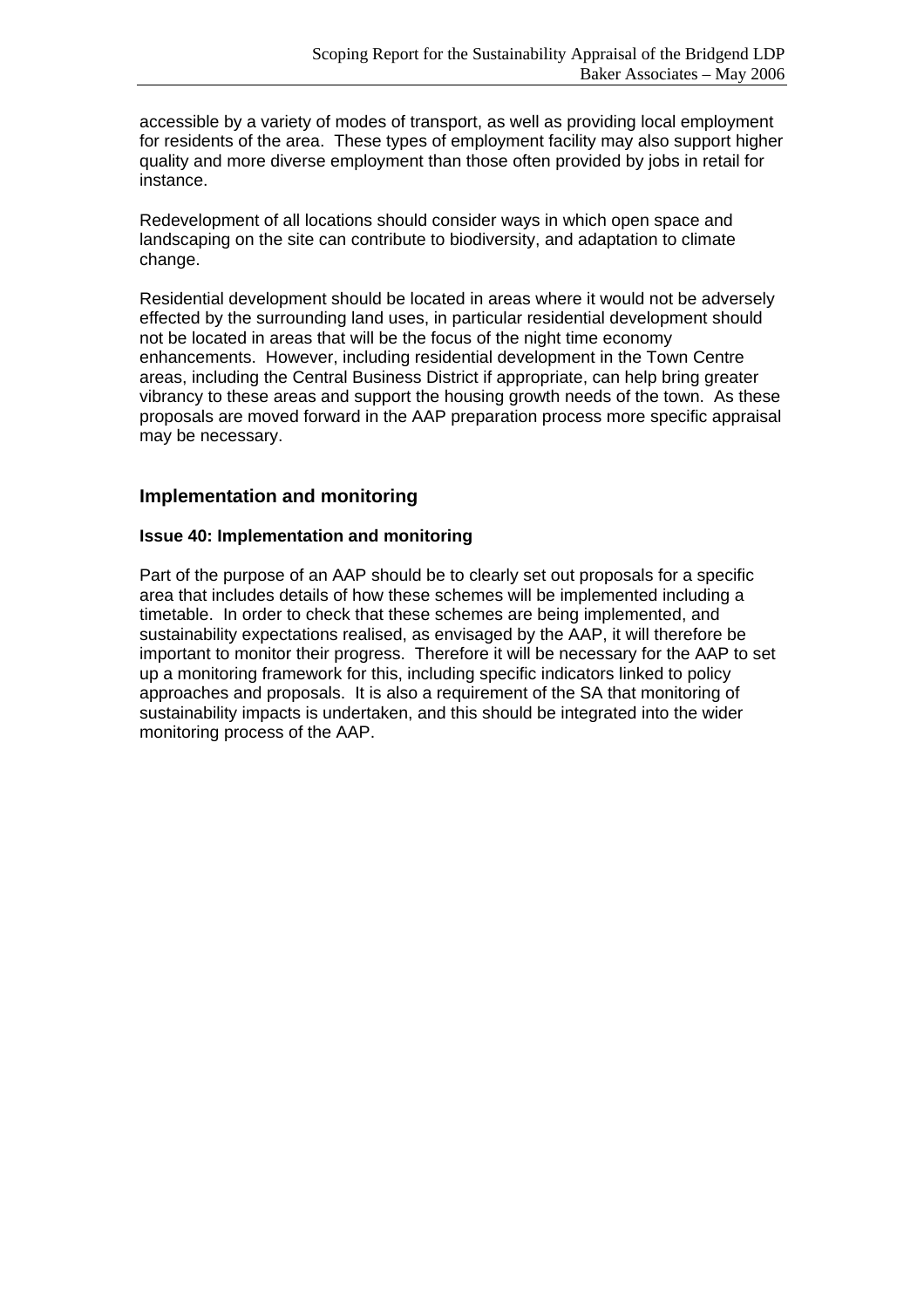# **Appendix 2**

# **Identification of key sustainability implications of the Southend on Sea Seafront Area Action Plan Development Plan Document 4: Stage 1 Pre-submission consultation Issues and Options**

## **Introduction**

This is brief overview sustainability appraisal of the Issues and Options document for the Seafront Area Action Plan (AAP), in order to identify the key sustainability implications of the issues raised. The sustainability appraisal takes each issue, expressed as questions, and character zone, as listed in the AAP. Then in turn assesses the likely implications and points for consideration in moving forward with plan preparation and drawing up policies and proposals. The purpose of which is to help guide policy development through an early process of identification of the matters which it may be suitable to address in the AAP in order to achieve more sustainable development.

The AAP covers a variety of general issues that are considerations for development along the full length of the Seafront, and then by identifying eight Seafront character zones allows the investigation of sites specific issues in more detail.

In producing the AAP it will be important to ensure the plan remains as focussed and succinct as possible in order to clearly show what the intentions are for the whole area and where specific zones of the Seafront require specific policy approaches. Therefore keeping policies limited to an appropriately limited number, and that add value without repeating Core Strategy and other LDF policy will be necessary. For this reason it may be suitable to review the 'saved' policies, and ensure the purpose of these polices are thoroughly reviewed before pursuing them in the AAP to make sure their provisions are not already covered by other policies of the LDF. At this early stage in plan preparation the form of these policies is not entirely clear and the number of issues raised does in some instances obscure the key matters that the AAP will address.

# **Seafront AAP – introduction**

This section considers the questions set out in Section 2 of the AAP. These issues do not raise any significant sustainability implications yet in some instances matters related to implementation may be important to consider in order to ensure desired sustainability objectives are realised in practice.

From the point of view of clear planning it is necessary to define the boundaries of the AAP distinctly. Therefore preventing overlap with the Town Centre area is important and creating Seafront boundaries to allow a continuum along the coast is likely to be able to secure a joined-up approach to coastal planning. However, it should be ensured the actual strategy for the two areas are mutually supportive and shows a continuum between the two areas, particularly in terms of movement patterns and the approach to residential development for instance.

The matters identified under Issue 2 (3) all should help contribute to more sustainable development in the Seafront area, in line with the sustainability objectives of the sustainability appraisal. However in this location the protection and enhancement of the natural environment should be a key consideration, and in certain parts of the Seafront should perhaps take precedence. Particularly as these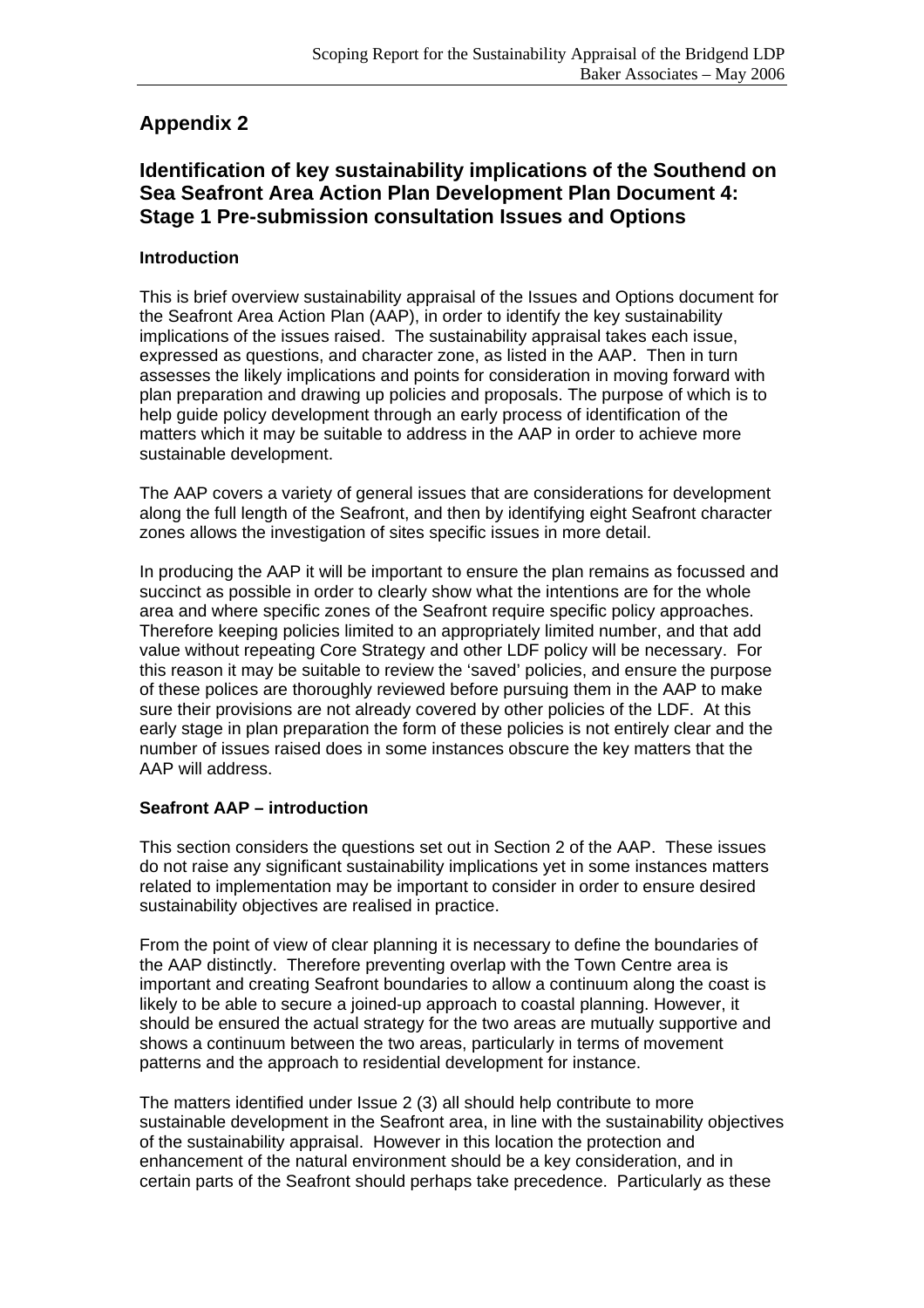areas are designated as being of international significance. In practice this matter may automatically become a deciding factor in some development decisions due to the strength of legislation that protect these internationally designated nature conservation sites, because if development is likely to have unavoidable impact on these areas it can only proceed where there is exceptional reasons for its development.

# **Cross-cutting issues**

As with topic 2 the importance of protecting and enhancing the natural environmental should perhaps be better emphasised in the guiding principles for the area. It will be necessary for all development in the Seafront location that could impact on the special qualities of the SPA or the SAC, and in these locations this principle will have to be an overriding consideration, particularly given the level of legislative protection given through the Habitats Directive and relevant regulations.

## **Flood risk, sea defences, including beach and the cliffs unstable land**

## *Flood risk and sea defences*

Maintaining sea defences where they exist should help in the preservation of the existing built environment from the risk of flood, meeting sustainability objectives relating to the economy and protection of health.

However, where these defences include beach replenishment it will be important to consider the wider sustainability implications of this, including the source of the replenishment material and the suitability of this type of coastal protection. In addition if there are areas within the Borough where hard sea defences are no longer the best option for coastal management, particular in order to alleviate issues of coastal squeeze where sea level rise and hard sea defences are causing areas of high environmental quality to be constricted, it may be suitable to consider other options. It may be suitable for the AAP to ensure that consideration is given to these matters and innovate coastal management schemes used if appropriate.

The sea defences are essential in protecting the Borough from tidal inundation, however the impact of new or improved defences on coastal habitats should also be a consideration. Coastal protection and flood defences need to be carried out in line with appropriate shoreline and coastal management plans.

Consideration should also be given to restricting vulnerable development behind the sea defences, as whatever the quality of these they may still be vulnerable to overtopping and localised flood at times of high water and extreme storm events. In addition climate change will result in sea level rise at Southend as well as increased frequency of storm events which will increase the overtopping occurrences.

## *Unstable land and the cliffs*

Stabilising the land may be essential in order to protect the existing built environment in the area of the cliffs, protecting existing assets and health. Any loss of open spaces as a result of through should be replaced elsewhere.

## **Nature conservation and biodiversity**

This aspect of the AAP reflects the importance of protecting the nature conservation and biodiversity in and adjacent to the Borough, as it is a major asset to the area.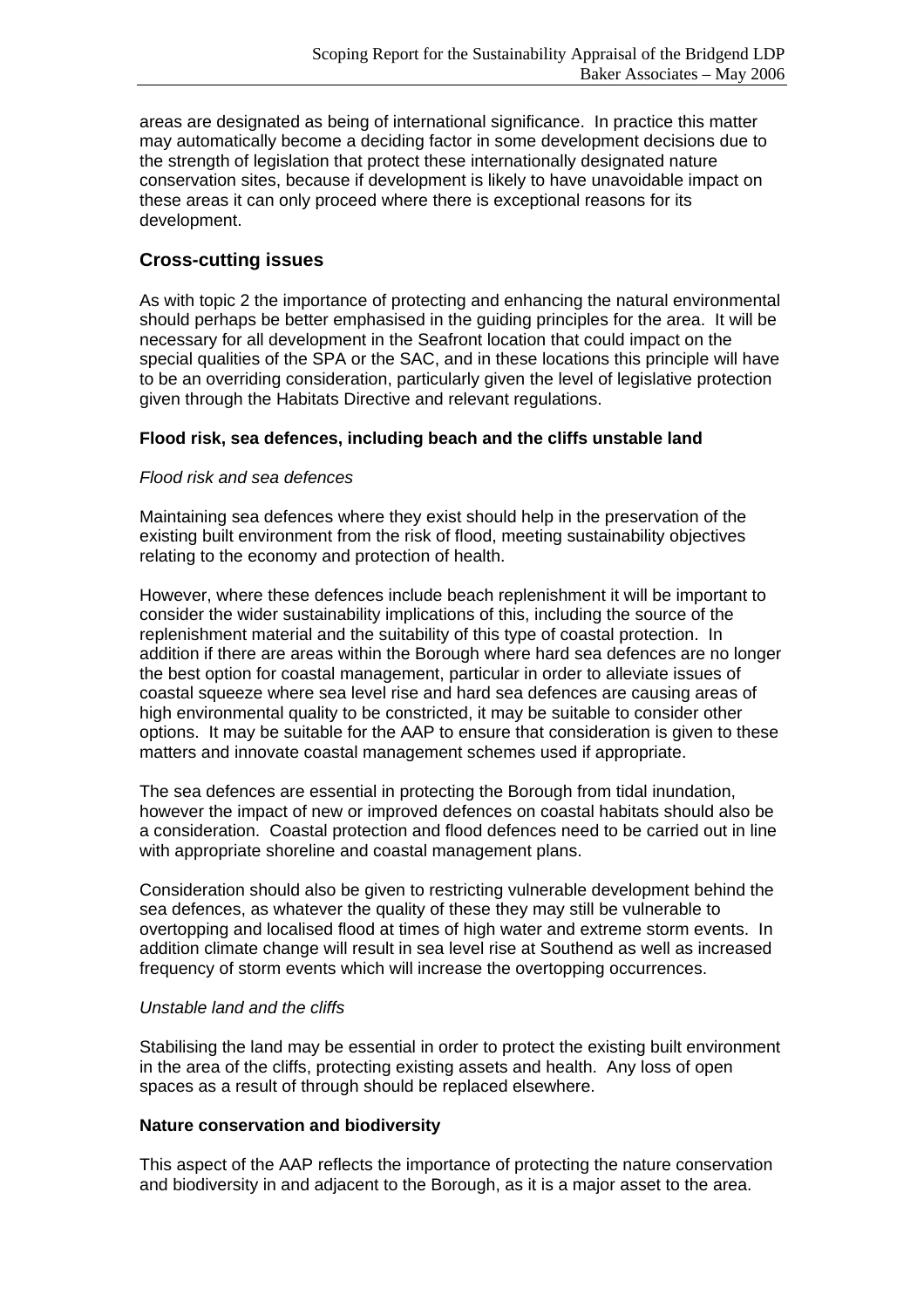This highlights existing saved Local Plan and new Core Strategy policies on nature conservation protection in these locations. These policies recognise that there may be implications of increased recreational and tourism use of the foreshore and therefore the need to ensure any development of this type only proceeds where there will not be significant harm to nature conservation sites. This is a key issue of importance for the AAP as it should not encourage, and actively prevent, the proliferation of harmful activities on the foreshore through the control of development.

Under question 3 [6] it may be useful to have a specific AAP policy on nature conservation protection and enhancement from new development in the Seafront area. This policy may perform a useful role in highlighting aspects of the biodiversity interest of the area that are in particular need of protection, and development in some locations or of some types should actively aid in habitat enhancement.

#### **Public realm and open space**

The approach here should help to create a high quality Thames frontage in the Borough. The sustainability appraisal raises no particular concerns in relation to this, although it should be ensured that all improvements are in keeping with the adjacent areas of high nature conservation value. In addition planting in parks and landscaping as part of the schemes should use species in keeping with the nature conservation interest of the area, as well as resilient to the impacts of climate change on Southend-on-Sea, with planting and surfaces chosen for improvements able to withstand the impacts of prolonged periods of hot dry weather, as well as more frequent storm events.

## **Economic development**

Any new economic development in the Seafront area should ensure it does not cause harm to the natural environment, and in particular the biodiversity importance. Therefore the 250 additional jobs expected to be developed in the AAP area should not be at the expense of the internationally designated biodiversity interest of the area. This includes consideration of new development appropriate to the area, and to ensure development is appropriately located along the coast so as not to cause harmful pressure points on the biodiversity resource.

Development that would impact on the foreshore, such as where redevelopment sites extend into the SPA particular care will have to be taken to ensure the protection of the integrity of the protected sites.

The impacts of development on the internationally protected sites needs to take into account not only from direct impact on the designated sites, but also impacts of waste water and sewerage of the site, and rain water run-off to ensure that these are managed in a way that does not cause harm to the nature conservation sites. In particular the impacts during construction will need to be considered as impacts at this stage also have the potential to cause significant impacts on the nearby nature conservation sites. It may be necessary for individual developments to undergo Environmental Impact Assessment and appropriate assessment under the Habitats Directive to determine the nature of the impacts on the wildlife sites.

When considering appropriate policies to support the economy it may suitable to rationalised these into a single policy covering the Seafront, or for general issues rely on Core Strategy policy. In particular it needs to be clear that if any saved policies are pursued in the AAP these are in keeping with the environmental protection principles of the Core Strategy. For example policy L4 Water Recreation should be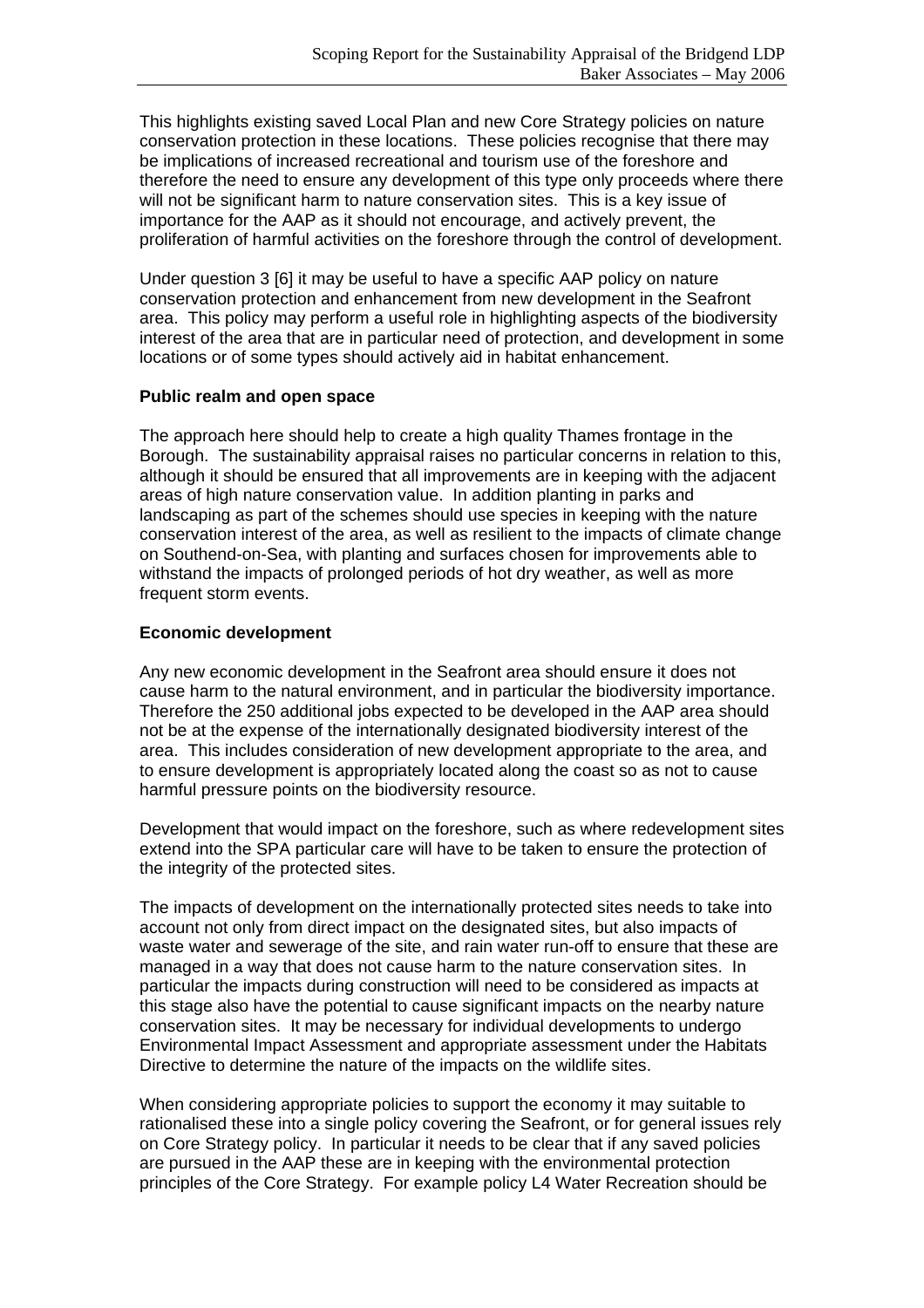reviewed to ensure development on the foreshore would not cause harm to the nature conservation interest of the area either directly or through increased pressure of visitors.

In terms of retaining the hotel and other visitor accommodation in Southend it may be preferential to treat all schemes on their merits. Whilst it is important to maintain and enhance the provision of these facilities in some instances built environment and regeneration advantages could be secured through the allowing some change of use. It may be necessary to monitor any change in visitor accommodation to ensure that levels are being maintained, and a range of types, including those of higher quality, remain available in the Borough.

Many of the sustainability issues that new economic development will raise will be subject to the type and scale of development (or redevelopment) that is proposed. Large scale tourism development may have an impact on the existing character of the town in this area, also a large new visitor attracting development could impact on travel and transport impacts including local congestion and environmental and health impacts related to increased car use. The importance of encouraging more high spend overnight visitors to the Borough should be promoted through relevant policies, for economic benefits as well as the advantages of having higher spending tourists rather than more tourists relating to pressures on the environment.

## **Housing**

Retaining a mixed supply of housing type is necessary in order to maintain the demographic mix of the area, to include family homes as well as smaller dwellings. However a blanket approach to retaining larger homes may not be suitable, particularly where higher dwelling density may be suitable in proximity to the town centre or transport hubs. Therefore reconsideration of the saved policy H3 may be the most suitable approach, with an approach based on character areas or the particular merits of each application.

It may be more suitable, when considering subdivision of homes or development of flats, to base decisions on the individual merits of the scheme and whether it would help enhance the character of the area. For instance larger flats, with two or more bedrooms may also be suitable as family housing. Any decisions on retaining or removing this policy should be made on evidence on how successful the policy has been in retaining and enhancing neighbourhoods, and the mix of property types and character of the local area.

## **Movement and access**

The improvement of the seafront road to make it more attractive to walking and cycling, as well as improving the free flow of buses is welcomed in terms of sustainability. This approach should help to encourage more sustainable travel modes, reducing related environmental impacts. Rationalising car parking may also bring visual improvements and enhance visitor experience, better segregation of leisure space and parking will help improve the area for visitors and tourists. The other travel improvements also have the potential to enhance the area and improve tourism revenues.

Any new development as part of Sustrans route improvement will have to take into account the nature conservation importance of the SPA.

## **Seafront Character Zones**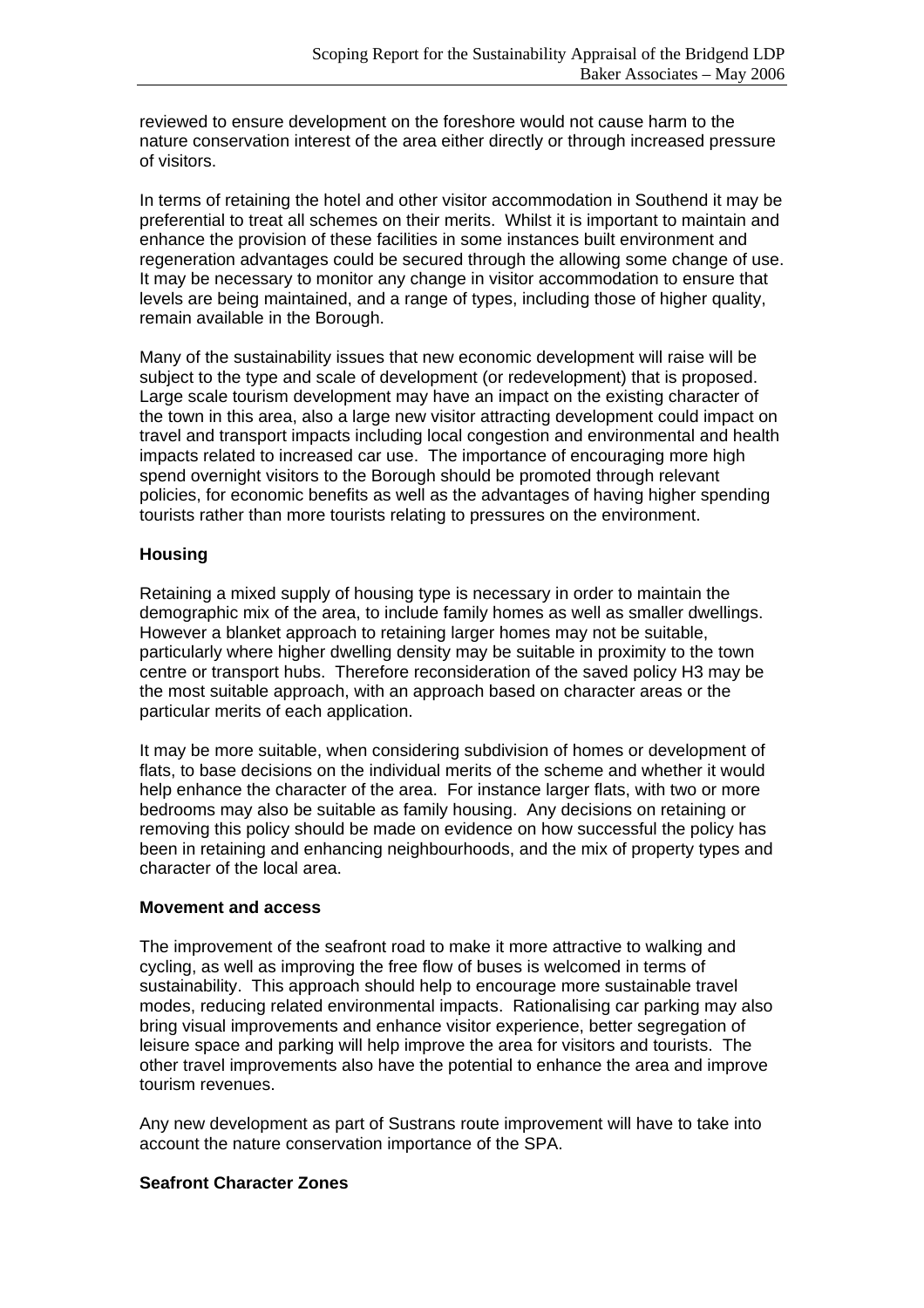The AAP area has been divided into separate zones helps highlight the particular characteristics and proposal in each. It may be suitable for the maps to better show the linked up nature of the schemes, to get an understanding of how they will work together to bring enhancements to the area, such as movement of pedestrians.

Showing the nature conservation designations as an SPA rather than just SSSI may be suitable given the particular importance of these areas in relation to protection under the Birds and Habitats Directive.

Zone 1: Two Tree Island, Leigh Marshes and Belton Hills

The options here relate primary to the additional use of the station car park as a park and ride facility for Leigh Old Town. This would be in keeping with sustainable development principles, although it should be ensured this does not reduce car parking at the station for those using the train for commuting or other purposes.

Protection policies for the area should be maintained particular those relating to the protection of the biodiversity interest. Plans to make a revision to the greenbelt to allow recreational related development south of the station would seem appropriate to encourage use of this area, with health related benefits. Although clearly development at this site would need to ensure it does not harm the nature conservation integrity of the site due to its location on the boundary of the SPA, and the possibility that it provides a nature conservation resource.

#### Zone 2: Leigh Port and Leigh Old Town

The marine industrial use of the Port is essential in retaining the historic integrity of the area and therefore continuing to seek retention of this use is important to the maintenance of traditional industries particularly suited to this area. The loss of these to alternative economic uses, with no connection to the Thames front location would be to the detriment of the character of the town. Therefore policies of the AAP should seek the protection of these industries, at least in a designated part of the Port or Old Town.

In terms of the protection of built historic heritage retaining the conservation area is essential. This should be backed up by design guide and conservation area plans to allow development to respond to the particularly characteristics of the area.

Reducing traffic through the Old Town area would have positive benefits for its heritage value and peoples' enjoyment of the area, both for visitors and local residents. This may help support businesses of the area by encouraging more visitors by providing a high quality historic environment and tourist destination. It may also help encourage more sustainable transport modes by prioritising alternatives to car use, particularly in conjunction with the 'Movement and Access' proposal of the AAP.

The sustainability benefits of this scheme will be from an improved recreational resource including the long distance Sustrans cycle route.

#### Zone 3: The Cinder Path

It may aid in the protection of the qualities of this area to have a policy, or policy criteria, that set out the particular features to be protected in development in the Undercliffe Gardens area.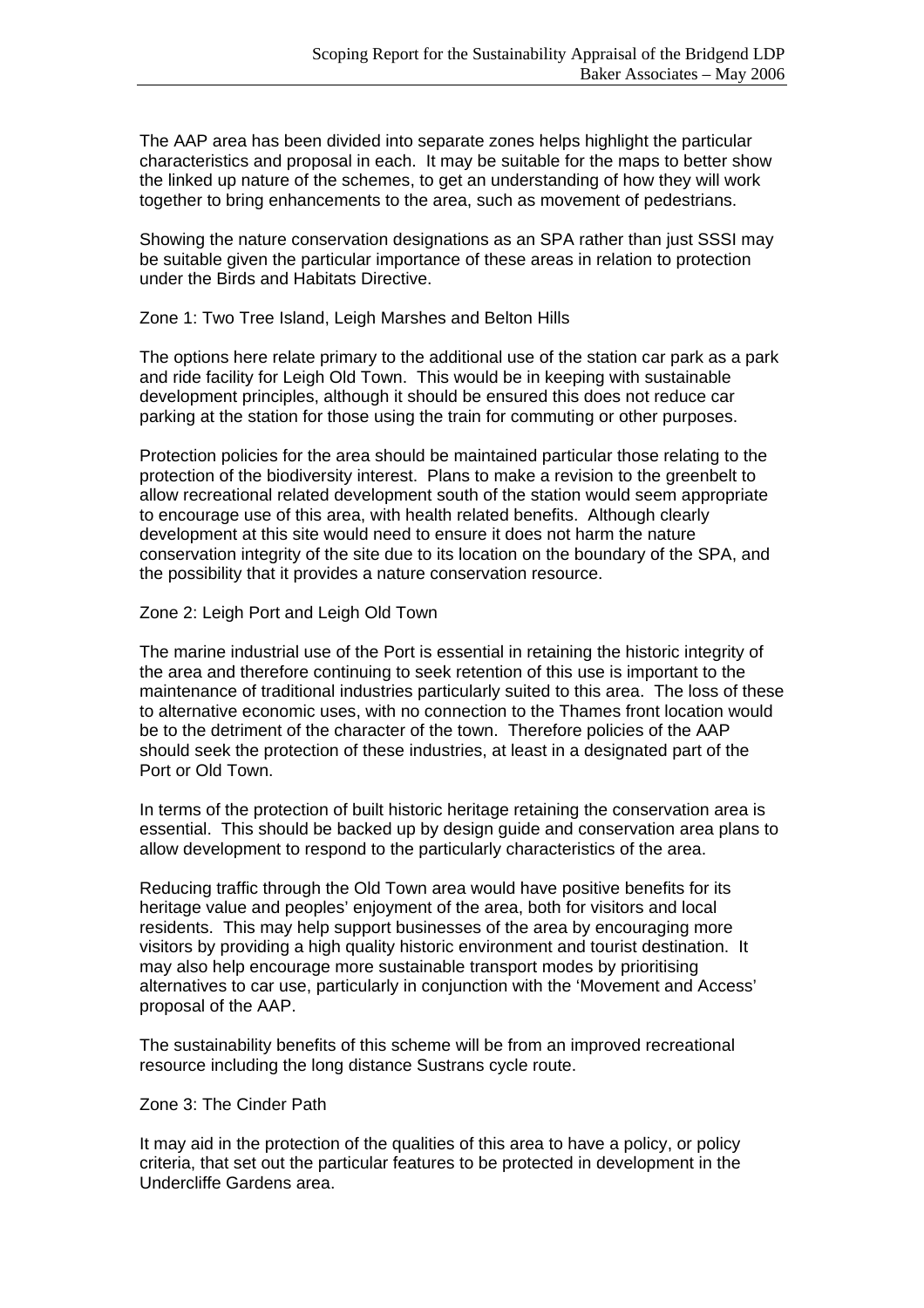Development including the cinder path improvements and changes to the foreshore in this area will need to take into account the special quality of the SPA, and ensure the integrity of the area is not harmed. This must be a consideration during construction and in the use of these improved facilities, and should be considered in combination with other schemes.

#### Zone 4: Chalkwell Station and Palmeira Avenue

This area is the first area moving from the east of the Seafront that is characterised by a promenade. The Issues and Options Report highlights the low quality of the beach huts in this area, and the possibility of their replacement. Although, it may not be necessary in terms of sustainable development to retain a specific policy on beach huts, as permitted beach hut redevelopment can be covered by general policies on the tourism use of the foreshore, along with other policies on seafront kiosks, shelters and toilet facilities.

As stated in the AAP it may be suitable to prepare a design guide, or other brief, on a unified design for beach related development on the Promenade and foreshore architecture and redevelopment for the whole area and give it a cohesive appearance fitting with the urban seafront characteristic of Southend.

The Design and Townscape Guide SPD should be influential in ensuring good quality design of new development in this area. Further guidance may be useful for this, particularly in relation to the conservation area, policy criteria could be used to ensure key elements of design in this area.

To reduce conflict of use, and encourage cycling as an efficient and viable alternative to car use, a high quality cycle route is necessary. Therefore creating a route segregated from pedestrians and cars will be necessary. Ideally, for safety, this would not be on the carriageway unless separated by a suitable barrier.

#### Zone 5: Central Seafront Area

The proposals for this area in the AAP focus on specific schemes that could bring environmental enhancements, as well as proposals for cliff stabilisation. This approach appears suitable and the majority of schemes will serve to enhance the tourism offer in the area. The redevelopment of the Corporation Loading Jetty will need to take into account impacts on the SPA, as the jetty extends in to the designated area, care must be taken during construction/demolition and operation not to harm the nature conservation value of the area.

The pier is essential to tourism and attracting visitors, therefore the regeneration of the pier head needs to be of high quality. Any redevelopment of this area will need to take into account the biodiversity significance, as although the pier end is beyond the SPA boundaries construction work may impact on the SPA itself. Clear guidance and criteria should be drawn up to guide development in this location, and ensure its design and use are of high quality in keeping with, but distinctive from, the new pier entrance.

The AAP proposes that some rationalisation of existing car parking takes place to improve the seafront road and promenade. This type of approach could help enhance the quality of the seafront areas, creating new areas for leisure and recreation use rather than the almost continued use of Marine Parade for parking. It should be ensured that the existing level of car parking is not increased in order to